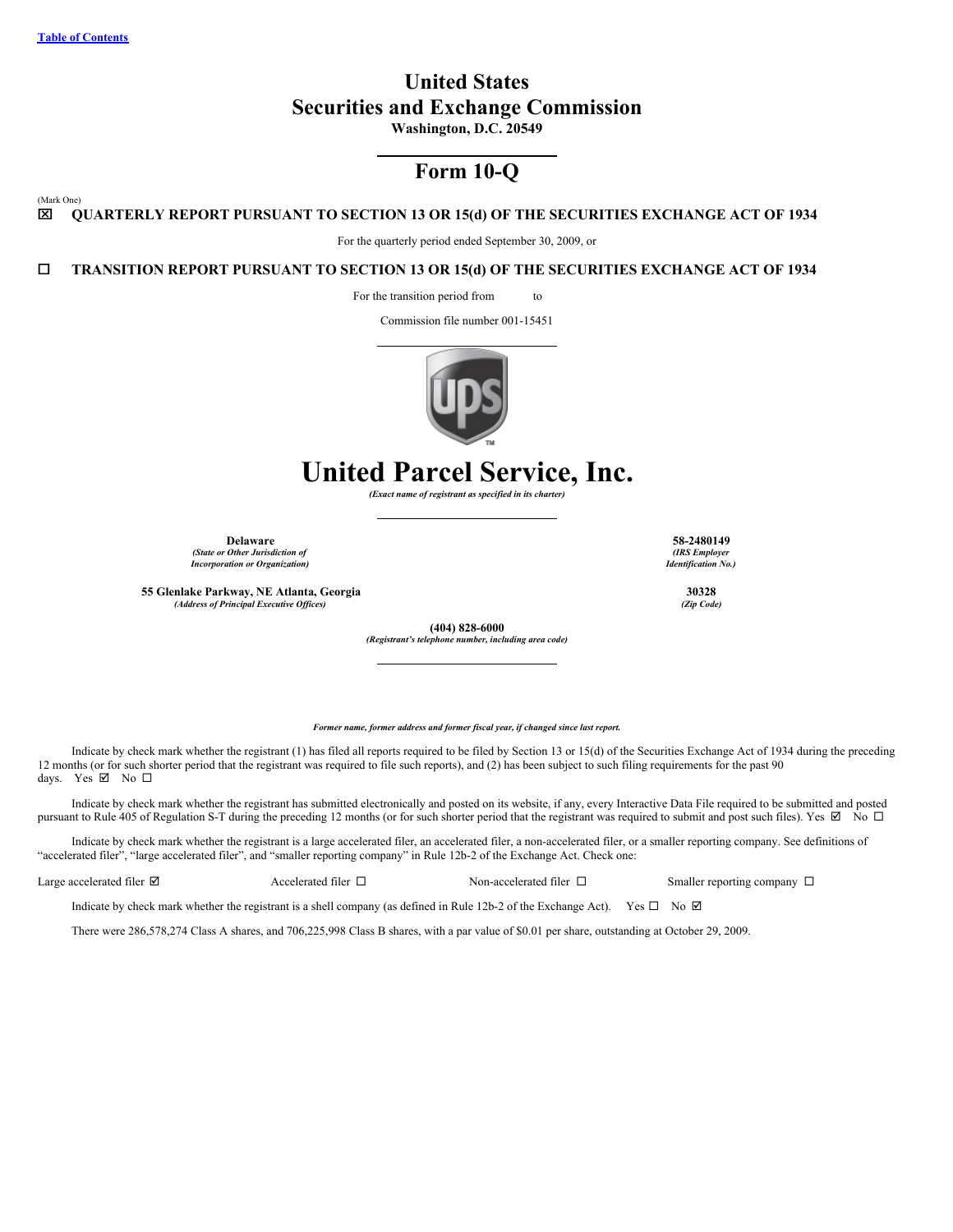## <span id="page-1-0"></span>**UNITED PARCEL SERVICE, INC.**

## **QUARTERLY REPORT ON FORM 10-Q FOR THE QUARTER ENDED SEPTEMBER 30, 2009**

### **TABLE OF CONTENTS**

|          | PART I-FINANCIAL INFORMATION                                                          |                |
|----------|---------------------------------------------------------------------------------------|----------------|
| Item 1.  | <b>Financial Statements</b>                                                           | -1             |
|          | <b>Consolidated Balance Sheets</b>                                                    | $\mathbf{1}$   |
|          | <b>Statements of Consolidated Income</b>                                              | $\overline{2}$ |
|          | <b>Statements of Consolidated Comprehensive Income</b>                                | $\overline{2}$ |
|          | <b>Statements of Consolidated Cash Flows</b>                                          | 3              |
|          | <b>Notes to Consolidated Financial Statements</b>                                     | $\overline{4}$ |
|          | Note 1-Basis of Presentation                                                          | $\overline{4}$ |
|          | <b>Note 2—Recent Accounting Pronouncements</b>                                        | $\overline{4}$ |
|          | <b>Note 3—Stock-Based Compensation</b>                                                | 5              |
|          | Note 4—Marketable Securities                                                          | 6              |
|          | Note 5—Property, Plant and Equipment                                                  | 9              |
|          | Note 6—Employee Benefit Plans                                                         | 10             |
|          | Note 7-Goodwill and Intangible Assets                                                 | 11             |
|          | Note 8—Debt and Financing Arrangements                                                | 12             |
|          | Note 9—Legal Proceedings and Contingencies                                            | 13             |
|          | Note 10—Shareowners' Equity                                                           | 15             |
|          | Note 11-Segment Information                                                           | 18             |
|          | <b>Note 12-Fair Value Disclosures</b>                                                 | 19             |
|          | Note 13-Earnings Per Share                                                            | 22             |
|          | Note 14—Derivative Instruments and Risk Management                                    | 23             |
| Item 2.  | Management's Discussion and Analysis of Financial Condition and Results of Operations | 28             |
|          | <b>Operations</b>                                                                     | 28             |
|          | Revenue, Volume, and Revenue Per Piece                                                | 28             |
|          | <b>Operating Profit and Operating Margin</b>                                          | 30             |
|          | <b>U.S. Domestic Package Operations</b>                                               | 31             |
|          | <b>International Package Operations</b>                                               | 32             |
|          | Supply Chain & Freight Operations                                                     | 33             |
|          | <b>Operating Expenses</b>                                                             | 34             |
|          | <b>Investment Income and Interest Expense</b>                                         | 35             |
|          | <b>Income Tax Expense</b>                                                             | 36             |
|          | Net Income and Earnings Per Share                                                     | 36             |
|          | <b>Liquidity and Capital Resources</b>                                                | 37             |
|          | <b>Net Cash from Operating Activities</b>                                             | 37             |
|          | Net Cash used in Investing Activities                                                 | 37             |
|          | <b>Net Cash used in Financing Activities</b>                                          | 37             |
|          | <b>Sources of Credit</b>                                                              | 39             |
|          | Contingencies                                                                         | 39             |
|          | <b>Other Matters</b>                                                                  | 41             |
|          | <b>Recent Accounting Pronouncements</b>                                               | 42             |
|          | <b>Forward-Looking Statements</b>                                                     | 43             |
| Item 3.  | <b>Quantitative and Qualitative Disclosures About Market Risk</b>                     | 44             |
| Item 4.  | <b>Controls and Procedures</b>                                                        | 44             |
|          |                                                                                       |                |
|          | <b>PART II-OTHER INFORMATION</b>                                                      |                |
| Item 1.  | <b>Legal Proceedings</b>                                                              | 45             |
| Item 1A. | <b>Risk Factors</b>                                                                   | 45             |
| Item 2.  | Unregistered Sales of Equity Securities and Use of Proceeds                           | 45             |
| Item 4.  | Submission of Matters to a Vote of Security Holders                                   | 45             |
| Item 6.  | <b>Exhibits</b>                                                                       | 46             |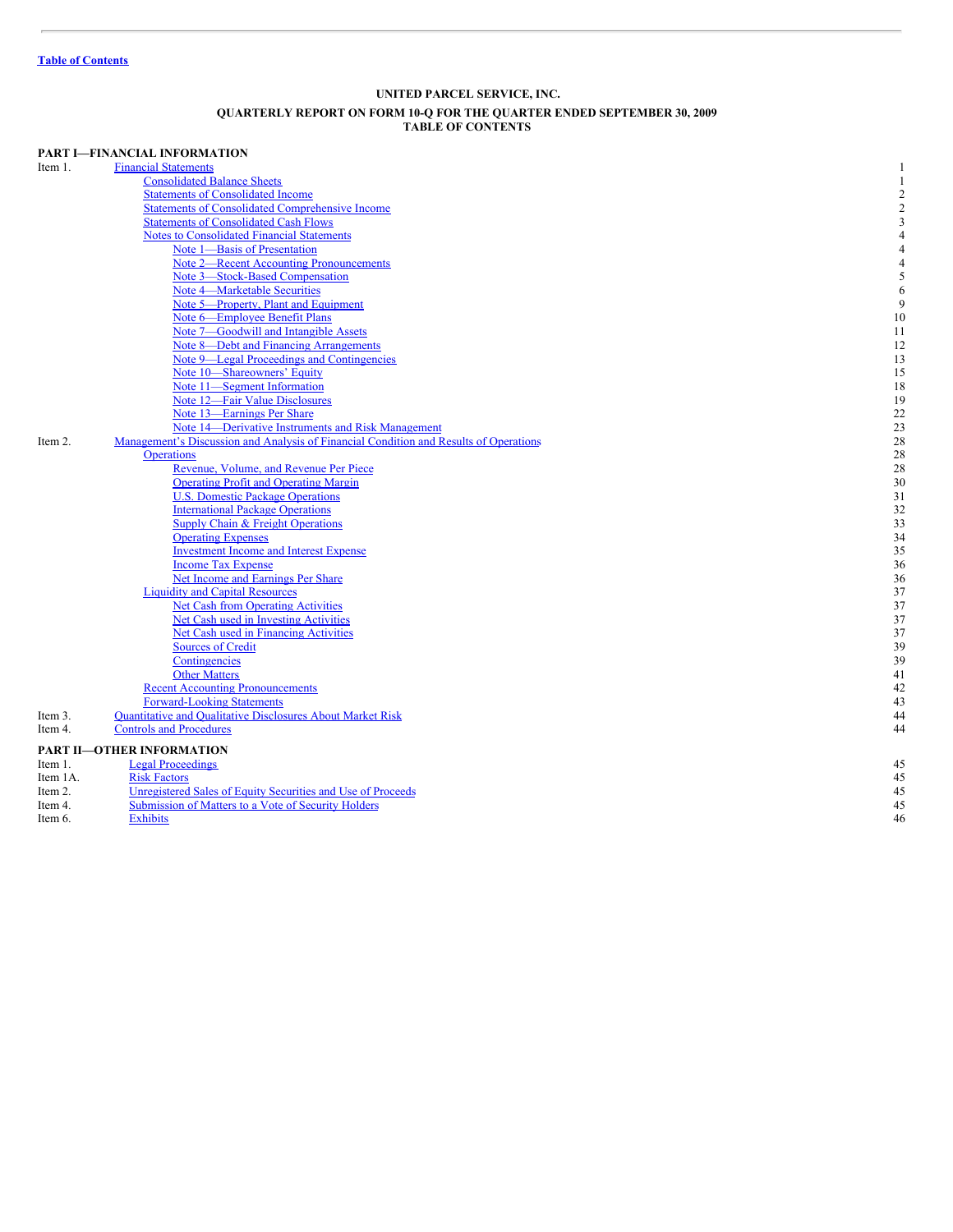## **PART I. FINANCIAL INFORMATION**

<span id="page-2-0"></span>**Item 1.** *Financial Statements*

## <span id="page-2-1"></span>**UNITED PARCEL SERVICE, INC. AND SUBSIDIARIES**

### **CONSOLIDATED BALANCE SHEETS September 30, 2009 (unaudited) and December 31, 2008 (In millions)**

|                                                                   | September 30,<br>2009  | December 31,<br>2008 |
|-------------------------------------------------------------------|------------------------|----------------------|
| <b>ASSETS</b>                                                     |                        |                      |
| <b>Current Assets:</b>                                            |                        |                      |
| Cash and cash equivalents                                         | $\mathbf S$<br>2,242   | $\mathbb{S}$<br>507  |
| Marketable securities                                             | 546                    | 542                  |
| Accounts receivable, net                                          | 4,851                  | 5,547                |
| Finance receivables, net                                          | 305                    | 480                  |
| Deferred income tax assets                                        | 698                    | 494                  |
| Other current assets                                              | 924                    | 1,275                |
| <b>Total Current Assets</b>                                       | 9.566                  | 8,845                |
| Property, Plant and Equipment, Net                                | 18,092                 | 18,265               |
| Goodwill                                                          | 2,111                  | 1,986                |
| Intangible Assets, Net                                            | 509                    | 511                  |
| Non-Current Finance Receivables, Net                              | 362                    | 476                  |
| Other Non-Current Assets                                          | 1,571                  | 1,796                |
| <b>Total Assets</b>                                               | $\mathbb{S}$<br>32,211 | S<br>31,879          |
| <b>LIABILITIES AND SHAREOWNERS' EQUITY</b>                        |                        |                      |
| <b>Current Liabilities:</b>                                       |                        |                      |
| Current maturities of long-term debt and commercial paper         | \$<br>1,397            | \$<br>2,074          |
| Accounts payable                                                  | 1,486                  | 1,855                |
| Accrued wages and withholdings                                    | 1,787                  | 1,436                |
| Self-insurance reserves                                           | 791                    | 732                  |
| Other current liabilities                                         | 1,313                  | 1,720                |
| <b>Total Current Liabilities</b>                                  | 6,774                  | 7,817                |
| Long-Term Debt                                                    | 8.908                  | 7,797                |
| Pension and Postretirement Benefit Obligations                    | 6,048                  | 6,323                |
| Deferred Income Tax Liabilities                                   | 927                    | 588                  |
| <b>Self-Insurance Reserves</b>                                    | 1.620                  | 1.710                |
| Other Non-Current Liabilities                                     | 888                    | 864                  |
| Shareowners' Equity:                                              |                        |                      |
| Class A common stock (290 and 314 shares issued in 2009 and 2008) | 3                      | 3                    |
| Class B common stock (705 and 684 shares issued in 2009 and 2008) | $\overline{7}$         | $\overline{7}$       |
| Additional paid-in capital                                        | 49                     |                      |
| Retained earnings                                                 | 12,453                 | 12,412               |
| Accumulated other comprehensive loss                              | (5,531)                | (5,642)              |
| Deferred compensation obligations                                 | 108                    | 121                  |
| Less: Treasury stock (2 shares in 2009 and 2008)                  | (108)                  | (121)                |
| <b>Total Equity for Controlling Interests</b>                     | 6,981                  | 6,780                |
| Noncontrolling Interests                                          | 65                     |                      |
| <b>Total Shareowners' Equity</b>                                  | 7,046                  | 6,780                |
| Total Liabilities and Shareowners' Equity                         | S<br>32,211            | 31.879<br>S          |

See notes to unaudited consolidated financial statements.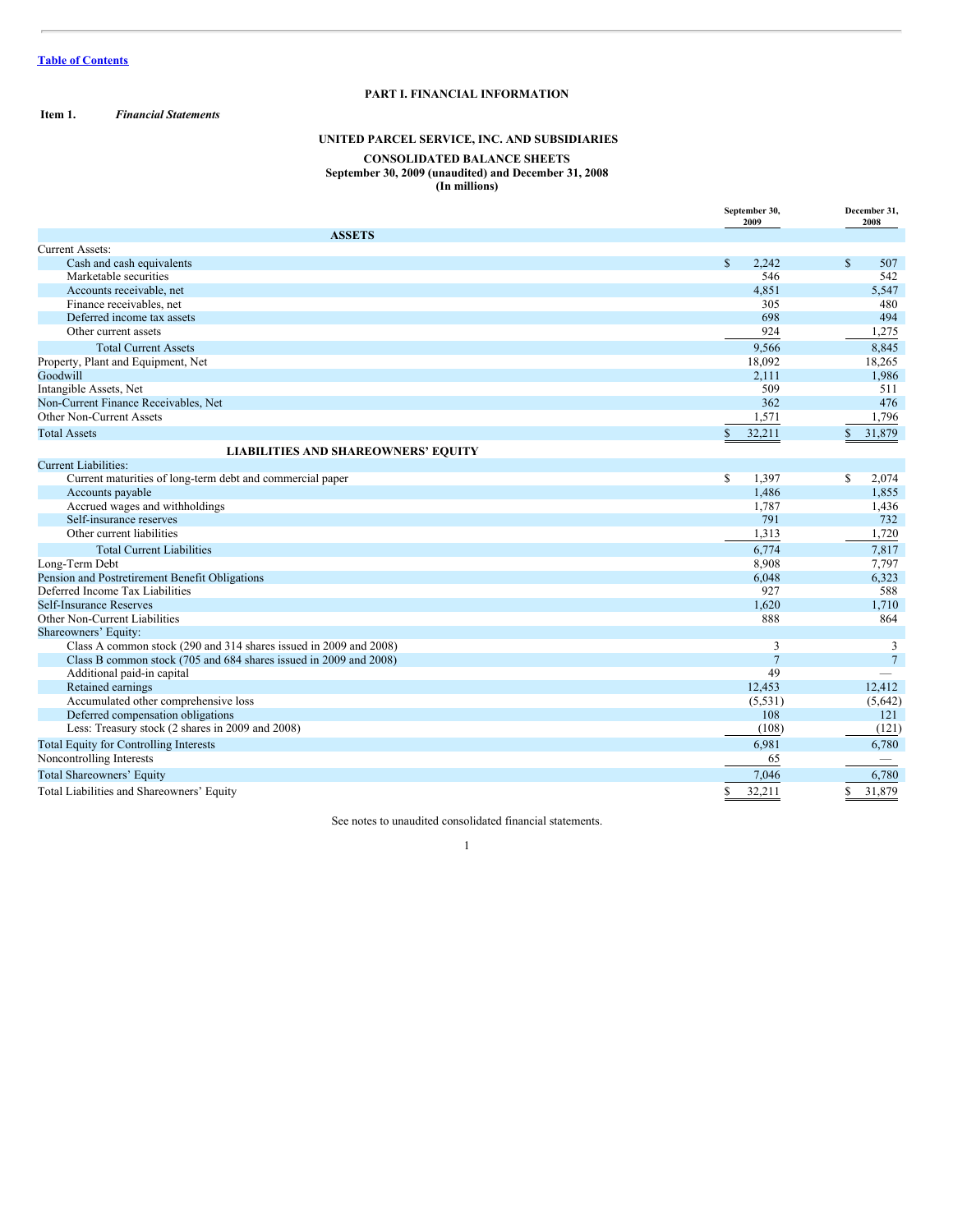## <span id="page-3-0"></span>**UNITED PARCEL SERVICE, INC. AND SUBSIDIARIES**

## **STATEMENTS OF CONSOLIDATED INCOME (In millions, except per share amounts)**

**(unaudited)**

|                               |            | <b>Three Months Ended</b><br>September 30, |           | <b>Nine Months Ended</b><br>September 30, |
|-------------------------------|------------|--------------------------------------------|-----------|-------------------------------------------|
|                               | 2009       | 2008                                       | 2009      | 2008                                      |
| Revenue                       | \$11,153   | \$13,113                                   | \$32,920  | \$38,789                                  |
| Operating Expenses:           |            |                                            |           |                                           |
| Compensation and benefits     | 6,341      | 6,425                                      | 19,003    | 19,447                                    |
| Repairs and maintenance       | 265        | 289                                        | 814       | 890                                       |
| Depreciation and amortization | 441        | 456                                        | 1,297     | 1,360                                     |
| Purchased transportation      | 1,298      | 1,680                                      | 3,698     | 4,954                                     |
| Fuel                          | 635        | 1,209                                      | 1,670     | 3,326                                     |
| Other occupancy               | 241        | 247                                        | 738       | 771                                       |
| Other expenses                | 1,003      | 1,175                                      | 3,158     | 3,462                                     |
|                               | 10,224     | 11,481                                     | 30,378    | 34,210                                    |
| <b>Operating Profit</b>       | 929        | 1,632                                      | 2,542     | 4,579                                     |
| Other Income and (Expense):   |            |                                            |           |                                           |
| Investment income (loss)      | 6          | (13)                                       | (3)       | 58                                        |
| Interest expense              | (93)       | (104)                                      | (356)     | (342)                                     |
|                               | (87)       | (117)                                      | (359)     | (284)                                     |
| Income Before Income Taxes    | 842        | 1,515                                      | 2,183     | 4,295                                     |
| <b>Income Taxes</b>           | 293        | 545                                        | 788       | 1,546                                     |
| Net Income                    | 549        | 970<br>S                                   | \$1,395   | 2,749<br>ъ                                |
| Basic Earnings Per Share      | 0.55       | 0.96                                       | 1.40      | 2.69                                      |
| Diluted Earnings Per Share    | 0.55<br>\$ | S<br>0.96                                  | S<br>1.39 | \$<br>2.67                                |

### <span id="page-3-1"></span>**STATEMENTS OF CONSOLIDATED COMPREHENSIVE INCOME (In millions) (unaudited)**

|                                                                             |       | <b>Three Months Ended</b><br>September 30, |         | <b>Nine Months Ended</b> |  |
|-----------------------------------------------------------------------------|-------|--------------------------------------------|---------|--------------------------|--|
|                                                                             |       |                                            |         | September 30,            |  |
|                                                                             | 2009  | 2008                                       | 2009    | 2008                     |  |
| Net income                                                                  | \$549 | \$970                                      | \$1.395 | \$2.749                  |  |
| Change in foreign currency translation adjustment                           | 163   | (33)                                       | 126     | 80                       |  |
| Change in unrealized gain (loss) on marketable securities, net of tax       | 12    | (10)                                       | 33      | (50)                     |  |
| Change in unrealized gain (loss) on cash flow hedges, net of tax            | (117) | 223                                        | (166)   | 253                      |  |
| Change in unrecognized pension and postretirement benefit costs, net of tax | 39    | 32                                         | 118     | 98                       |  |
| Comprehensive income                                                        | - 646 | \$1,182                                    | \$1,506 | \$3,130                  |  |

See notes to unaudited consolidated financial statements.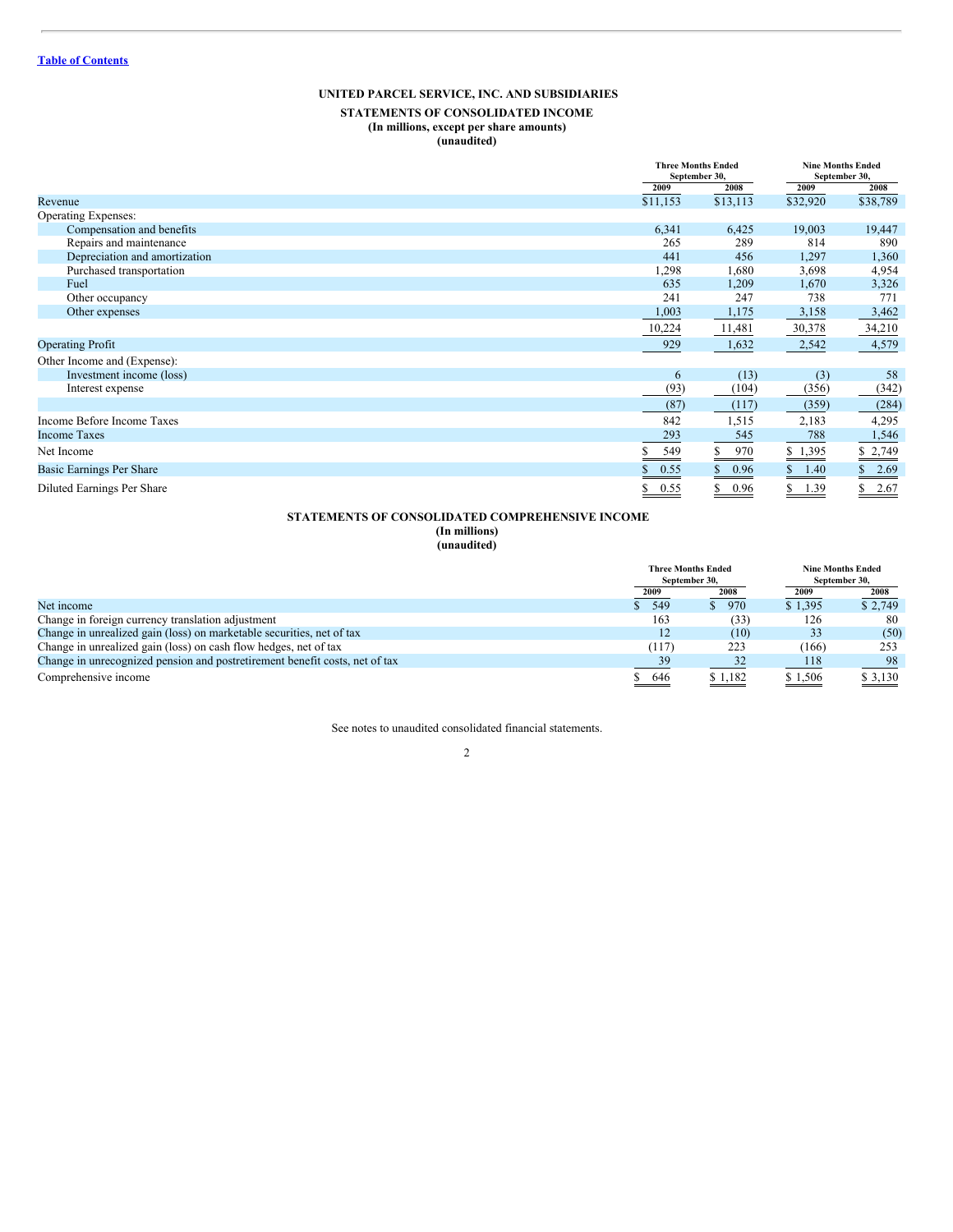## <span id="page-4-0"></span>**UNITED PARCEL SERVICE, INC. AND SUBSIDIARIES STATEMENTS OF CONSOLIDATED CASH FLOWS (In millions) (unaudited)**

| 2008<br>\$1,395<br>\$ 2,749<br>1,297<br>1,360<br>659<br>542<br>(758)<br>(119)<br>(31)<br>(15)<br>352<br>113<br>312<br>374<br>$\overline{\phantom{0}}$                                                                                   |
|-----------------------------------------------------------------------------------------------------------------------------------------------------------------------------------------------------------------------------------------|
|                                                                                                                                                                                                                                         |
|                                                                                                                                                                                                                                         |
|                                                                                                                                                                                                                                         |
|                                                                                                                                                                                                                                         |
|                                                                                                                                                                                                                                         |
|                                                                                                                                                                                                                                         |
|                                                                                                                                                                                                                                         |
|                                                                                                                                                                                                                                         |
|                                                                                                                                                                                                                                         |
|                                                                                                                                                                                                                                         |
| 581                                                                                                                                                                                                                                     |
|                                                                                                                                                                                                                                         |
| 51                                                                                                                                                                                                                                      |
| 961                                                                                                                                                                                                                                     |
| 106                                                                                                                                                                                                                                     |
| 355                                                                                                                                                                                                                                     |
| (69)                                                                                                                                                                                                                                    |
| (41)                                                                                                                                                                                                                                    |
| 6,948                                                                                                                                                                                                                                   |
|                                                                                                                                                                                                                                         |
| (2,108)                                                                                                                                                                                                                                 |
| 104                                                                                                                                                                                                                                     |
| (2,514)                                                                                                                                                                                                                                 |
| 2,228                                                                                                                                                                                                                                   |
| (132)                                                                                                                                                                                                                                   |
| (271)                                                                                                                                                                                                                                   |
| (2,693)                                                                                                                                                                                                                                 |
|                                                                                                                                                                                                                                         |
| (1,602)                                                                                                                                                                                                                                 |
| 7,189                                                                                                                                                                                                                                   |
| (5,582)                                                                                                                                                                                                                                 |
| (3, 284)                                                                                                                                                                                                                                |
| 135                                                                                                                                                                                                                                     |
| (1,781)                                                                                                                                                                                                                                 |
| (112)                                                                                                                                                                                                                                   |
| (5,037)                                                                                                                                                                                                                                 |
| (6)                                                                                                                                                                                                                                     |
| (788)                                                                                                                                                                                                                                   |
|                                                                                                                                                                                                                                         |
| 2,027                                                                                                                                                                                                                                   |
| \$1,239                                                                                                                                                                                                                                 |
| 181<br>65<br>550<br>161<br>(319)<br>266<br>33<br>70<br>4,233<br>(1, 185)<br>40<br>(1,866)<br>1,854<br>206<br>72<br>(879)<br>(1,161)<br>3,140<br>(1,753)<br>(395)<br>104<br>(1,313)<br>(283)<br>(1,661)<br>42<br>1,735<br>507<br>\$2,242 |

See notes to unaudited consolidated financial statements.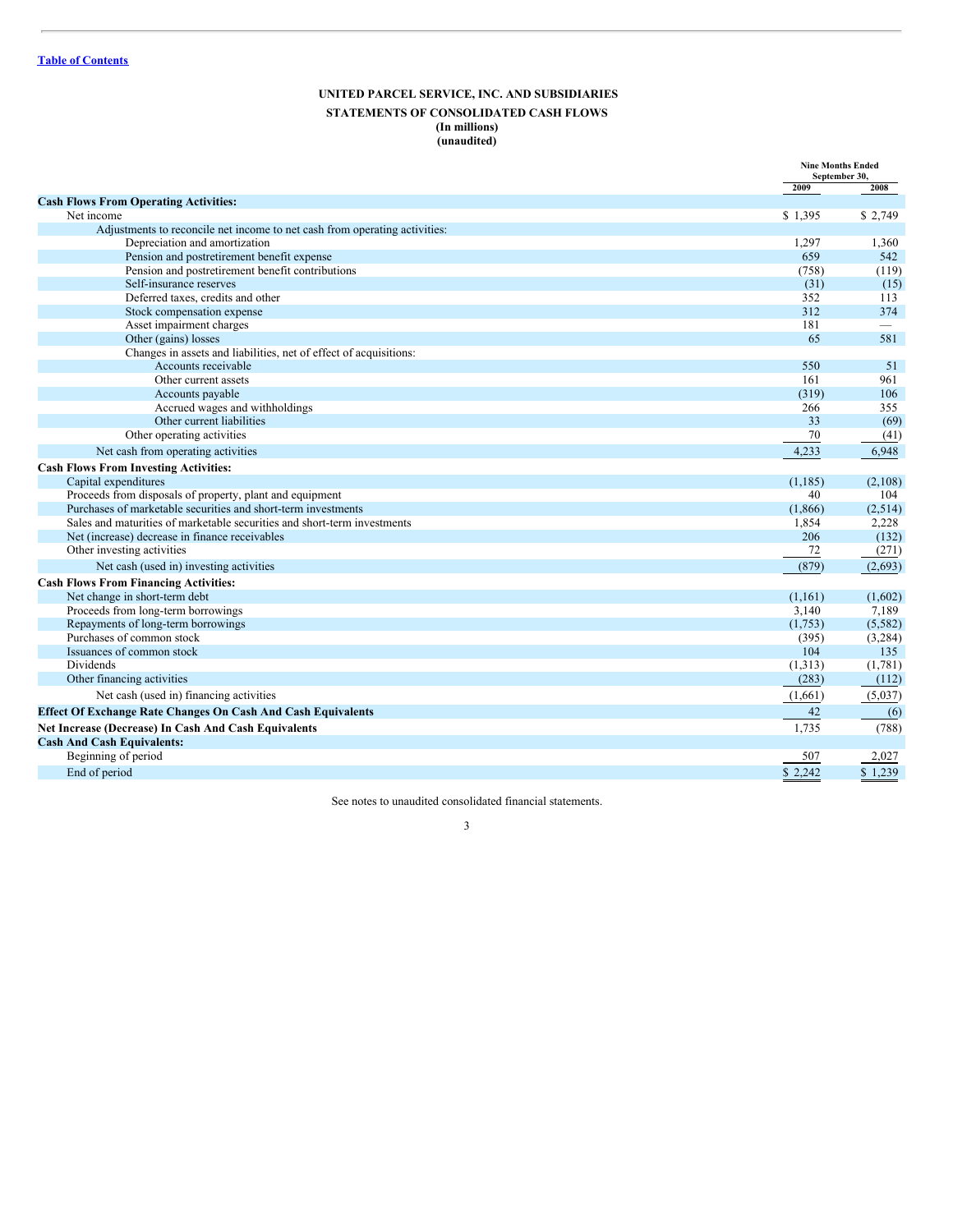### <span id="page-5-1"></span><span id="page-5-0"></span>**NOTE 1. BASIS OF PRESENTATION**

### *Principles of Consolidation*

In our opinion, the accompanying interim, unaudited, consolidated financial statements have been prepared in accordance with accounting principles generally accepted in the United States for interim financial information and with the instructions to Form 10-Q and Rule 10-01 of Regulation S-X. These consolidated financial statements contain all adjustments (consisting of normal recurring accruals) necessary to present fairly our financial position as of September 30, 2009, our results of operations for the three and nine months ended September 30, 2009 and 2008, and cash flows for the nine months ended September 30, 2009 and 2008. The results reported in these consolidated financial statements should not be regarded as necessarily indicative of results that may be expected for the entire year. The interim consolidated financial statements should be read in conjunction with the audited consolidated financial statements and notes thereto included in our Annual Report on Form 10-K for the year ended December 31, 2008.

For interim consolidated financial statement purposes, we provide for accruals under our various employee benefit plans and self-insurance reserves for each three month period based on one quarter of the estimated annual expense.

Certain prior period amounts have been reclassified to conform to the current period presentation.

### *Accounting Estimates*

The preparation of the accompanying interim, unaudited, consolidated financial statements requires management to make estimates and judgments that affect the reported amounts of assets and liabilities and the disclosure of contingencies at the date of the financial statements as well as the reported amounts of revenues and expenses during the reporting period. Estimates have been prepared on the basis of the most current and best information and actual results could differ materially from those estimates.

### *Subsequent Events*

We have evaluated the period from October 1, 2009 through November 6, 2009, the date the financial statements herein were issued, for subsequent events requiring recognition or disclosure in the financial statements. During this period, no material recognizable subsequent events were identified.

### <span id="page-5-2"></span>**NOTE 2. RECENT ACCOUNTING PRONOUNCEMENTS**

In June 2009, the FASB issued Statement No. 168, "The FASB Accounting Standards Codification and the Hierarchy of GAAP" ("FAS 168"), which replaces Statement No. 162, "The Hierarchy of GAAP" and establishes the Accounting Standards Codification ("ASC") as the single source of authoritative U.S. GAAP recognized by the FASB to be applied by nongovernmental entities. SEC rules and interpretive releases are also sources of authoritative GAAP for SEC registrants. The codification was developed to organize GAAP pronouncements by topic so that users can more easily access authoritative accounting guidance. FAS 168 became effective for the third quarter of 2009, and all accounting standard references have been updated in this report with ASC references.

#### *Adoption of New Accounting Standards*

• Certain disclosure requirements of ASC 820, *Fair Value Measurements and Disclosures*, took effect on January 1, 2008 and are presented in Notes 4 and 12. On January 1, 2009, we implemented the previously deferred provisions of ASC 820 for nonfinancial assets and liabilities recorded at fair value.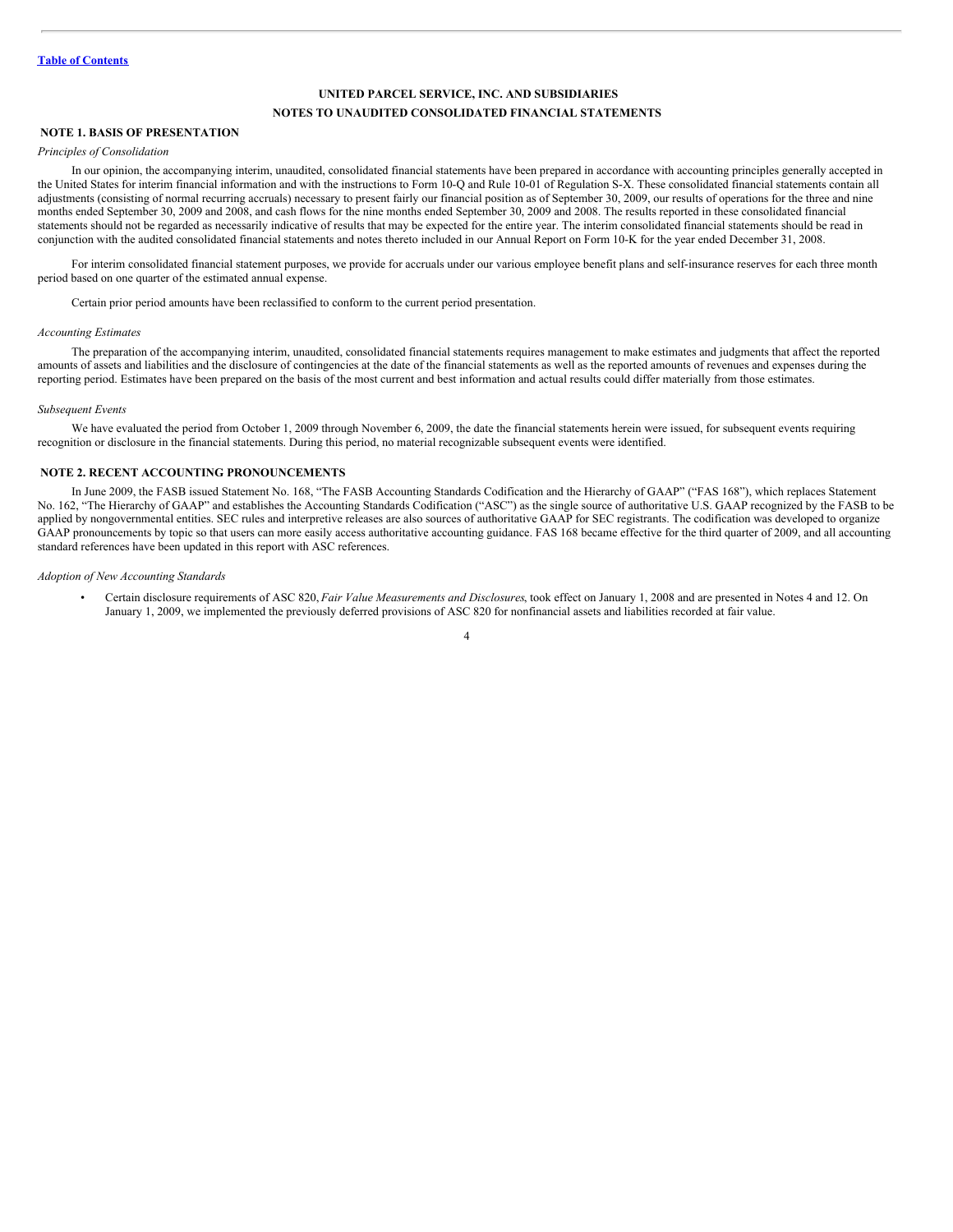The accounting requirements for determining fair value when the volume and level of activity for an asset or liability have significantly decreased, and for identifying transactions that are not orderly, contained in ASC 820 were adopted on April 1, 2009, but had an immaterial impact on our financial statements.

- Certain disclosure requirements of ASC 815, *Derivatives and Hedging,* took effect on January 1, 2009 and are presented in Note 14.
- The new accounting requirements of ASC 805, *Business Combinations*, which took effect on January 1, 2009, were adopted but had no impact on our financial statements.
- The accounting and presentation requirements for noncontrolling interests in ASC 810,*Consolidation*, which took effect on January 1, 2009, had an immaterial impact on the financial statements.
- The disclosure requirements of ASC 825, *Financial Instruments,* are presented in Note 12.

### *Standards Issued But Not Yet Ef ective*

• Beginning in the fourth quarter of 2009, provisions of ASC 715,*Compensation-Retirement Benefits,* will be adopted that require disclosures about plan assets of a defined benefit pension or other postretirement plan, investment policies and strategies, major categories of plan assets, inputs and valuation techniques used to measure the fair value of plan assets and significant concentrations of risk within plan assets.

Other new pronouncements issued but not effective until after September 30, 2009, are not expected to have a significant effect on our consolidated financial position or results of operations.

### **NOTE 3. STOCK-BASED COMPENSATION**

We issue employee share-based awards under the UPS Incentive Compensation Plan, which permits the grant of nonqualified stock options, incentive stock options, stock appreciation rights, restricted stock, performance shares, performance units, and management incentive awards to eligible employees. The primary compensation programs offered under the UPS Incentive Compensation Plan include the UPS Management Incentive Awards Program, the UPS Long-Term Incentive Program and the UPS Long-Term Incentive Performance Award program. We also maintain an employee stock purchase plan which allows eligible employees to purchase shares of UPS class A common stock at a discount.

During the first quarter of 2009, we granted target restricted stock units ("RSUs") under the UPS Long-Term Incentive Performance Award program to eligible management. Of the total 2009 target award, 90% of the target award will be divided into three substantially equal tranches, one for each calendar year in the three-year award cycle from 2009 to 2011, using performance criteria targets established each year. For 2009, those targets consist of consolidated operating return on invested capital and growth in consolidated revenue. The remaining 10% of the total 2009 target award will be based upon our achievement of adjusted earnings per share for the three-year award cycle compared to a target established at the beginning of the award cycle.

The number of RSUs earned each year will be the target number adjusted for the percentage achievement of performance criteria targets for the year. The percentage of achievement used to determine the RSUs earned may be a percentage less than or more than 100% of the target RSUs for each tranche. Based on the date that the eligible management population and performance targets were approved for the 2009 performance tranches, we determined the award measurement date to be March 13, 2009, and therefore the target RSU grant was valued for stock compensation expense purposes using the closing New York Stock Exchange price of \$43.09 on that date.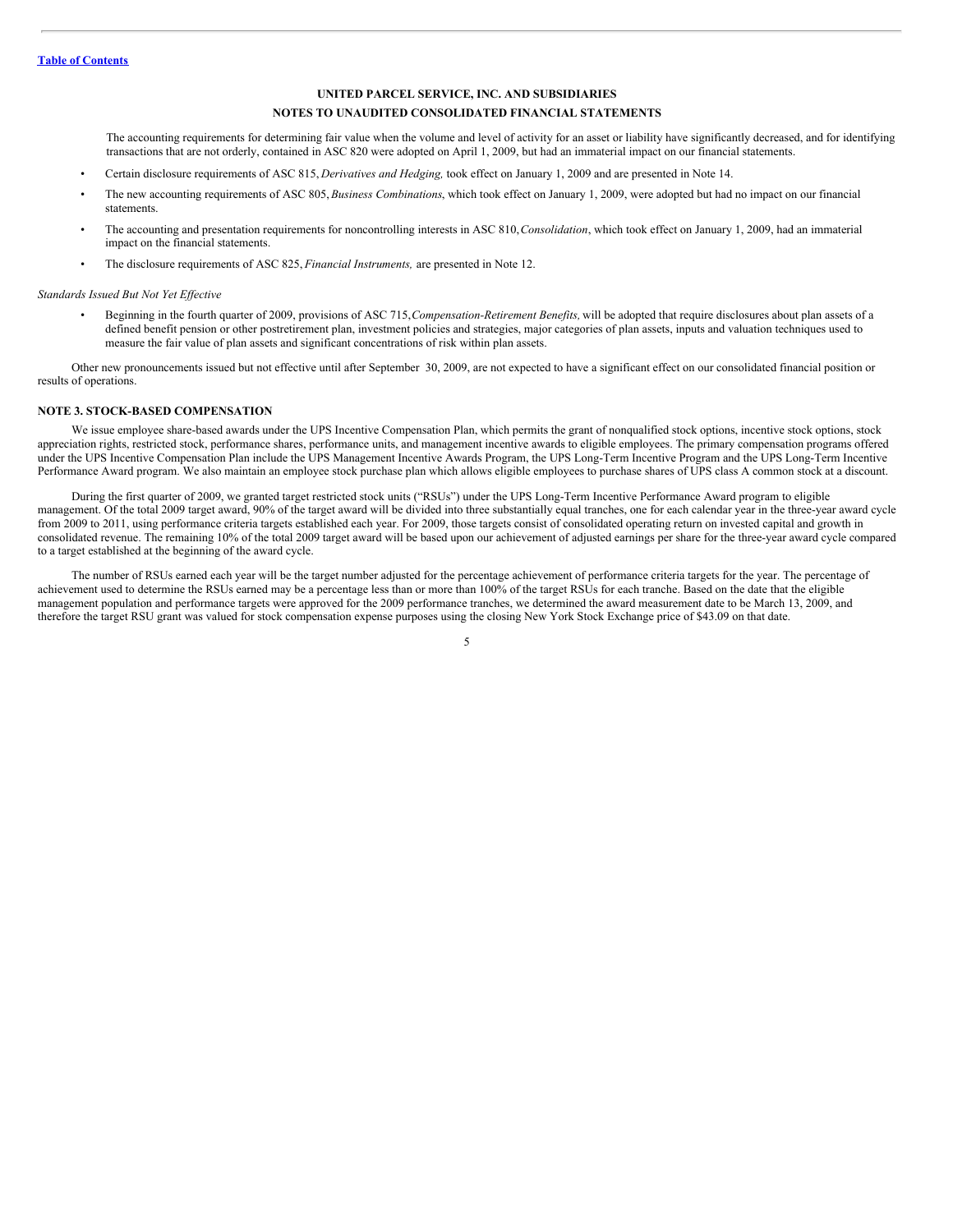## **UNITED PARCEL SERVICE, INC. AND SUBSIDIARIES**

## **NOTES TO UNAUDITED CONSOLIDATED FINANCIAL STATEMENTS**

During the second quarter of 2009, we granted stock option and restricted performance unit ("RPU") awards to eligible employees under the UPS Long-Term Incentive Program. Stock options are granted to a limited group of employees, while a larger proportion of the total award under the UPS Long-Term Incentive Program is being made in the form of RPUs. Stock option and RPU awards will generally vest over a five year period with approximately 20% of the award vesting at each anniversary date of the grant (except in the case of death, disability, or retirement, whereby immediate vesting occurs). Prior to 2008, stock option and RPU grants vested five years after the date of grant (again with the exception of death, disability, or retirement). Consistent with previous awards, the options granted will expire ten years after the date of grant. In the second quarter of 2009, we granted 0.3 million stock options and 2.2 million RPUs at a grant price of \$55.83. In the second quarter of 2008, we granted 0.2 million stock options and 1.9 million RPUs at a grant price of \$71.58. The fair value of our employee stock options granted, as determined by the Black-Scholes valuation model, was \$10.86 and \$16.77 for 2009 and 2008, respectively, using the following assumptions:

|                          | 2009    | $\frac{2008}{7.5}$ |
|--------------------------|---------|--------------------|
| Expected life (in years) | 75<br>. | $\cdot$            |
| Risk-free interest rate  | 3.22%   | 3.79%              |
| Expected volatility      | 23.16%  | 22.24%             |
| Expected dividend yield  | 3.25%   | 2.39%              |

Awards granted under the Management Incentive Awards program are normally granted during the fourth quarter of each year. Compensation expense for share-based awards recognized in net income for the three months ended September 30, 2009 and 2008 was \$93 and \$123 million pre-tax, respectively. Compensation expense for share-based awards recognized in net income for the nine months ended September 30, 2009 and 2008 was \$312 and \$374 million pre-tax, respectively.

### <span id="page-7-0"></span>**NOTE 4. MARKETABLE SECURITIES**

The following is a summary of marketable securities as of September 30, 2009 and December 31, 2008 (in millions):

|                                                | Cost         | Unrealized<br>Gains | <b>Unrealized</b><br><b>Losses</b> | <b>Estimated</b><br><b>Fair Value</b> |
|------------------------------------------------|--------------|---------------------|------------------------------------|---------------------------------------|
| <b>September 30, 2009</b>                      |              |                     |                                    |                                       |
| Current marketable securities:                 |              |                     |                                    |                                       |
| U.S. government and agency debt securities     | \$129        | <sup>\$</sup>       |                                    | 130                                   |
| Mortgage and asset-backed debt securities      | 151          |                     |                                    | 152                                   |
| Corporate debt securities                      | 212          |                     |                                    | 219                                   |
| U.S. state and local municipal debt securities | 22           |                     |                                    | 22                                    |
| Other debt and equity securities               | $\boxed{21}$ |                     |                                    | 23                                    |
| Current marketable securities                  | 535          | 14                  |                                    | 546                                   |
| Non-current marketable securities:             |              |                     |                                    |                                       |
| Asset-backed debt securities                   | 150          |                     | 41                                 | 109                                   |
| U.S. state and local municipal debt securities | 115          | _                   | 24                                 | 91                                    |
| Preferred equity securities                    | 12           | __                  |                                    | 12                                    |
| Common equity securities                       | 18           | 10                  |                                    | 28                                    |
| Non-current marketable securities              | 295          | 10                  | 65                                 | 240                                   |
| Total marketable securities                    | \$830        | 24                  | 68                                 | 786                                   |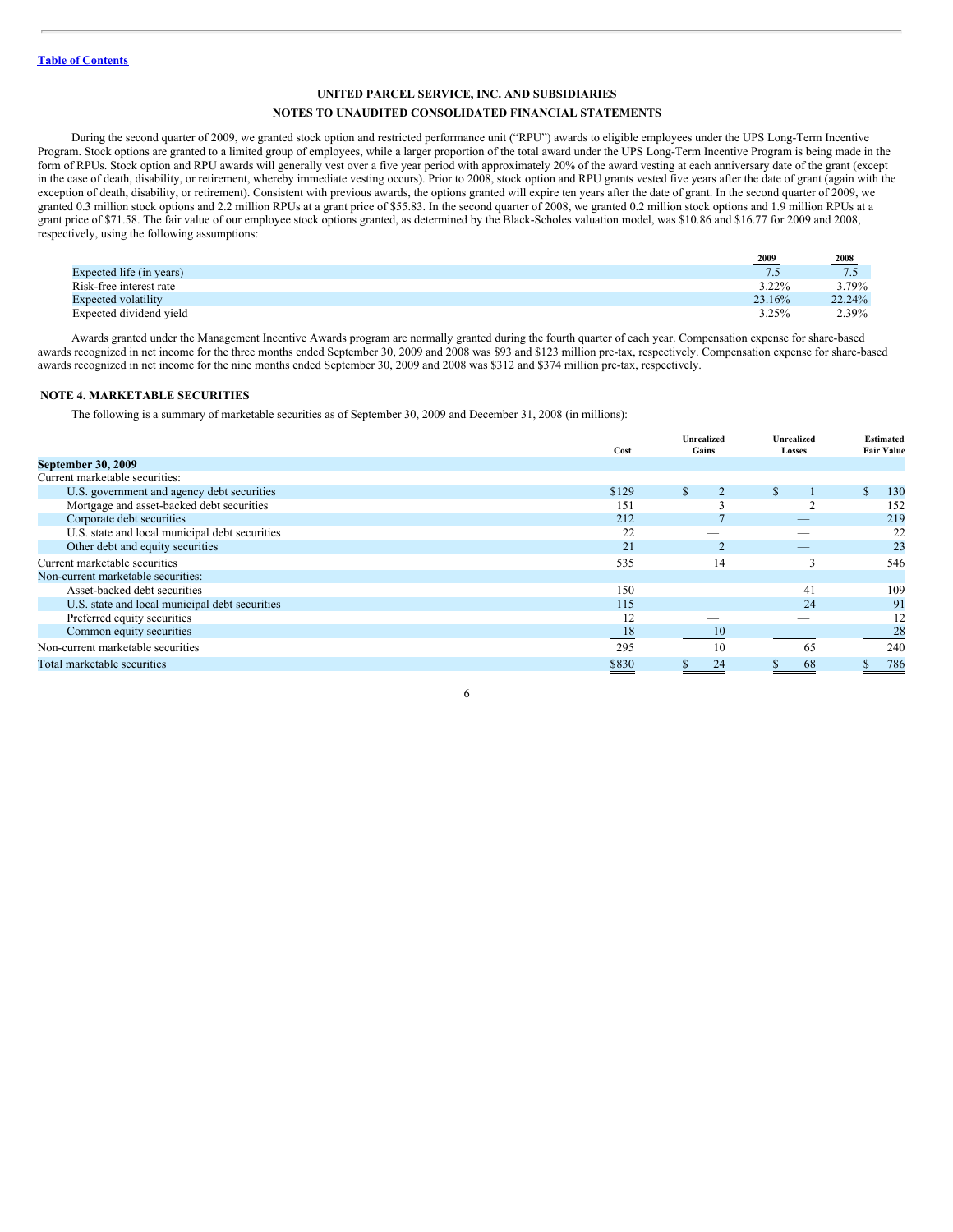|                                                | Cost           | <b>Unrealized</b><br>Gains | <b>Unrealized</b><br>Losses | <b>Estimated</b><br><b>Fair Value</b> |
|------------------------------------------------|----------------|----------------------------|-----------------------------|---------------------------------------|
| <b>December 31, 2008</b>                       |                |                            |                             |                                       |
| Current marketable securities:                 |                |                            |                             |                                       |
| U.S. government and agency debt securities     | \$93           |                            |                             | 95                                    |
| Mortgage and asset-backed debt securities      | 278            |                            |                             | 270                                   |
| Corporate debt securities                      | 158            |                            |                             | 160                                   |
| Other debt and equity securities               | $\frac{30}{2}$ |                            |                             | 17                                    |
| Current marketable securities                  | 559            | 10                         | 27                          | 542                                   |
| Non-current marketable securities:             |                |                            |                             |                                       |
| Asset-backed debt securities                   | 150            | _                          | 34                          | 116                                   |
| U.S. state and local municipal debt securities | 116            |                            | 29                          | 87                                    |
| Preferred equity securities                    | 21             |                            | 8                           | 13                                    |
| Common equity securities                       | $\frac{25}{2}$ |                            |                             | 28                                    |
| Non-current marketable securities              | 312            |                            |                             | 244                                   |
| Total marketable securities                    | \$871          | 13                         | 98                          | 786                                   |

At September 30, 2009, we have investments in auction rate securities with a carrying value of \$277 million. Some of these investments take the form of debt securities, and are structured as direct obligations of local governments or agencies (classified as "U.S. state and local municipal securities"). Other auction rate security investments are structured as obligations of asset-backed trusts (classified as "Asset-backed debt securities"), generally all of which are collateralized by student loans and are guaranteed by the U.S. Government or through private insurance. The remaining auction rate securities take the form of preferred stock, and are collateralized by securities issued directly by large corporations or money market securities. Substantially all of our investments in auction rate securities maintain investment-grade ratings of BBB / Baa or higher by Standard & Poor's Rating Service ("Standard & Poor's") and Moody's Investors Service ("Moody's"), respectively.

During the first quarter of 2008, market auctions, including auctions for substantially our entire auction rate securities portfolio, began to fail due to insufficient buyers. As a result of the persistent failed auctions, and the uncertainty of when these investments could successfully be liquidated at par, we have continued to classify all of our investments in auction rate securities as non-current marketable securities (which are reported in "Other Non-Current Assets" on the consolidated balance sheet), as noted in the table above, as of September 30, 2009. The securities for which auctions have failed will continue to accrue interest and be auctioned at each respective reset date until the auction succeeds, the issuer redeems the securities, or the securities mature.

Historically, the par value of the auction rate securities approximated fair value due to the frequent resetting of the interest rate. While we will continue to earn interest on these investments in failed auction rate securities (often at the maximum contractual interest rate), the estimated fair value of the auction rate securities no longer approximates par value due to the lack of liquidity. We estimated the fair value of these securities after considering several factors, including the credit quality of the securities, the rate of interest received since the failed auctions began, the yields of securities similar to the underlying auction rate securities, and the input of broker-dealers in these securities. As a result, we have recorded a cumulative after-tax unrealized loss of approximately \$41 million (\$65 million pre-tax) on these securities as of September 30, 2009 in accumulated other comprehensive income ("AOCI"), reflecting the decline in the estimated fair value of these securities.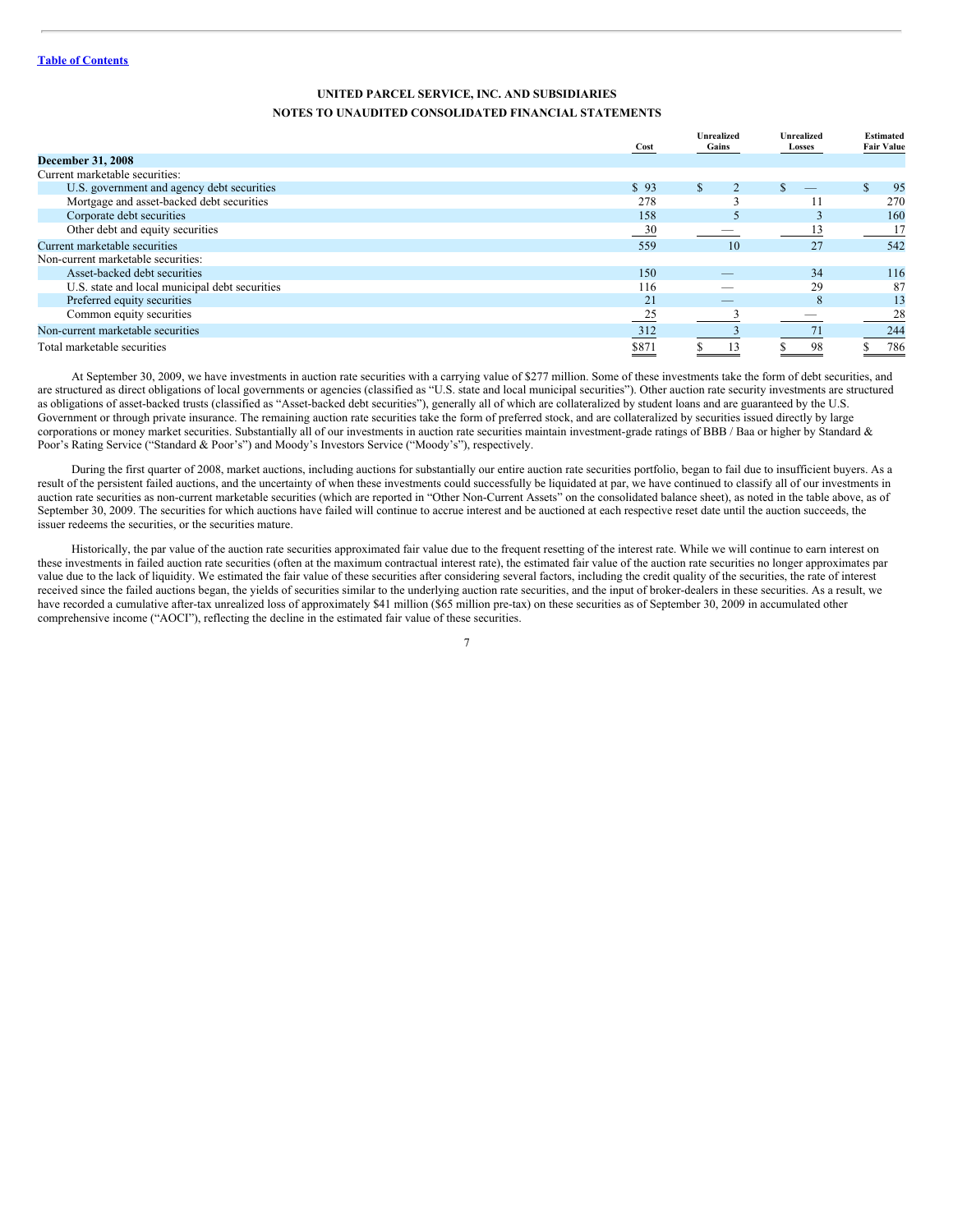During the second quarter of 2009, we recorded impairment losses on certain perpetual preferred securities, and an auction rate security collateralized by preferred securities, issued by large financial institutions. The impairment charge results from conversion offers from the issuers of these securities at prices well below the stated redemption value of the preferred shares. These securities, which had a cost basis of \$42 million, were written down to their fair value of \$25 million as of June 30, 2009, as an other-thantemporary impairment. The \$17 million total impairment charge during the second quarter was recorded in investment income (loss) on the income statement.

During the third quarter of 2008, we recorded impairment losses on two auction rate securities that were collateralized by preferred stock issued by the Federal National Mortgage Association ("FNMA") and the Federal Home Loan Mortgage Corporation ("FHLMC"). The impairment resulted from actions by the U.S. Treasury Department and the Federal Housing Finance Agency with respect to FNMA and FHLMC. Additionally, we recorded impairment losses on a municipal auction rate security and on holdings of several medium term notes issued by Lehman Brothers Inc., which declared bankruptcy during the third quarter of 2008. The total of these credit-related impairment losses during the quarter was \$23 million, which was recorded in investment income (loss) on the income statement.

For the remaining auction rate securities, and equity and debt securities, we have concluded that no additional other-than-temporary impairment losses existed as of September 30, 2009. In making this determination, we considered the financial condition and prospects of the issuer, the magnitude of the losses in market value compared with the investments' cost, the length of time the investments have been in an unrealized loss position, the probability that we will be unable to collect all amounts due according to the contractual terms of the security, the credit rating of the security, and our ability and intent to hold these investments until the anticipated recovery in market value or maturity occurs.

The amortized cost and estimated fair value of marketable securities at September 30, 2009, by contractual maturity, are shown below (in millions). Actual maturities may differ from contractual maturities because the issuers of the securities may have the right to prepay obligations without prepayment penalties.

|                                          |             | <b>Estimated</b>  |
|------------------------------------------|-------------|-------------------|
|                                          | <b>Cost</b> | <b>Fair Value</b> |
| Due in one year or less                  | \$22        | 23                |
| Due after one year through three years   | 199         | 202               |
| Due after three years through five years | 67          | 69                |
| Due after five years                     | 492         | 431               |
|                                          | 780         | 725               |
| Equity securities                        | 50          | -61               |
|                                          | \$830       | 786               |

We had \$192 and \$191 million of restricted cash related to our self-insurance requirements, as of September 30, 2009 and December 31, 2008, respectively, which is reported in "Other Non-Current Assets" on the consolidated balance sheet.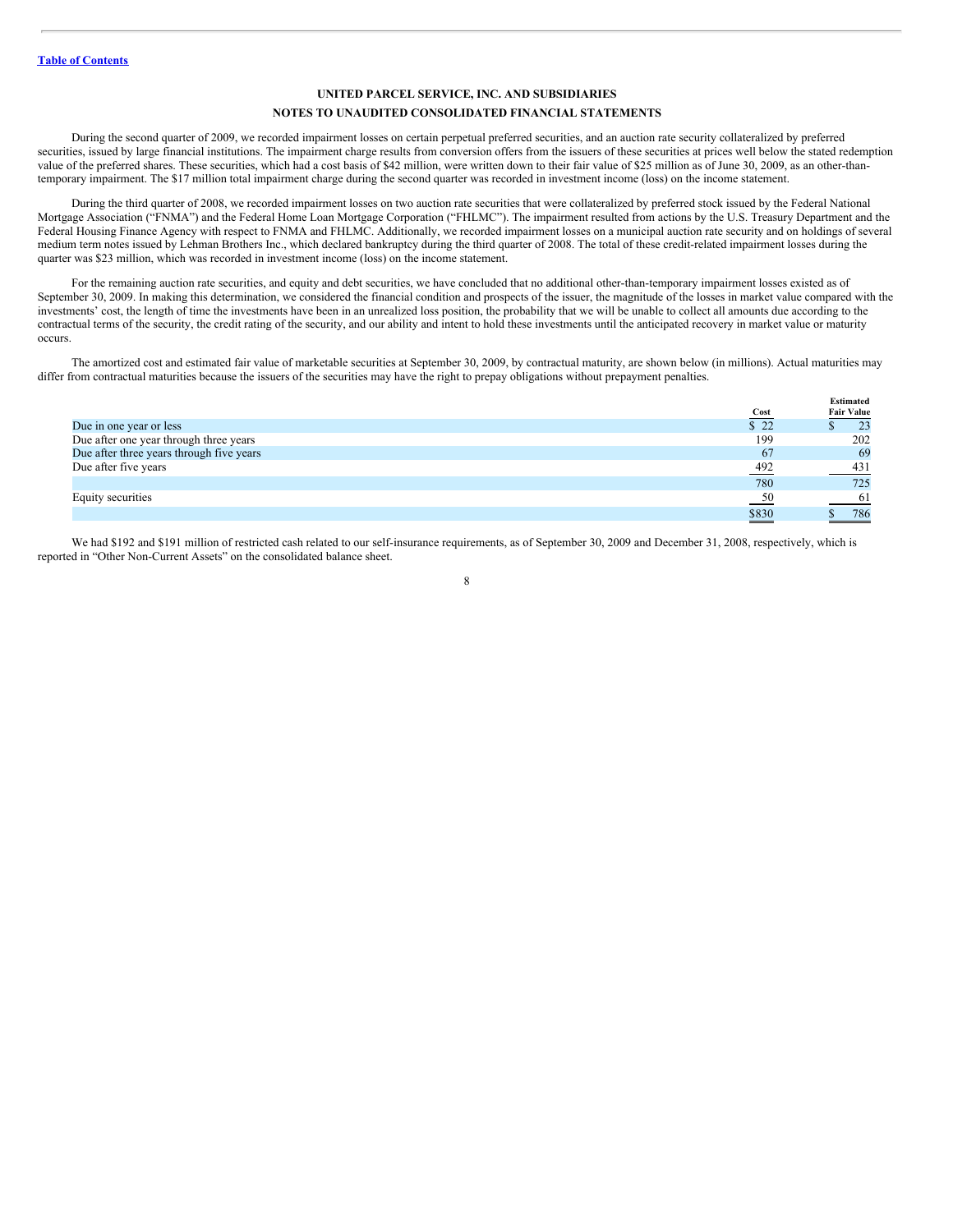## <span id="page-10-0"></span>**NOTE 5. PROPERTY, PLANT AND EQUIPMENT**

Property, plant and equipment as of September 30, 2009 and December 31, 2008 consists of the following (in millions):

|                                                        | 2009     | 2008      |
|--------------------------------------------------------|----------|-----------|
| Vehicles                                               | \$5,458  | \$5,508   |
| Aircraft (including aircraft under capitalized leases) | 13,692   | 14,564    |
| Land                                                   | 1.085    | 1,068     |
| <b>Buildings</b>                                       | 3,001    | 2,836     |
| Building and leasehold improvements                    | 2,792    | 2,702     |
| Plant equipment                                        | 6,328    | 5,720     |
| Technology equipment                                   | 1.643    | 1,620     |
| Equipment under operating leases                       | 156      | 136       |
| Construction-in-progress                               | 553      | 944       |
|                                                        | 34,708   | 35,098    |
| Less: Accumulated depreciation and amortization        | (16,616) | (16, 833) |
|                                                        | \$18,092 | \$18,265  |

We continually monitor our aircraft fleet utilization in light of current and projected volume levels, aircraft fuel prices, and other factors. In 2008, we had announced that we were in negotiations with DHL to provide air transportation services for all of DHL's express, deferred and international package volume within the United States, as well as air transportation services between the United States, Canada and Mexico. In early April 2009, UPS and DHL mutually agreed to terminate further discussions on providing these services. Additionally, our U.S. Domestic Package air delivery volume had declined for several quarters as a result of persistent economic weakness and shifts in product mix from our premium air services to our lower cost ground services. As a result of these factors, the utilization of certain aircraft fleet types had declined and was expected to be lower in the future.

Based on the factors noted above, as well as FAA aging aircraft directives that would require significant future maintenance expenditures, we determined that a triggering event had occurred that required an impairment assessment of our McDonnell-Douglas DC-8-71 and DC-8-73 aircraft fleets. We conducted an impairment analysis as of March 31, 2009, and determined that the cost basis of these fleets was not recoverable due to the accelerated expected retirement dates of the aircraft. Based on anticipated residual values for the airframes, engines, and parts, we recognized an impairment charge of \$181 million in the first quarter of 2009. This charge is included in the caption "Other expenses" in the Statement of Consolidated Income, and impacted our U.S. Domestic Package segment. The DC-8 fleets were subsequently retired from service. We currently continue to utilize and operate all of our other aircraft fleets.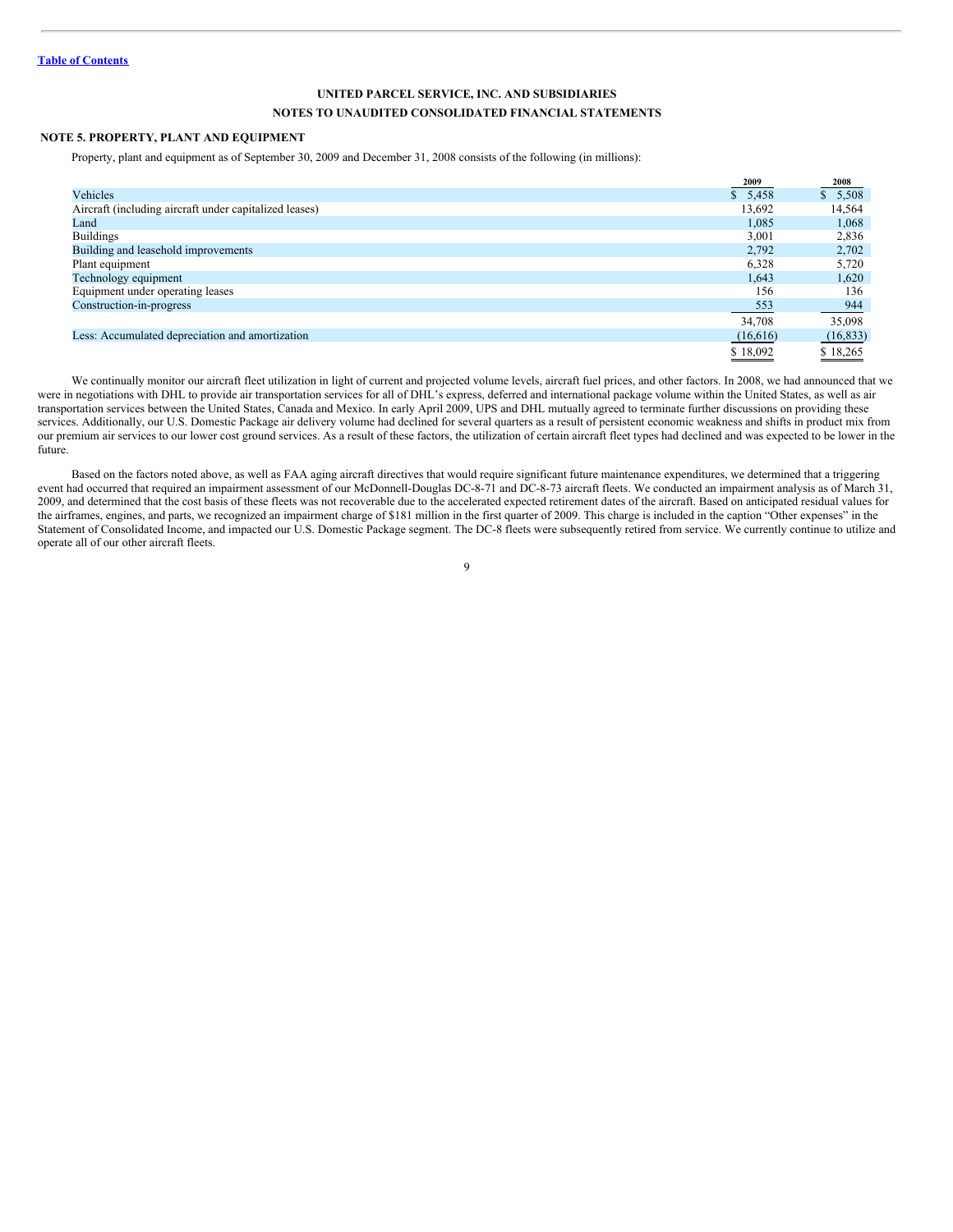## <span id="page-11-0"></span>**NOTE 6. EMPLOYEE BENEFIT PLANS**

Information about net periodic benefit cost for our pension and postretirement benefit plans is as follows for the three and nine month period ended September 30, 2009 and 2008 (in millions):

### **Three Months Ended September 30,**

|                            |       | <b>U.S. Pension Benefits</b> |                          | <b>U.S. Postretirement</b><br><b>Medical Benefits</b> |      | <b>International</b><br><b>Pension Benefits</b> |  |
|----------------------------|-------|------------------------------|--------------------------|-------------------------------------------------------|------|-------------------------------------------------|--|
|                            | 2009  | 2008                         | 2009                     | 2008                                                  | 2009 | 2008                                            |  |
| <b>Net Periodic Cost:</b>  |       |                              |                          |                                                       |      |                                                 |  |
| Service cost               | 172   | 176                          | 21                       | 24                                                    |      |                                                 |  |
| Interest cost              | 283   | 263                          | 52                       | 50                                                    | 8    | 8                                               |  |
| Expected return on assets  | (372) | (379)                        | (6)                      | (12)                                                  | (8)  | (9)                                             |  |
| Amortization of:           |       |                              |                          |                                                       |      |                                                 |  |
| Transition obligation      |       |                              | $\overline{\phantom{a}}$ |                                                       |      |                                                 |  |
| Prior service cost         | 45    | 46                           |                          | $\left(1\right)$                                      |      |                                                 |  |
| Actuarial (gain) loss      | 11    | $\bigcirc$                   |                          |                                                       | __   |                                                 |  |
| Settlements / curtailments | _     |                              |                          |                                                       |      |                                                 |  |
| Net periodic benefit cost  | 140   | 109                          | 72                       | -66                                                   |      | 6                                               |  |

### **Nine Months Ended September 30,**

|                            |           | <b>U.S. Pension Benefits</b> |                          | <b>U.S. Postretirement</b><br><b>Medical Benefits</b> |      | <b>International</b><br><b>Pension Benefits</b> |  |
|----------------------------|-----------|------------------------------|--------------------------|-------------------------------------------------------|------|-------------------------------------------------|--|
|                            | 2009      | 2008                         | 2009                     | 2008                                                  | 2009 | 2008                                            |  |
| <b>Net Periodic Cost:</b>  |           |                              |                          |                                                       |      |                                                 |  |
| Service cost               | S.<br>517 | 530                          | 64                       | -71<br>S                                              | 15   | 21                                              |  |
| Interest cost              | 848       | 789                          | 158                      | 150                                                   | 22   | 24                                              |  |
| Expected return on assets  | (1,116)   | (1,138)                      | (20)                     | (37)                                                  | (20) | (27)                                            |  |
| Amortization of:           |           |                              |                          |                                                       |      |                                                 |  |
| Transition obligation      |           | ٠                            | $\overline{\phantom{a}}$ |                                                       |      |                                                 |  |
| Prior service cost         | 134       | 139                          |                          | (3)                                                   |      | $\overline{\phantom{a}}$                        |  |
| Actuarial (gain) loss      | 34        | $\sigma$                     | 10                       | 14                                                    |      |                                                 |  |
| Settlements / curtailments |           | __                           |                          |                                                       |      |                                                 |  |
| Net periodic benefit cost  | 423       | 329                          | 217                      | 195<br>D                                              | 19   | 18                                              |  |

During the first nine months of 2009, we contributed \$691 and \$67 million to our company-sponsored pension and postretirement medical benefit plans, respectively. We expect to contribute \$125 and \$24 million over the remainder of the year to the pension and postretirement medical benefit plans, respectively.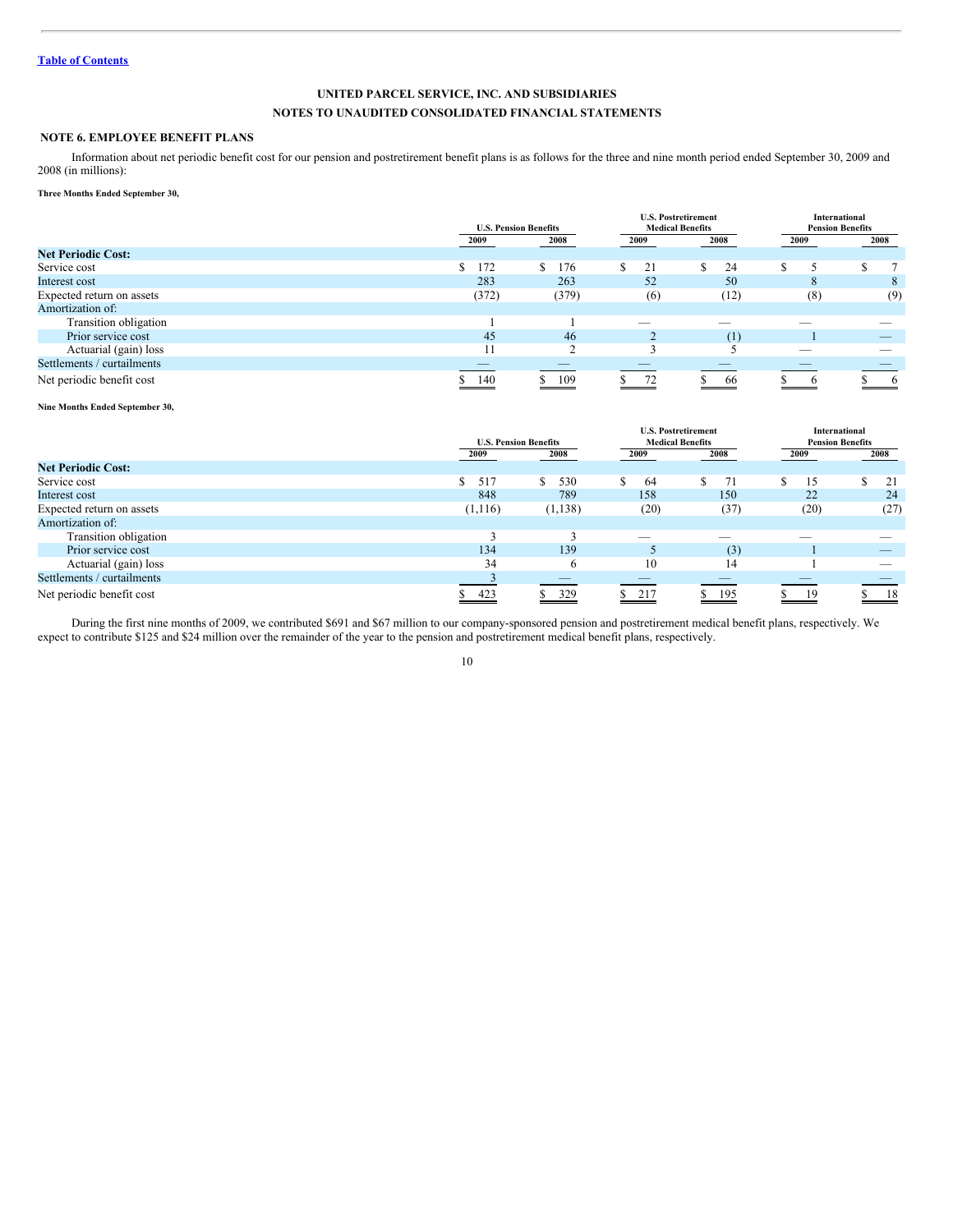## <span id="page-12-0"></span>**NOTE 7. GOODWILL AND INTANGIBLE ASSETS**

The following table indicates the allocation of goodwill by reportable segment as of September 30, 2009 and December 31, 2008 (in millions):

|                            | <b>U.S. Domestic</b><br>Package | International<br>Package | Supply Chain &<br>Freight | Consolidated |
|----------------------------|---------------------------------|--------------------------|---------------------------|--------------|
| December 31, 2008 balance  |                                 | 288                      | 1,698                     | .986         |
| Acquired                   | $\qquad \qquad$                 | 102                      | $\qquad \qquad$           | 102          |
| Disposed of                | __                              |                          | (6)                       | (6)          |
| Currency / Other           | _                               |                          |                           | 29           |
| September 30, 2009 balance |                                 | 394                      |                           |              |

The goodwill acquired in the International Package segment was primarily due to the acquisition of an agent in Turkey, as discussed further below. We also acquired an agent in Slovenia during the second quarter of 2009. The increase in goodwill in the Supply Chain & Freight segment was due to the impact of fluctuations in the U.S. Dollar with other currencies on the translation of non-U.S. Dollar goodwill balances, partially offset by the allocation of goodwill to the sale of certain non-U.S. Mail Boxes Etc. franchise relationships.

In August 2009, we completed the formation of a new joint venture headquartered in Dubai to develop and grow UPS express package, freight forwarding and contract logistics services across the Middle East, Turkey and portions of Central Asia. We own 80% of this joint venture, and we consolidate the financial statements of the joint venture. In conjunction with the formation of this joint venture, the joint venture acquired the small package operations of Unsped Paket Servisi San ve Ticaret A.S. ("Unsped"), our existing service agent in Turkey. We are contributing certain existing UPS operations in the region to the new joint venture, along with cash consideration of \$40 million and an additional \$40 million that will be due on a deferred basis. We maintain an option to purchase the remaining 20% of the joint venture, and the joint venture partner maintains a put option to require us to purchase the remaining 20% interest. Upon exercise of the call or put option, a payment of \$20 million will be required. An additional payment may be due depending upon the earnings of the joint venture. The 20% portion of the joint venture that we do not own, which represents temporary equity, is recorded as a noncontrolling interest in shareowners' equity.

The express package business operations of Unsped are included in our International Package segment, while the freight forwarding business of Unsped is included in our Supply Chain & Freight segment. Pro forma results of operations have not been presented for this acquisition, because the effects of this transaction were not material. The results of operations of Unsped have been included in our statements of consolidated income from the date of acquisition. As of September 30, 2009, the purchase price allocation is preliminary, and we anticipate changes to the purchase price allocation upon completion of fair market value appraisals and similar information.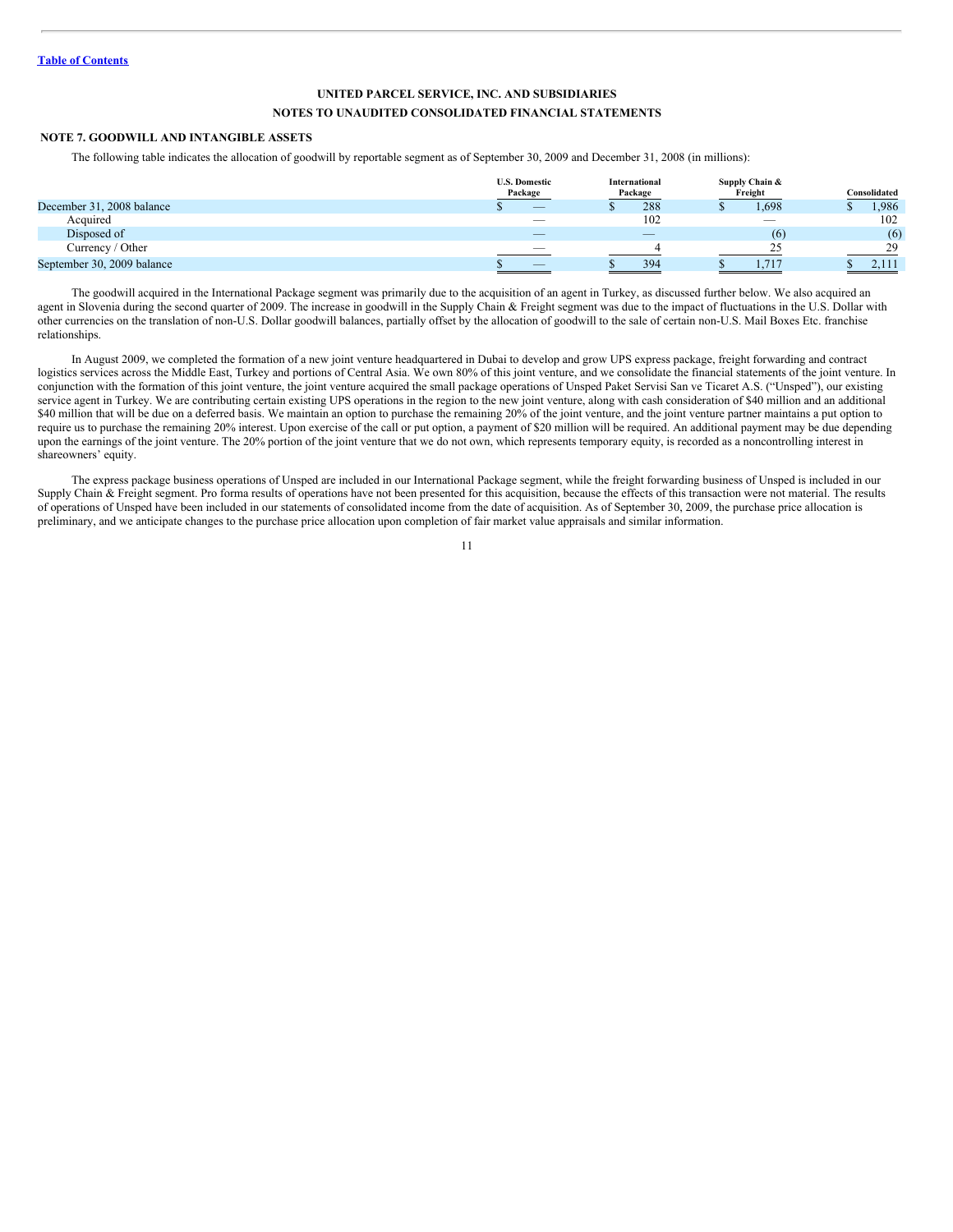The following is a summary of intangible assets as of September 30, 2009 and December 31, 2008 (in millions):

|                                          | <b>Gross Carrying</b><br>Amount | Accumulated<br>Amortization | <b>Net Carrying</b><br>Value |
|------------------------------------------|---------------------------------|-----------------------------|------------------------------|
| September 30, 2009:                      |                                 |                             |                              |
| Trademarks, licenses, patents, and other | 72                              | (43)<br>S                   | 29                           |
| Customer lists                           | 113                             | (58)                        | 55                           |
| Franchise rights                         | 109                             | (45)                        | -64                          |
| Capitalized software                     | 1,788                           | (1, 427)                    | 361                          |
| Total Intangible Assets, Net             | 2,082                           | (1,573)                     | 509                          |
| December 31, 2008:                       |                                 |                             |                              |
| Trademarks, licenses, patents, and other | 47                              | S<br>(40)                   | ж                            |
| Customer lists                           | 113                             | (48)                        | 65                           |
| Franchise rights                         | 110                             | (41)                        | -69                          |
| Capitalized software                     | 1,728                           | (1,358)                     | 370                          |
| Total Intangible Assets, Net             | 1,998                           | (1,487)                     | 511                          |

## <span id="page-13-0"></span>**NOTE 8. DEBT AND FINANCING ARRANGEMENTS**

The carrying value of our outstanding debt as of September 30, 2009 and December 31, 2008 consists of the following (in millions):

|                            | Maturity  | 2009        | 2008     |
|----------------------------|-----------|-------------|----------|
| Commercial paper           | 2009-2010 | \$1,231     | \$2,922  |
| 4.50% senior notes         | 2013      | 1,768       | 1,739    |
| 3.875% senior notes        | 2014      | 1,030       |          |
| 5.50% senior notes         | 2018      | 774         | 745      |
| 5.125% senior notes        | 2019      | 1.000       |          |
| 8.38% debentures           | 2020-2030 | 740         | 741      |
| $6.20\%$ senior notes      | 2038      | 1,480       | 1,479    |
| Floating rate senior notes | 2049-2053 | 431         | 438      |
| Facility notes and bonds   | 2009-2036 | 431         | 433      |
| Pound Sterling notes       | 2031-2050 | 792         | 730      |
| Capital lease obligations  | 2009-2021 | 400         | 425      |
| <b>UPS</b> Notes           | 2009-2027 | 174         | 198      |
| Other debt                 | 2009-2014 | 54          | 21       |
| Total debt                 |           | 10,305      | 9,871    |
| Less current maturities    |           | (1,397)     | (2,074)  |
| Long-term debt             |           | 8,908<br>\$ | \$ 7,797 |

We are authorized to borrow up to \$10.0 billion under the U.S. commercial paper program we maintain. We had \$1.231 billion outstanding under this program as of September 30, 2009, with an average interest rate of 0.12%. As of September 30, 2009, we have classified the entire commercial paper balance as a current liability in our consolidated balance sheet. As of December 31, 2008, \$1.0 billion of commercial paper was classified as long-term debt in anticipation of the subsequent issuance of fixed rate notes, as discussed further below. We also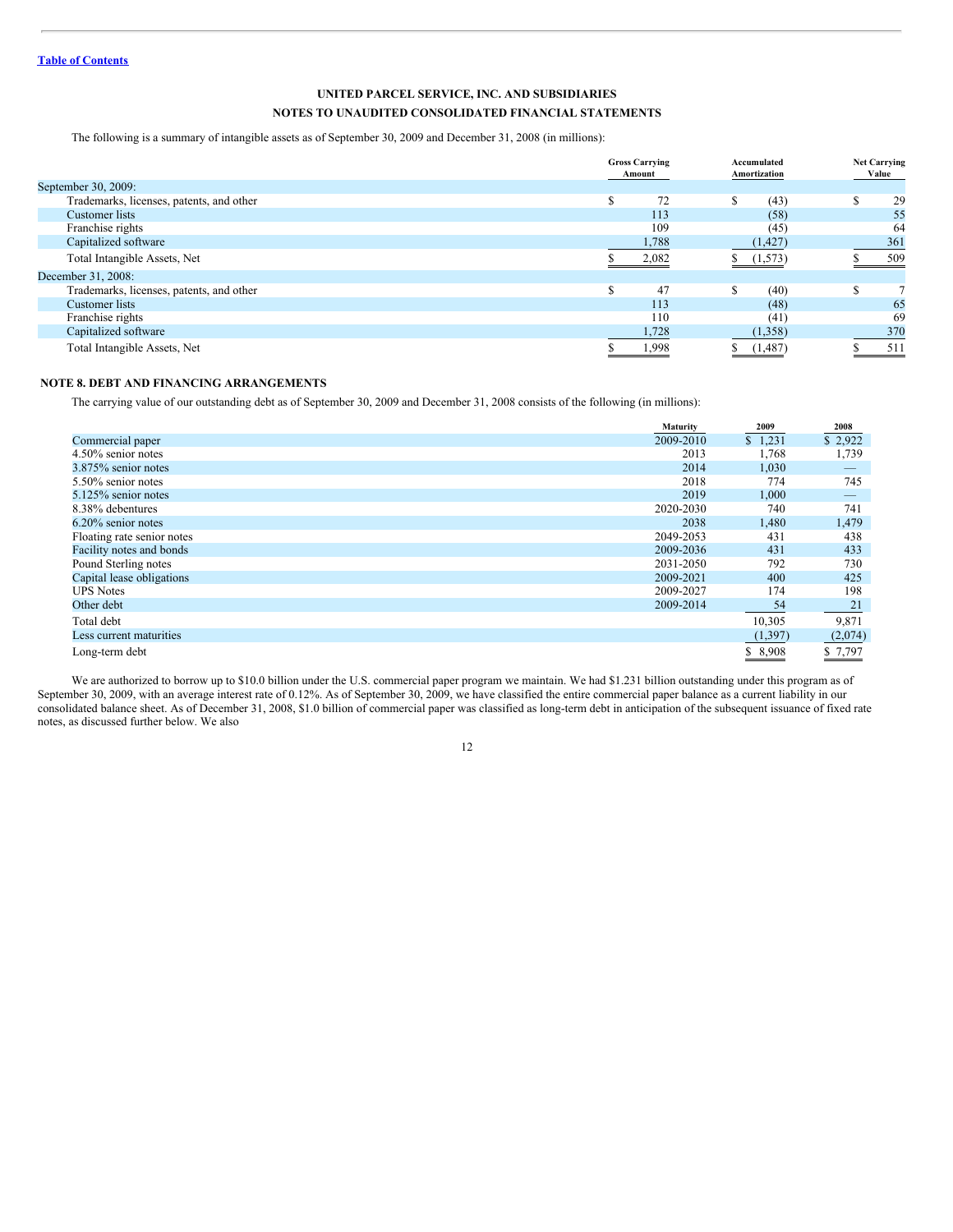maintain a European commercial paper program under which we are authorized to borrow up to  $61.0$  billion in a variety of currencies, however there were no amounts outstanding under this program as of September 30, 2009.

We maintain two credit agreements with a consortium of banks. One of these agreements provides revolving credit facilities of \$3.0 billion, and expires on April 15, 2010. Interest on any amounts we borrow under this facility would be charged at 90-day LIBOR plus a percentage determined by quotations from Markit Group Ltd. for our 1-year credit default swap spread, subject to certain minimum rates and maximum rates based on our public debt ratings from Standard & Poor's and Moody's. If our public debt ratings are A / A2 or above, the minimum applicable margin is 1.00% and the maximum applicable margin is 2.00%; if our public debt ratings are lower than A / A2, the minimum applicable margin is 1.50% and the maximum applicable margin is 3.00%.

The second agreement provides revolving credit facilities of \$1.0 billion, and expires on April 19, 2012. Interest on any amounts we borrow under this facility would be charged at 90-day LIBOR plus 15 basis points. At September 30, 2009, there were no outstanding borrowings under either of these facilities.

In addition to these credit facilities, we have an automatically effective registration statement on Form S-3 filed with the SEC that is available for registered offerings of short or long-term debt securities.

In March 2009, we completed an offering of \$1.0 billion of 3.875% senior notes due April 2014 and \$1.0 billion of 5.125% senior notes due April 2019. These notes pay interest semiannually, and we may redeem the notes at any time by paying the greater of the principal amount or a "make-whole" amount, plus accrued interest. After pricing and underwriting discounts, we received a total of \$1.989 billion in cash proceeds from the offering. The proceeds from the offering were used for general corporate purposes, including the reduction of our outstanding commercial paper balance.

In October 2009, \$62 million in facility notes and bonds matured, and an additional \$46 million that were originally scheduled to mature in 2018 were called for early redemption.

Our existing debt instruments and credit facilities do not have cross-default or ratings triggers, however these debt instruments and credit facilities do subject us to certain financial covenants. As of September 30, 2009 and for all prior periods, we have satisfied these financial covenants. These covenants limit the amount of secured indebtedness that we may incur, and limit the amount of attributable debt in sale-leaseback transactions, to 10% of net tangible assets. As of September 30, 2009, 10% of net tangible assets is equivalent to \$2.281 billion, however we have no covered sale-leaseback transactions or secured indebtedness outstanding. Additionally, we are required to maintain a minimum net worth, as defined, of \$5.0 billion on a quarterly basis. As of September 30, 2009, our net worth, as defined, was equivalent to \$12.512 billion. We do not expect these covenants to have a material impact on our financial condition or liquidity.

### <span id="page-14-0"></span>**NOTE 9. LEGAL PROCEEDINGS AND CONTINGENCIES**

We are a defendant in a number of lawsuits filed in state and federal courts containing various class-action allegations under state wage-and-hour laws. In one of these cases, Marlo v. UPS, which was certified as a class action in a California federal court in September 2004, plaintiffs allege that they improperly were denied overtime, and seek penalties for missed meal and rest periods, and interest and attorneys' fees. Plaintiffs purport to represent a class of 1,300 full-time supervisors. In August 2005, the court granted summary judgment in favor of UPS on all claims, and plaintiffs appealed the ruling. In October 2007, the appeals court reversed the lower court's ruling. In April 2008, the Court decertified the class and vacated the trial scheduled for April 29, 2008. We have denied any liability with respect to these claims and intend to vigorously defend ourselves in this case. At this time, we have not determined the amount of any liability that may result from this matter or whether such liability, if any, would have a material adverse effect on our financial condition, results of operations, or liquidity.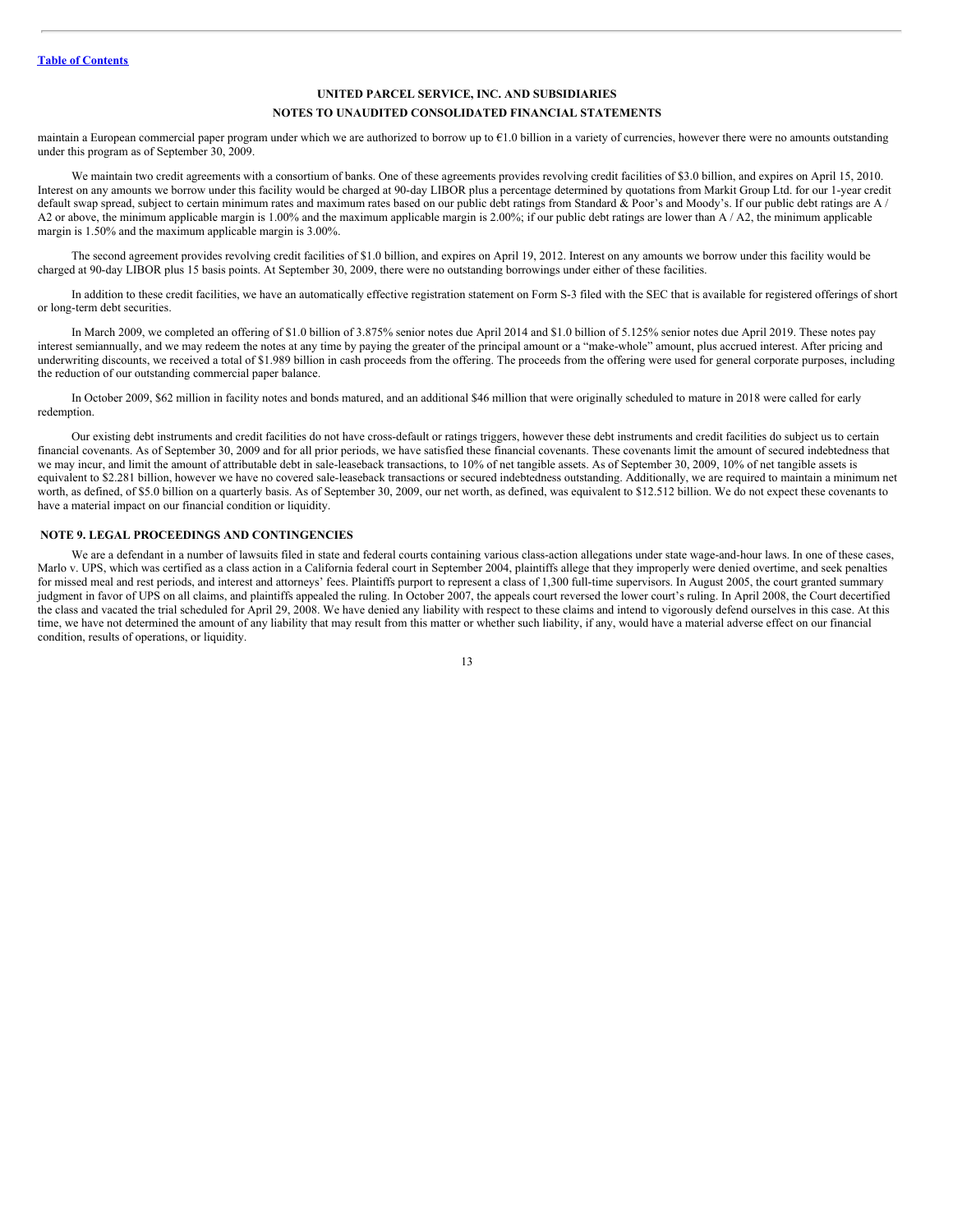In another case, Hohider v. UPS, which in July 2007 was certified as a class action in a Pennsylvania federal court, plaintiffs have challenged certain aspects of the Company's interactive process for assessing requests for reasonable accommodation under the Americans with Disabilities Act. Plaintiffs purport to represent a class of over 35,000 current and former employees, and seek back-pay, and compensatory and punitive damages, as well as attorneys' fees. In August 2007, the Third Circuit Court of Appeals granted our petition to hear the appeal of the trial court's certification order. In July 2009, the Third Circuit issued its decision decertifying the class and remanding the case to the trial court for further proceedings. We have denied any liability with respect to these claims and intend to vigorously defend ourselves in this case. At this time, we have not determined the amount of any liability that may result from this matter or whether such liability, if any, would have a material adverse effect on our financial condition, results of operations, or liquidity.

UPS and Mail Boxes Etc., Inc. are defendants in various lawsuits brought by franchisees who operate Mail Boxes Etc. centers and The UPS Store locations. These lawsuits relate to the rebranding of Mail Boxes Etc. centers to The UPS Store, The UPS Store business model, the representations made in connection with the rebranding and the sale of The UPS Store franchises, and UPS's sale of services in the franchisees' territories. In one of the actions, which is pending in California state court, the court recently certified a class consisting of all Mail Boxes Etc. branded stores that rebranded to The UPS Store in March 2003. We have denied any liability with respect to these claims and intend to defend ourselves vigorously. At this time, we have not determined the amount of any liability that may result from these matters or whether such liability, if any, would have a material adverse effect on our financial condition, results of operations, or liquidity.

In January 2008, a class action complaint was filed in the United States District Court for the Eastern District of New York alleging price-fixing activities relating to the provision of freight forwarding services. UPS was not named in this case. On July 21, 2009, the plaintiffs filed a first amended complaint naming numerous global freight forwarders as defendants. UPS and UPS Supply Chain Solutions are among the 60 defendants named in the amended complaint. We intend to vigorously defend ourselves in this case. At this time, we have not determined the amount of any liability that may result from these matters or whether such liability, if any, would have a material adverse effect on our financial condition, results of operations, or liquidity.

In Barber Auto Sales v. UPS, which a federal court in Alabama certified as a class action in September 2009, the plaintiff asserts a breach of contract claim arising from UPS's assessment of shipping charge corrections when UPS determines that the "dimensional weight" of packages is greater than reported by the shipper. We have denied any liability with respect to these claims and intend to vigorously defend ourselves in this case. At this time, we have not determined the amount of any liability that may result from this matter or whether such liability, if any, would have a material adverse effect on our financial condition, results of operations, or liquidity.

We are a defendant in various other lawsuits that arose in the normal course of business. We believe that the eventual resolution of these cases will not have a material adverse effect on our financial condition, results of operations, or liquidity.

We file income tax returns in the U.S. federal jurisdiction, most U.S. state and local jurisdictions, and many non-U.S. jurisdictions. We have substantially resolved all U.S. federal income tax matters for tax years prior to 2003. During the third quarter of 2009, we received a refund of \$271 million as a result of the resolution of tax years 1999 through 2002 with the Internal Revenue Service ("IRS") Appeals Office. For the tax years 2003 through 2004, we anticipate concluding the limited number of unagreed issues with the IRS Appeals Office by the end of the second quarter of 2010. Along with the audit for tax years 2005 through 2007, the IRS is currently examining non-income based taxes, including employment and excise taxes, which could lead to proposed assessments. The IRS has not presented an official position with regard to these taxes at this time, and therefore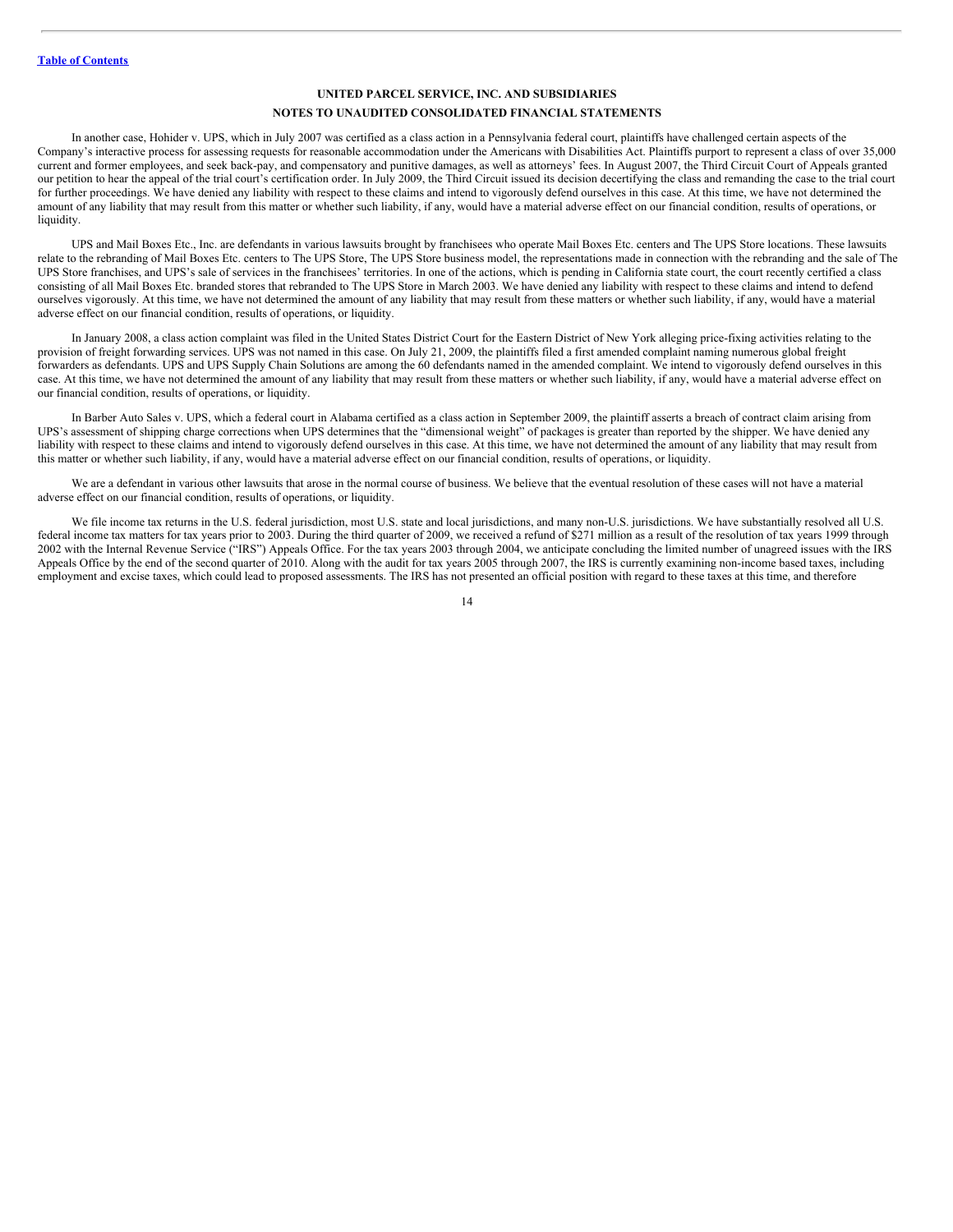we are not able to determine the technical merit of any potential assessment. We have filed all required U.S. state and local returns reporting the result of the resolution of the U.S. federal income tax audit of the tax years 1999 through 2002. A limited number of U.S. state and local matters are the subject of ongoing audits, administrative appeals or litigation.

Certain foreign jurisdictions are reviewing transfer pricing transactions between U.S. and related foreign companies and the Italian Guardia di Finanza is reviewing whether certain entities have a permanent establishment within Italy, which could result in an undetermined amount of tax liabilities, interest and penalties. No final reports or assessments have been issued. We continue to cooperate during these audits while defending the positions taken on the filed returns including the exercise of rights afforded under international treaties as appropriate.

It is reasonably possible that the amount of unrecognized tax benefits could change within the next 12 months. At this time, we do not expect any of the above matters to have a material adverse effect on our financial condition, results of operations, or liquidity.

As of December 31, 2008, we had approximately 260,000 employees employed under a national master agreement and various supplemental agreements with local unions affiliated with the International Brotherhood of Teamsters ("Teamsters"). These agreements run through July 31, 2013. We have approximately 2,900 pilots who are employed under a collective bargaining agreement with the Independent Pilots Association, which becomes amendable at the end of 2011. Our airline mechanics are covered by a collective bargaining agreement with Teamsters Local 2727, which became amendable in November 2006. We began formal negotiations with Teamsters Local 2727 in October 2006. In addition, the majority (approximately 3,000) of our ground mechanics who are not employed under agreements with the Teamsters are employed under collective bargaining agreements with the International Association of Machinists and Aerospace Workers ("IAM"). In June of 2009, we reached a new agreement with the IAM, which was subsequently ratified in July 2009. The new agreement runs through July 31, 2014.

We participate in a number of trustee-managed multi-employer pension and health and welfare plans for employees covered under collective bargaining agreements. Several factors could cause us to make significantly higher future contributions to these plans, including unfavorable investment performance, changes in demographics, and increased benefits to participants. At this time, we are unable to determine the amount of additional future contributions, if any, or whether any material adverse effect on our financial condition, results of operations, or liquidity would result from our participation in these plans.

### <span id="page-16-0"></span>**NOTE 10. SHAREOWNERS' EQUITY**

### *Capital Stock, Additional Paid-In Capital, and Retained Earnings*

We maintain two classes of common stock, which are distinguished from each other primarily by their respective voting rights. Class A shares are entitled to 10 votes per share, whereas Class B shares are entitled to one vote per share. Class A shares are primarily held by UPS employees and retirees, and these shares are fully convertible into Class B shares at any time. Class B shares are publicly traded on the New York Stock Exchange (NYSE) under the symbol "UPS". Class A and B shares both have a \$0.01 par value, and as of September 30, 2009, there were 4.6 billion Class A shares and 5.6 billion Class B shares authorized to be issued. Additionally, there are 200 million preferred shares authorized to be issued, with a par value of \$0.01 per share; as of September 30, 2009, no preferred shares had been issued.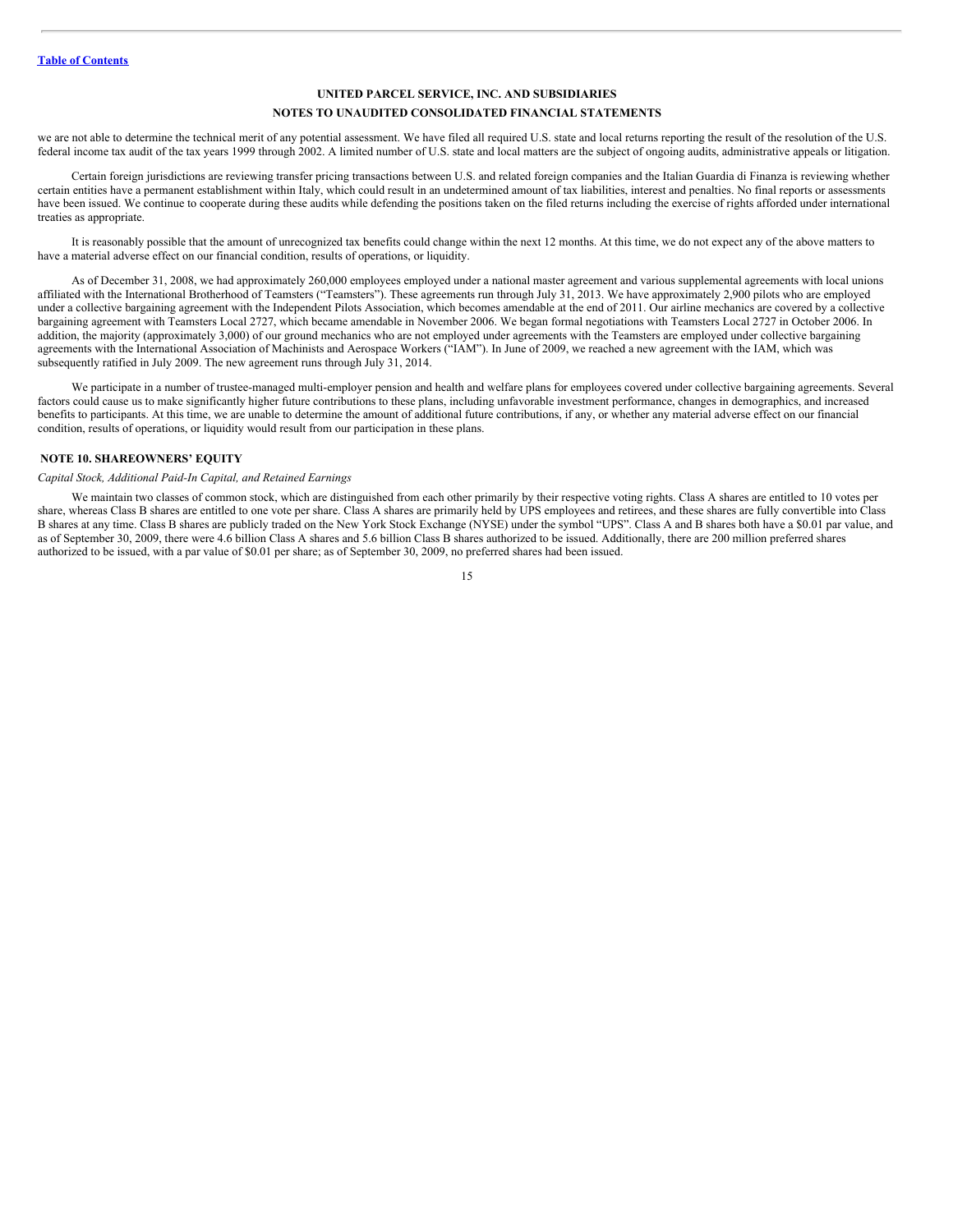The following is a roll-forward of our common stock, additional paid-in capital, and retained earnings accounts for the nine months ended September 30, 2009 and 2008 (in millions, except per share amounts):

|                                                  |                 | 2009            | 2008           |                |  |
|--------------------------------------------------|-----------------|-----------------|----------------|----------------|--|
|                                                  | <b>Shares</b>   | <b>Dollars</b>  | <b>Shares</b>  | <b>Dollars</b> |  |
| <b>Class A Common Stock</b>                      |                 |                 |                |                |  |
| Balance at beginning of period                   | 314             | S.<br>3         | 349            | \$.<br>3       |  |
| Common stock purchases                           | (7)             |                 | (9)            |                |  |
| Stock award plans                                | 2               |                 | 3              |                |  |
| Common stock issuances                           | $\overline{3}$  |                 | $\overline{2}$ |                |  |
| Conversions of Class A to Class B common stock   | (22)            |                 | (21)           |                |  |
| Class A shares issued at end of period           | $\frac{290}{2}$ | $\frac{1}{2}$ 3 | 324            |                |  |
| <b>Class B Common Stock</b>                      |                 |                 |                |                |  |
| Balance at beginning of period                   | 684             |                 | 694            | \$             |  |
| Common stock purchases                           | (1)             |                 | (39)           |                |  |
| Conversions of Class A to Class B common stock   | 22              |                 | 21             |                |  |
| Class B shares issued at end of period           | $\frac{705}{2}$ |                 | 676            |                |  |
| <b>Additional Paid-In Capital</b>                |                 |                 |                |                |  |
| Balance at beginning of period                   |                 | S               |                | \$.            |  |
| Stock award plans                                |                 | 311             |                | 386            |  |
| Common stock purchases                           |                 | (396)           |                | (516)          |  |
| Common stock issuances                           |                 | 134             |                | 130            |  |
| Balance at end of period                         |                 | 49              |                |                |  |
| <b>Retained Earnings</b>                         |                 |                 |                |                |  |
| Balance at beginning of period                   |                 | \$12,412        |                | \$14,186       |  |
| Net income attributable to controlling interests |                 | 1,395           |                | 2,749          |  |
| Cumulative adjustment for accounting changes     |                 |                 |                | (60)           |  |
| Dividends (\$1.35 and \$1.35 per share)          |                 | (1, 354)        |                | (1, 381)       |  |
| Common stock purchases                           |                 |                 |                | (2,783)        |  |
| Balance at end of period                         |                 | \$12,453        |                | \$12,711       |  |

On January 1, 2008, we recognized a \$44 million reduction to retained earnings as a result of changing our measurement date under ASC 715,*Compensation-Retirement Benefits*. Also on January 1, 2008, we recognized a \$16 million reduction to retained earnings as a result of adopting provisions of ASC 825,*Financial Instruments*, which is discussed further in Note 12.

As a result of the uncertain economic environment, we have slowed our share repurchase activity. We currently intend to repurchase shares in 2009 at a rate that should approximately offset the dilution from our stock compensation programs. We repurchased a total of 7.8 million shares of Class A and Class B common stock for \$396 million during the nine months ended September 30, 2009, and 48.5 million shares for \$3.299 billion for the nine months ended September 30, 2008. As of September 30, 2009, we had \$6.176 billion of our share repurchase authorization remaining.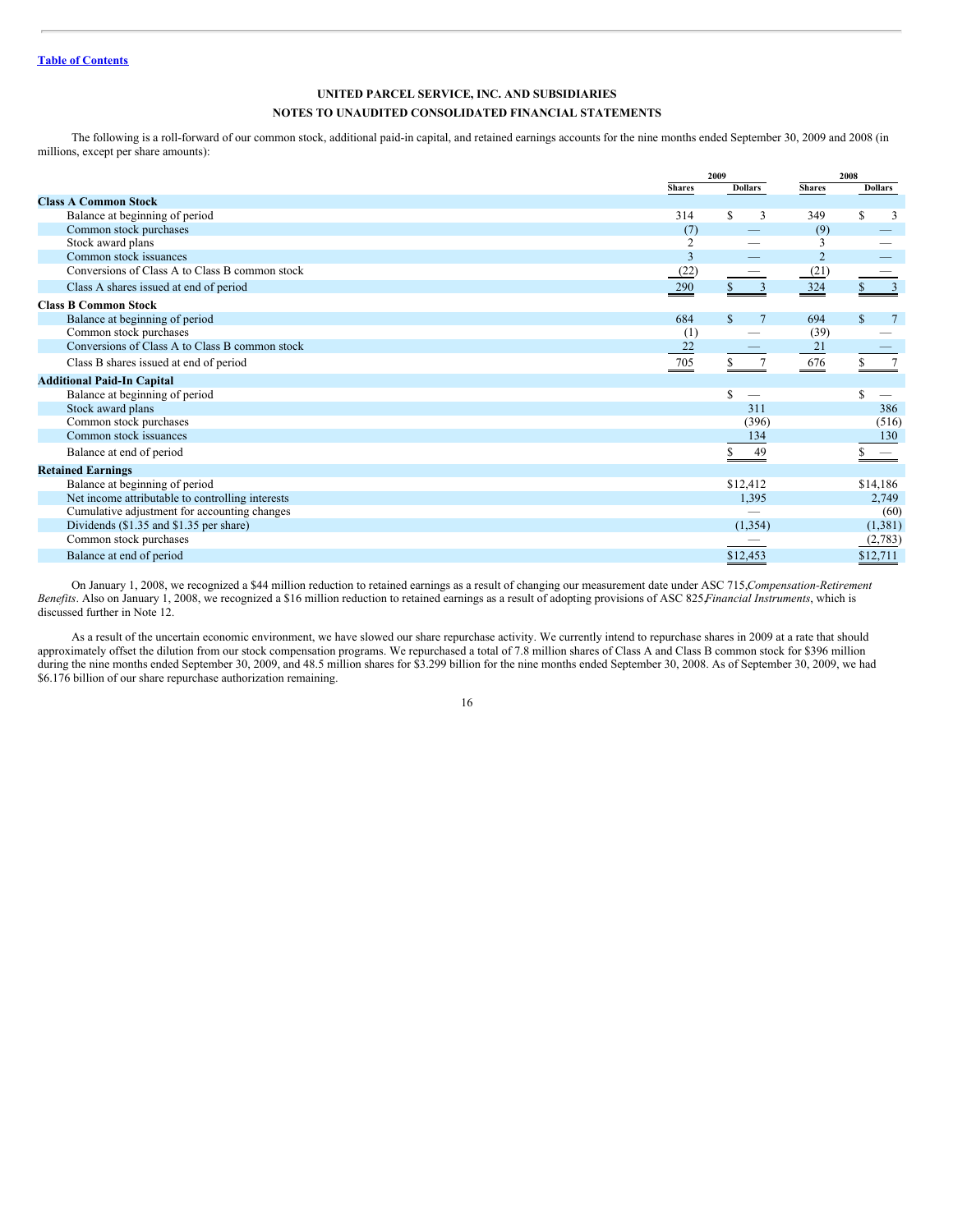## *Accumulated Other Comprehensive Income (Loss)*

We incur activity in AOCI for unrealized holding gains and losses on available-for-sale securities, foreign currency translation adjustments, unrealized gains and losses from derivatives that qualify as hedges of cash flows, and unrecognized pension and postretirement benefit costs. The activity in AOCI for the nine months ended September 30, 2009 and 2008 is as follows (in millions):

|                                                                                                                                                  | 2009      | 2008      |
|--------------------------------------------------------------------------------------------------------------------------------------------------|-----------|-----------|
| Foreign currency translation gain (loss):                                                                                                        |           |           |
| Balance at beginning of period                                                                                                                   | S<br>(38) | S<br>-81  |
| Aggregate adjustment for the period                                                                                                              | 126       | 80        |
| Balance at end of period                                                                                                                         | 88        | 161       |
| Unrealized gain (loss) on marketable securities, net of tax:                                                                                     |           |           |
| Balance at beginning of period                                                                                                                   | (60)      | 9         |
| Current period changes in fair value (net of tax effect of \$2, and \$(32))                                                                      | 23        | (62)      |
| Reclassification to earnings (net of tax effect of \$6 and \$7)                                                                                  | 10        |           |
| Balance at end of period                                                                                                                         | (27)      | (41)      |
| Unrealized gain (loss) on cash flow hedges, net of tax:                                                                                          |           |           |
| Balance at beginning of period                                                                                                                   | (107)     | (250)     |
| Current period changes in fair value (net of tax effect of $\S(26)$ and $\S(24)$ )                                                               | (43)      | 40        |
| Reclassification to earnings (net of tax effect of $\S(74)$ and $\S128$ )                                                                        | (123)     | 213       |
| Balance at end of period                                                                                                                         | (273)     |           |
| Unrecognized pension and postretirement benefit costs, net of tax:                                                                               |           |           |
| Balance at beginning of period                                                                                                                   | (5, 437)  | (1, 853)  |
| Reclassification to earnings (net of tax effect of \$70 and \$61)                                                                                | 118       | 98        |
| Net actuarial gain / loss and prior service cost resulting from remeasurements of plan assets and liabilities (net of tax effect of \$0 and \$8) |           | 13        |
| Balance at end of period                                                                                                                         | (5,319)   | (1,742)   |
| Accumulated other comprehensive income (loss) at end of period                                                                                   | \$(5,531) | \$(1,619) |

## *Deferred Compensation Obligations and Treasury Stock*

Activity in the deferred compensation program for the nine months ended September 30, 2009 and 2008 is as follows (in millions):

|                                          |               | 2009           |               | 2008           |  |
|------------------------------------------|---------------|----------------|---------------|----------------|--|
|                                          | <b>Shares</b> | <b>Dollars</b> | <b>Shares</b> | <b>Dollars</b> |  |
| <b>Deferred Compensation Obligations</b> |               |                |               |                |  |
| Balance at beginning of period           |               | \$121          |               | \$137          |  |
| Reinvested dividends                     |               |                |               |                |  |
| Benefit payments                         |               | (16)           |               | (21)           |  |
| Balance at end of period                 |               | \$108          |               | \$120          |  |
| <b>Treasury Stock</b>                    |               |                |               |                |  |
| Balance at beginning of period           | (2)           | \$(121)        | (2)           | \$(137)        |  |
| Reinvested dividends                     |               | (3)            |               | (4)            |  |
| Benefit payments                         |               | 16             |               | 21             |  |
| Balance at end of period                 |               | \$(108)        |               | \$ (120)       |  |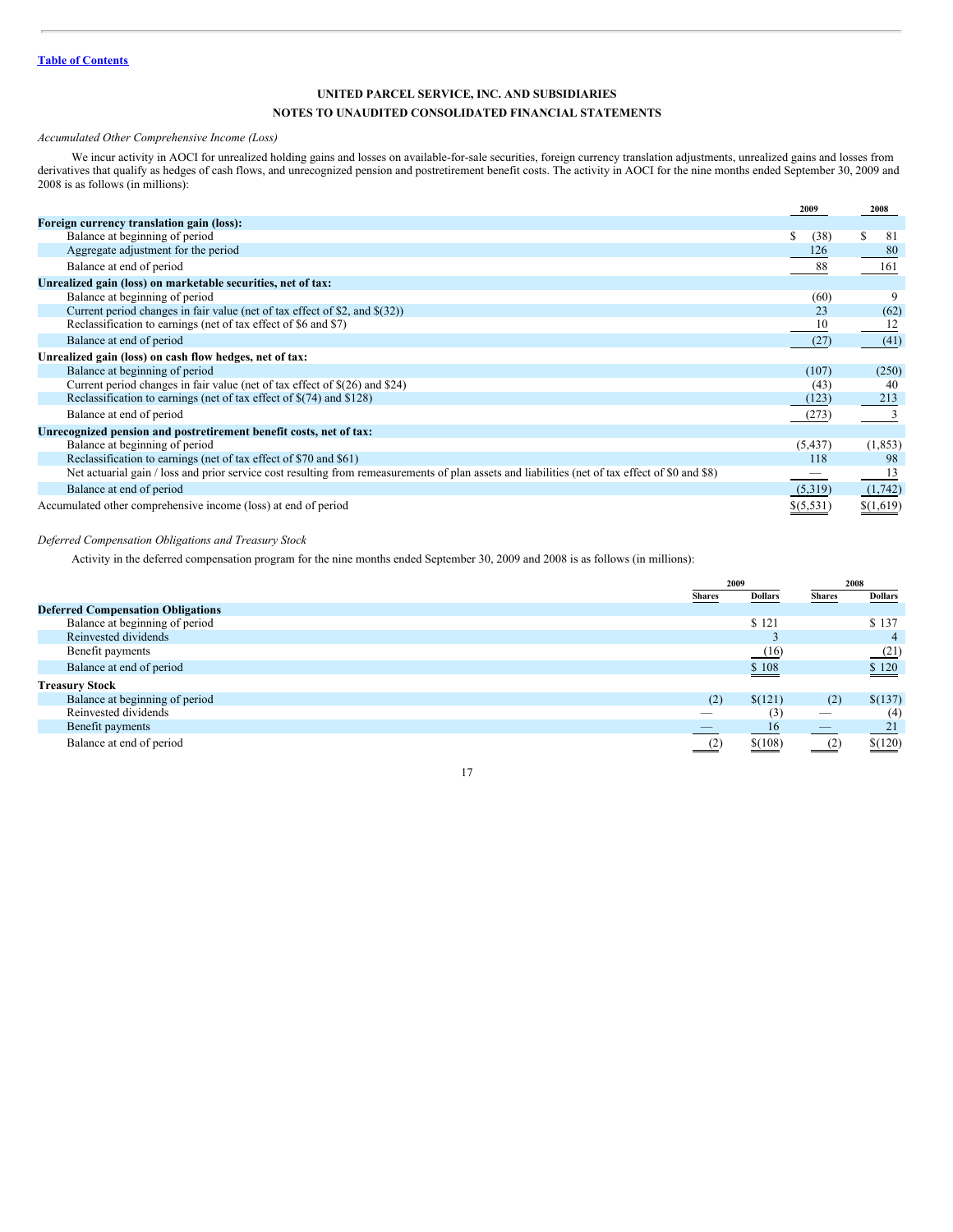### *Noncontrolling Interests*

We have noncontrolling interests in certain consolidated subsidiaries in our International Package and Supply Chain & Freight segments. The noncontrolling interests acquired in 2009 primarily relate to the formation of a joint venture in Dubai that will operate in the Middle East, Turkey, and portions of the Central Asia region (discussed further in Note 7). The activity related to our noncontrolling interests is presented below:

|                                                     | 2009         | 2008 |
|-----------------------------------------------------|--------------|------|
| <b>Noncontrolling Interests</b>                     |              |      |
| Balance at beginning of period                      |              |      |
| Acquired noncontrolling interests                   | <sub>0</sub> |      |
| Dividends attributable to noncontrolling interests  |              |      |
| Net income attributable to noncontrolling interests |              |      |
| Balance at end of period                            | \$65         |      |

### <span id="page-19-0"></span>**NOTE 11. SEGMENT INFORMATION**

We report our operations in three segments: U.S. Domestic Package operations, International Package operations, and Supply Chain & Freight operations. Package operations represent our most significant business and are broken down into regional operations around the world. Regional operations managers are responsible for both domestic and export operations within their geographic area.

### *U.S. Domestic Package*

Domestic Package operations include the time-definite delivery of letters, documents, and packages throughout the United States.

### *International Package*

International Package operations include delivery to more than 200 countries and territories worldwide, including shipments wholly outside the United States, as well as shipments with either origin or distribution outside the United States. Our International Package reporting segment includes the operations of our Europe, Asia, and Americas operating segments.

### *Supply Chain & Freight*

Supply Chain & Freight includes our forwarding and logistics operations, UPS Freight, and other aggregated business units. Our forwarding and logistics business provides services in more than 175 countries and territories worldwide, and includes supply chain design and management, freight distribution, customs brokerage, mail and consulting services. UPS Freight offers a variety of less-than-truckload ("LTL") and truckload ("TL") services to customers in North America. Other aggregated business units within this segment include Mail Boxes, Etc. (the franchisor of Mail Boxes, Etc. and The UPS Store) and UPS Capital.

In evaluating financial performance, we focus on operating profit as a segment's measure of profit or loss. Operating profit is before investment income, interest expense, and income taxes. The accounting policies of the reportable segments are the same as those described in the summary of accounting policies included in the financial statements in our Annual Report on Form 10-K for the year ended December 31, 2008, with certain expenses allocated between the segments using activity-based costing methods.

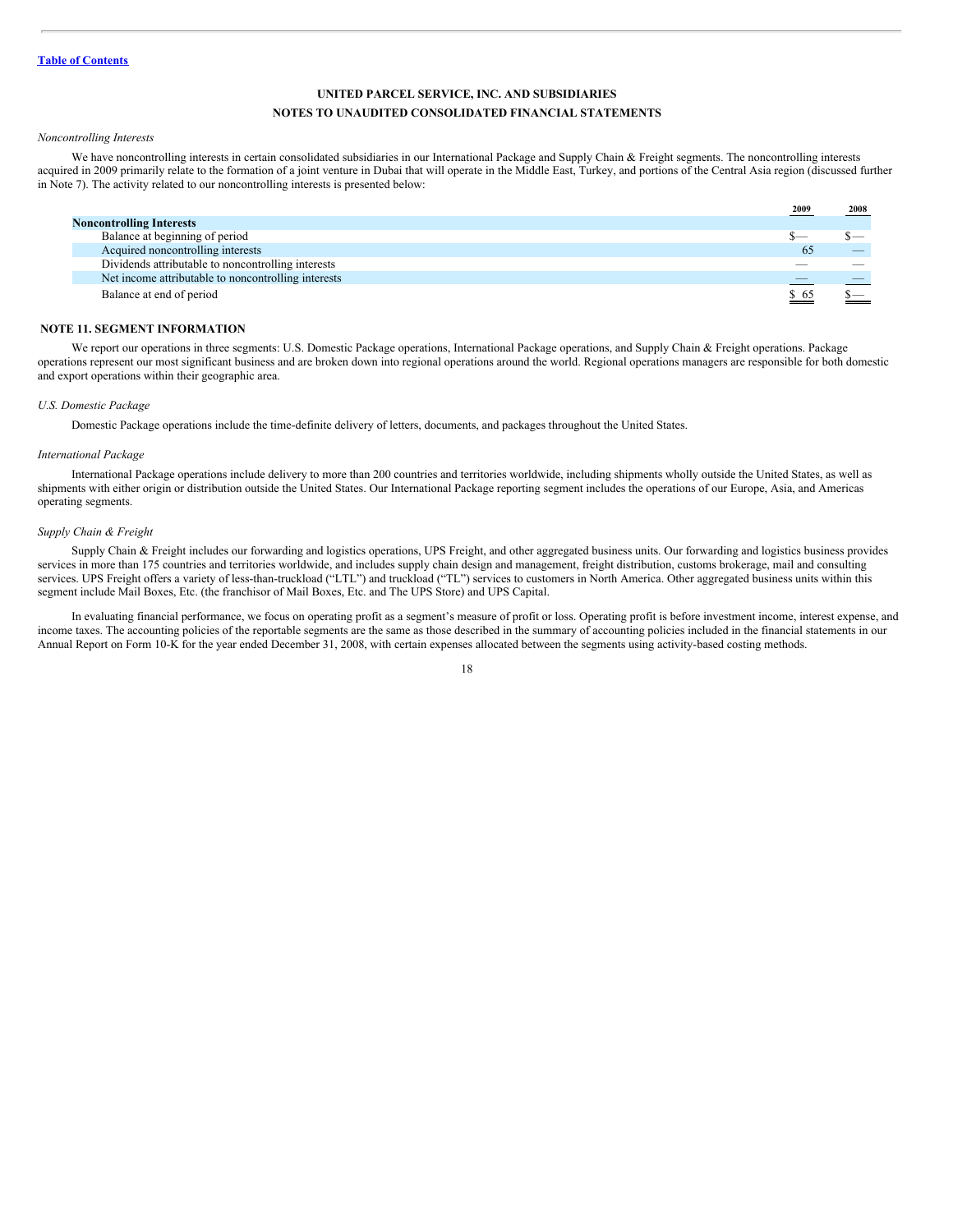Segment information for the three and nine months ended September 30, 2009 and 2008 is as follows (in millions):

|                              |            | <b>Three Months Ended</b><br>September 30, |                       | <b>Nine Months Ended</b><br>September 30, |  |
|------------------------------|------------|--------------------------------------------|-----------------------|-------------------------------------------|--|
|                              | 2009       | 2008                                       | 2009                  | 2008                                      |  |
| Revenue:                     |            |                                            |                       |                                           |  |
| U.S. Domestic Package        | \$6,868    | 7,841<br><sup>\$</sup>                     | \$20,606              | \$23,290                                  |  |
| <b>International Package</b> | 2,422      | 2,949                                      | 6,908                 | 8,656                                     |  |
| Supply Chain & Freight       | 1,863      | 2,323                                      | 5,406                 | 6,843                                     |  |
| Consolidated                 | \$11,153   | \$13,113                                   | \$ 32,920             | \$38,789                                  |  |
| <b>Operating Profit:</b>     |            |                                            |                       |                                           |  |
| <b>U.S. Domestic Package</b> | 514<br>\$. | 1,117<br>S.                                | 1,374<br>$\mathbf{s}$ | 2,975<br>$\mathbf{s}$                     |  |
| <b>International Package</b> | 313        | 386                                        | 900                   | 1,214                                     |  |
| Supply Chain & Freight       | 102        | 129                                        | 268                   | 390                                       |  |
| Consolidated                 | 929        | 1,632                                      | \$2,542               | 4,579                                     |  |

As discussed in Note 5, the U.S. Domestic Package segment operating profit was adversely impacted by a \$181 million impairment charge in the first quarter of 2009, related to our McDonnell-Douglas DC-8-71 and DC-8-73 airframes, engines, and related parts.

### <span id="page-20-0"></span>**NOTE 12. FAIR VALUE DISCLOSURES**

Effective January 1, 2008, we adopted provisions of ASC 820,*Fair Value Measurements and Disclosures,* that requires disclosures about our assets and liabilities that are measured at fair value. Further information about such assets and liabilities is presented below. We began to apply these provisions of ASC 820 to non-financial assets and liabilities beginning January 1, 2009.

Provisions of ASC 825, *Financial Instruments*, were issued in February 2007 that give entities the option to measure eligible financial assets, financial liabilities and firm commitments at fair value (i.e., the fair value option), on an instrument-by-instrument basis, that are otherwise not accounted for at fair value under other accounting standards. The election to use the fair value option is available at specified election dates, such as when an entity first recognizes a financial asset or financial liability or upon entering into a firm commitment. Subsequent changes in fair value must be recorded in earnings. Additionally, ASC 825 allowed for a one-time election for existing positions upon adoption, with the transition adjustment recorded to beginning retained earnings. We adopted these provisions of ASC 825 on January 1, 2008, and elected to apply the fair value option to our investment in certain investment partnerships that were previously accounted for under the equity method. Accordingly, we recorded a \$16 million reduction to retained earnings as of January 1, 2008. These investments are reported in "other non-current assets" on the consolidated balance sheet.

Our assets and liabilities recorded at fair value have been categorized based upon a fair value hierarchy in accordance with ASC 820. Level 1 inputs utilize quoted prices in active markets for identical assets or liabilities. Level 2 inputs are based on other observable market data, such as quoted prices for similar assets and liabilities, and inputs other than quoted prices that are observable, such as interest rates and yield curves. Level 3 inputs are developed from unobservable data reflecting our own assumptions, and include situations where there is little or no market activity for the asset or liability.

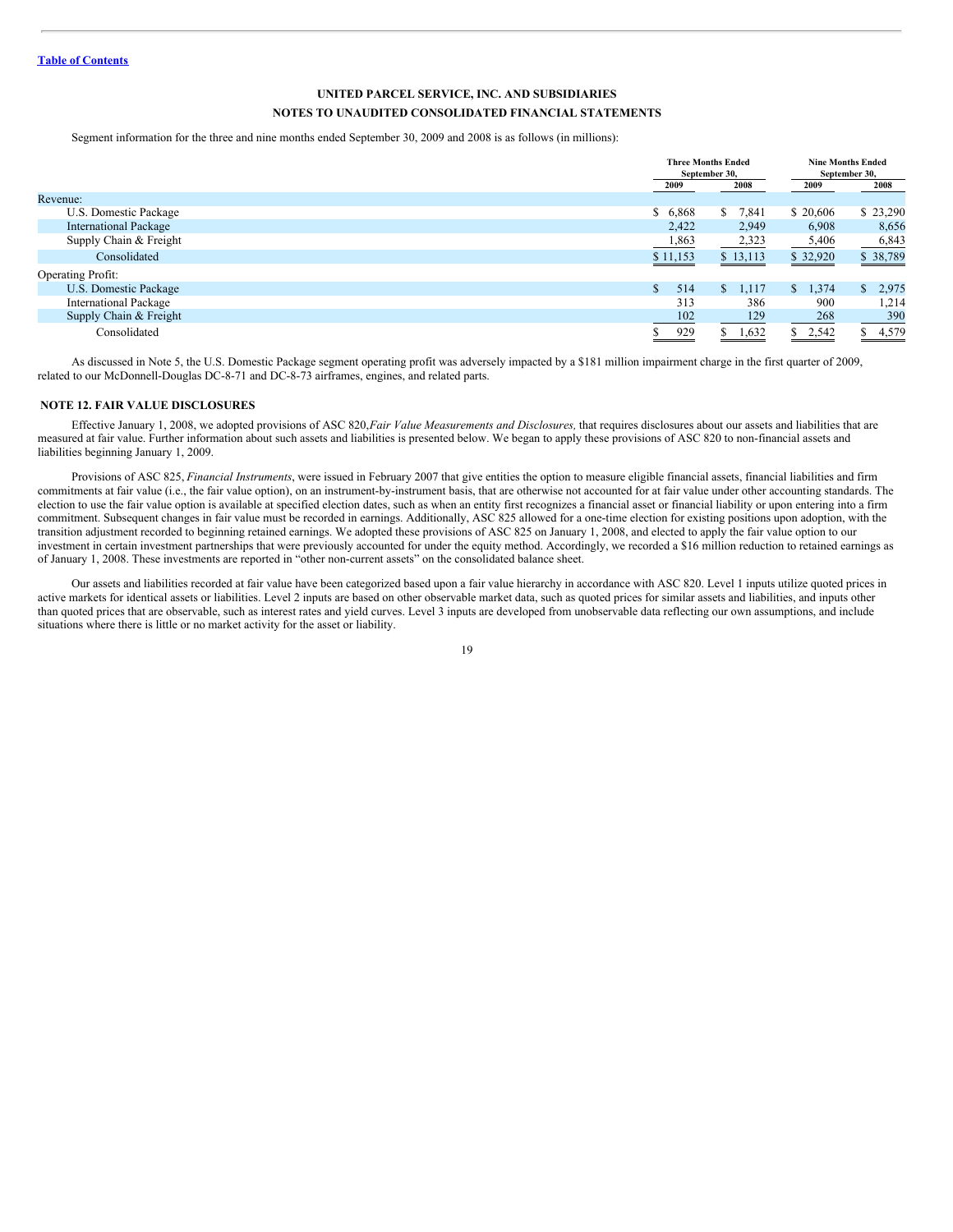The following is a general description of the valuation methodologies used for financial assets and liabilities measured at fair value, including the general classification of such assets and liabilities pursuant to the valuation hierarchy.

### *Marketable Securities*

Marketable securities utilizing Level 1 inputs include active exchange-traded equity securities and equity index funds, and most U.S. Government debt securities, as these securities all have quoted prices in active markets. Marketable securities utilizing Level 2 inputs include non-auction rate asset-backed securities, corporate bonds, and municipal bonds. These securities are valued using market corroborated pricing, matrix pricing, or other models that utilize observable inputs such as yield curves.

We have classified our auction rate securities portfolio as utilizing Level 3 inputs, as their valuation requires substantial judgment and estimation of factors that are not currently observable in the market due to the lack of trading in the securities. Valuations may be revised in future periods as market conditions evolve. These securities were valued as of September 30, 2009 considering several factors, including the credit quality of the securities, the rate of interest received since the failed auctions began, the yields of securities similar to the underlying auction rate securities, and the input of broker-dealers in these securities.

### *Derivative Contracts*

Our foreign currency, interest rate, and energy derivatives are largely comprised of over-the-counter derivatives, which are primarily valued using pricing models that rely on market observable inputs such as yield curves, currency exchange rates, and commodity forward prices, and therefore are classified as Level 2.

#### *Other Investments*

Financial assets and liabilities utilizing Level 3 inputs include our holdings in certain investment partnerships. These partnership holdings do not have any quoted prices, nor can they be valued using inputs based on observable market data. These investments are valued internally using a discounted cash flow model based on each partnership's financial statements and cash flow projections.

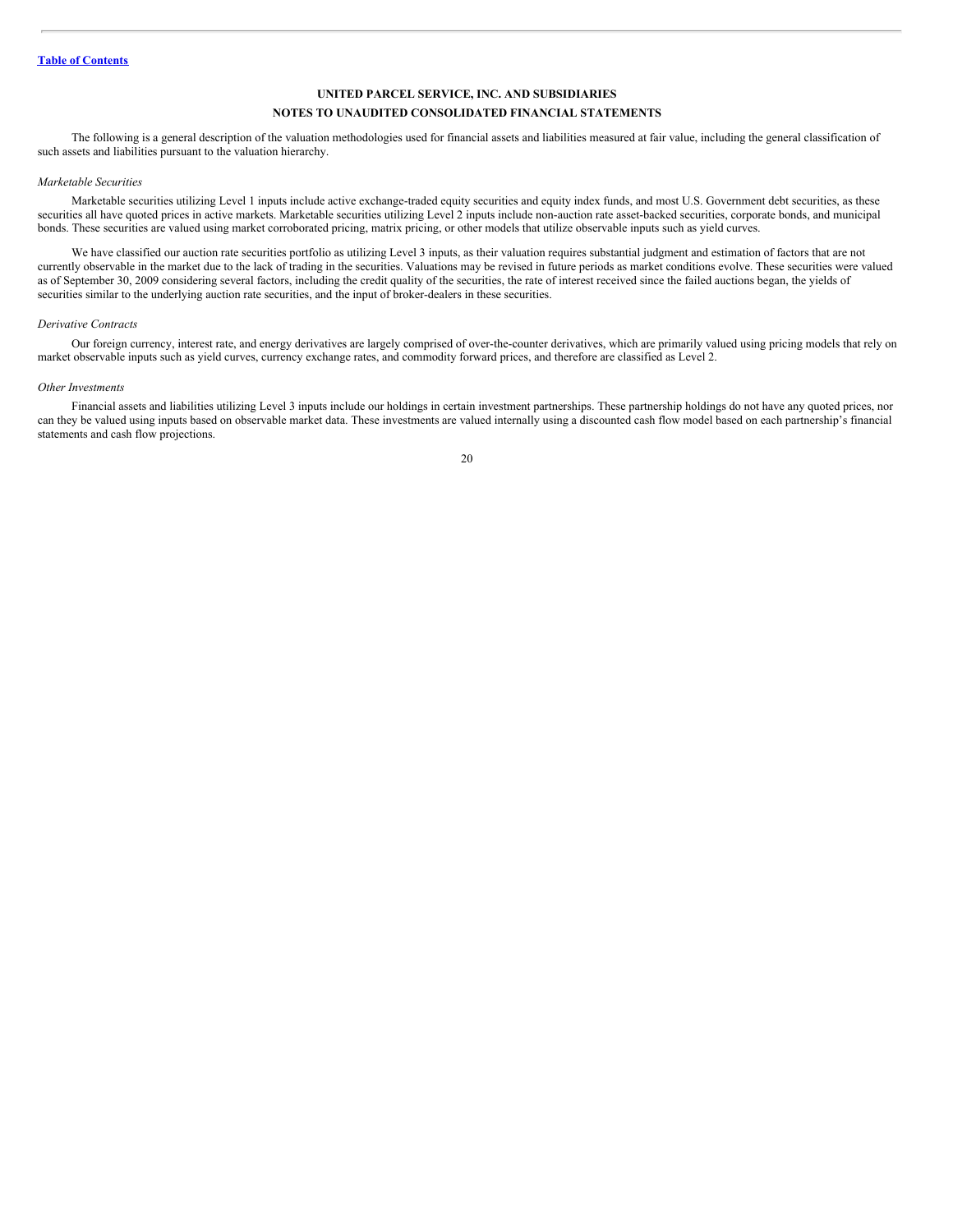The following table presents information about our assets and liabilities measured at fair value on a recurring basis as of September 30, 2009, and indicates the fair value hierarchy of the valuation techniques utilized to determine such fair value (in millions).

|                                                |   | <b>Ouoted Prices in</b><br><b>Active Markets for</b><br><b>Identical Assets</b><br>(Level 1) |                    | <b>Significant Other</b><br><b>Observable Inputs</b><br>(Level 2) | Significant<br>Unobservable<br>Inputs<br>(Level 3) |              | <b>Balance as of</b><br>September 30,<br>2009 |
|------------------------------------------------|---|----------------------------------------------------------------------------------------------|--------------------|-------------------------------------------------------------------|----------------------------------------------------|--------------|-----------------------------------------------|
| <b>Assets</b>                                  |   |                                                                                              |                    |                                                                   |                                                    |              |                                               |
| Marketable securities:                         |   |                                                                                              |                    |                                                                   |                                                    |              |                                               |
| U.S. government and agency debt securities     | ж | 125                                                                                          | $\mathbf{\hat{s}}$ |                                                                   |                                                    | $\mathbb{S}$ | 130                                           |
| Mortgage and asset-backed debt securities      |   | $\overline{\phantom{a}}$                                                                     |                    | 152                                                               | 109                                                |              | 261                                           |
| Corporate debt securities                      |   | _                                                                                            |                    | 219                                                               | $\overline{\phantom{a}}$                           |              | 219                                           |
| U.S. state and local municipal debt securities |   |                                                                                              |                    | 22                                                                | 91                                                 |              | 113                                           |
| Other debt and equity securities               |   | 50                                                                                           |                    |                                                                   |                                                    |              | 63                                            |
| Total marketable securities                    |   | 175                                                                                          |                    | 399                                                               | 212                                                |              | 786                                           |
| Derivative contracts                           |   | _                                                                                            |                    | 142                                                               |                                                    |              | 142                                           |
| Other investments                              |   |                                                                                              |                    |                                                                   | 305                                                |              | 305                                           |
| Total                                          |   | 175                                                                                          |                    | 541                                                               | 517                                                |              | 1,233                                         |
| <b>Liabilities</b>                             |   |                                                                                              |                    |                                                                   |                                                    |              |                                               |
| Derivative contracts                           |   |                                                                                              |                    | 127                                                               |                                                    |              | 127                                           |
| Total                                          |   |                                                                                              |                    | 127                                                               |                                                    |              | 127                                           |

The following table presents the changes in Level 3 instruments measured on a recurring basis for the three and nine months ended September 30, 2009 (in millions).

**Three Months Ended September 30, 2009:**

|                                             | Marketable        | Other                          |       |
|---------------------------------------------|-------------------|--------------------------------|-------|
|                                             | <b>Securities</b> | Investments                    | Total |
| Balance on July 1, 2009                     | 208               | 312                            | \$520 |
| Transfers into (out of) Level 3             |                   |                                |       |
| Net realized and unrealized gains (losses): |                   |                                |       |
| Included in earnings (in investment income) |                   |                                | 7)    |
| Included in AOCI (pre-tax)                  |                   |                                |       |
| Purchases, issuances, and settlements       |                   | $\overbrace{\hspace{25mm}}^{}$ | (1)   |
| Balance on September 30, 2009               | 212               | 305                            | \$517 |
|                                             |                   |                                |       |

| Nine Months Ended September 30, 2009:       |                                 |     |                                 |                |
|---------------------------------------------|---------------------------------|-----|---------------------------------|----------------|
|                                             | Marketable<br><b>Securities</b> |     | Other<br>Investments            |                |
| Balance on January 1, 2009                  |                                 | 216 | 331                             | Total<br>\$547 |
| Transfers into (out of) Level 3             |                                 | (3) | $\overline{\phantom{a}}$        | (3)            |
| Net realized and unrealized gains (losses): |                                 |     |                                 |                |
| Included in earnings (in investment income) |                                 | (5) | (26)                            | (31)           |
| Included in AOCI (pre-tax)                  |                                 |     | $\hspace{0.1mm}-\hspace{0.1mm}$ |                |
| Purchases, issuances, and settlements       |                                 |     | $\qquad \qquad$                 | (1)            |
| Balance on September 30, 2009               |                                 | 212 | 305                             | \$517          |

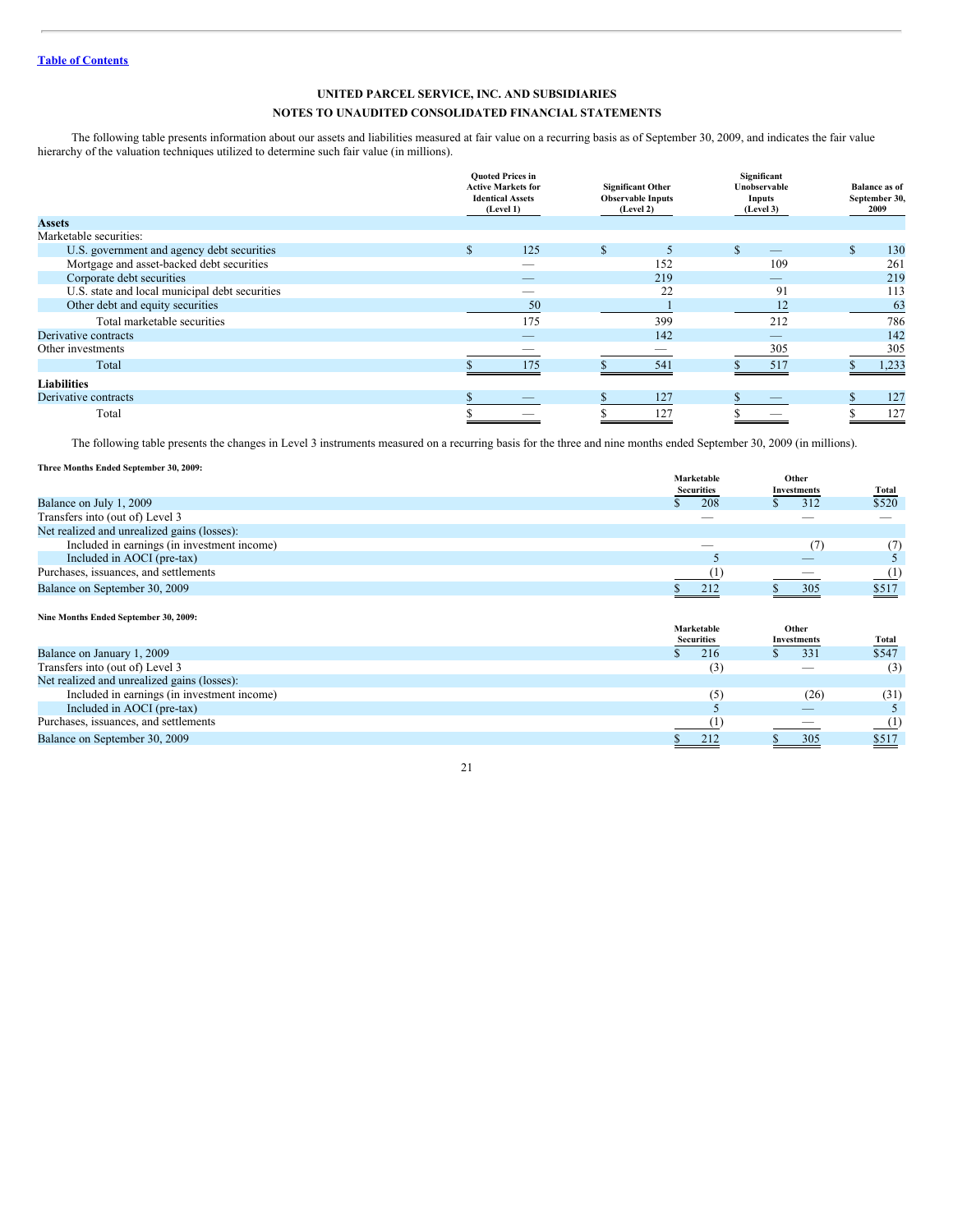Certain assets are measured at fair value on a nonrecurring basis. For the nine months ended September 30, 2009, impaired airframes, engines, and parts with a net carrying value of \$192 million were written down to an aggregate fair value of \$11 million, as discussed further in Note 5. The fair values for the impaired airframes, engines, and parts were determined using unobservable inputs (Level 3). Additionally, impaired finance receivables with a carrying amount of \$13 million were written down to a net fair value of \$8 million, based on the fair value for the related collateral which was determined using unobservable inputs (Level 3). No assets were measured at fair value on a nonrecurring basis for the three months ended September 30, 2009.

The carrying value of cash and cash equivalents, accounts receivable, and accounts payable contained in the consolidated balance sheet approximates fair value. The following table sets forth our financial assets and liabilities that were not carried at fair value as of September 30, 2009 and December 31, 2008 (in millions):

|                          | 2009              | As of September 30, |                   | As of December 31,<br>2008 |
|--------------------------|-------------------|---------------------|-------------------|----------------------------|
|                          | Carrying<br>Value | Fair<br>Value       | Carrving<br>Value | Fair<br><b>Value</b>       |
| Finance receivables      | 667               | 665<br>ພ            | 956               | 957                        |
| Short and long-term debt | 10.305            | 10.700              | 9,871             | 10.287                     |

The above fair values were computed based on comparable transactions, quoted market prices, discounted future cash flows or an estimate of the amount to be received or paid to terminate or settle the agreement, as applicable. Differences from carrying amounts are attributable to interest and or credit rate changes subsequent to when the transaction occurred.

### <span id="page-23-0"></span>**NOTE 13. EARNINGS PER SHARE**

The following table sets forth the computation of basic and diluted earnings per share for the three and nine months ended September 30, 2009 and 2008 (in millions, except per share amounts):

|                                               |                | <b>Three Months Ended</b><br>September 30, |                | <b>Nine Months Ended</b><br>September 30, |
|-----------------------------------------------|----------------|--------------------------------------------|----------------|-------------------------------------------|
|                                               | 2009           | 2008                                       | 2009           | 2008                                      |
| Numerator:                                    |                |                                            |                |                                           |
| Net income attributable to common shareowners | 549<br>Ъ.      | \$970                                      | \$1,395        | \$ 2,749                                  |
| Denominator:                                  |                |                                            |                |                                           |
| Weighted average shares                       | 994            | 1,004                                      | 995            | 1,019                                     |
| Deferred compensation obligations             |                |                                            |                |                                           |
| Vested portion of restricted shares           |                |                                            |                |                                           |
| Denominator for basic earnings per share      | 997            | 1,006                                      | 998            | 1,021                                     |
| Effect of dilutive securities:                |                |                                            |                |                                           |
| Restricted performance units                  | $\overline{2}$ | $\overline{2}$                             | 2              | 3                                         |
| Restricted stock units                        | 5              | 4                                          | $\overline{4}$ |                                           |
| Stock option plans                            |                |                                            |                |                                           |
| Denominator for diluted earnings per share    | 1,004          | 1,013                                      | 1,004          | 1,028                                     |
| Basic earnings per share                      | 0.55           | 0.96                                       | \$1.40         | 2.69                                      |
| Diluted earnings per share                    | 0.55           | 0.96                                       | 1.39           | 2.67                                      |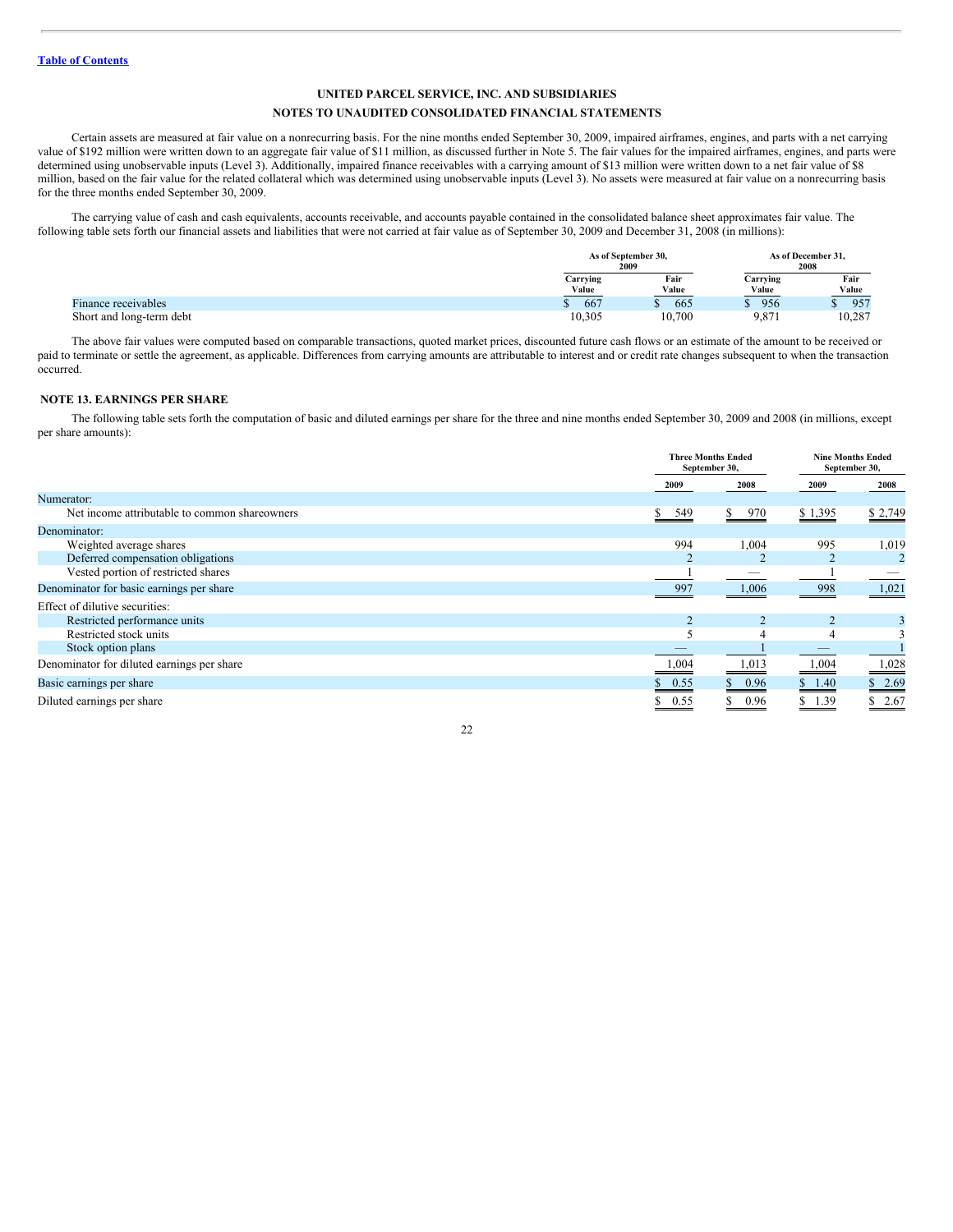Diluted earnings per share for the three months ended September 30, 2009 and 2008 exclude the effect of 17.3 and 9.9 million shares of common stock (17.5 and 9.8 million for the nine months ended September 30, 2009 and 2008), respectively, that may be issued upon the exercise of employee stock options because such effect would be antidilutive.

### <span id="page-24-0"></span>**NOTE 14. DERIVATIVE INSTRUMENTS AND RISK MANAGEMENT**

### *Risk Management Policies*

We are exposed to market risk, primarily related to foreign exchange rates, commodity prices, equity prices, and interest rates. These exposures are actively monitored by management. To manage the volatility relating to certain of these exposures, we enter into a variety of derivative financial instruments. Our objective is to reduce, where it is deemed appropriate to do so, fluctuations in earnings and cash flows associated with changes in foreign currency rates, commodity prices, equity prices, and interest rates. It is our policy and practice to use derivative financial instruments only to the extent necessary to manage exposures. As we use price sensitive instruments to hedge a certain portion of our existing and anticipated transactions, we expect that any loss in value for those instruments generally would be offset by increases in the value of those hedged transactions. We do not hold or issue derivative financial instruments for trading or speculative purposes.

### *Credit Risk Management*

The forward contracts, swaps, and options discussed below contain an element of risk that the counterparties may be unable to meet the terms of the agreements. However, we minimize such risk exposures for these instruments by limiting the counterparties to banks and financial institutions that meet established credit guidelines, and monitoring counterparty credit risk to prevent concentrations of credit risk with any single counterparty. Additionally, the majority of our master agreements for derivatives provide for the early termination of any derivative transactions in the event that either the bank counterparty or UPS receives a credit rating below BBB by Standard & Poor's or Baa2 by Moody's, or ceases to be rated by either firm. We do not have any credit-risk triggers in our outstanding master agreements that require UPS or the bank counterparties to post collateral.

We have not historically incurred, and do not expect to incur in the future, any losses as a result of counterparty default.

### *Accounting Policy for Derivative Instruments*

ASC 815, *Derivatives and Hedging*, requires companies to recognize all derivative instruments as assets or liabilities in the balance sheet at fair value. The accounting for changes in the fair value of a derivative instrument depends on whether it has been designated and qualifies as part of a hedging relationship and, further, on the type of hedging relationship. For those derivative instruments that are designated and qualify as hedging instruments, a company must designate the derivative, based upon the exposure being hedged, as a fair value hedge, a cash flow hedge, or a hedge of a net investment in a foreign operation.

A cash flow hedge refers to hedging the exposure to variability in expected future cash flows that is attributable to a particular risk. For derivative instruments that are designated and qualify as a cash flow hedge, the effective portion of the gain or loss on the derivative instrument is reported as a component of AOCI, and reclassified into earnings in the same period during which the hedged transaction affects earnings. The remaining gain or loss on the derivative instrument in excess of the cumulative change in the present value of future cash flows of the hedged item, or hedge components excluded from the assessment of effectiveness, are recognized in the income statement during the current period.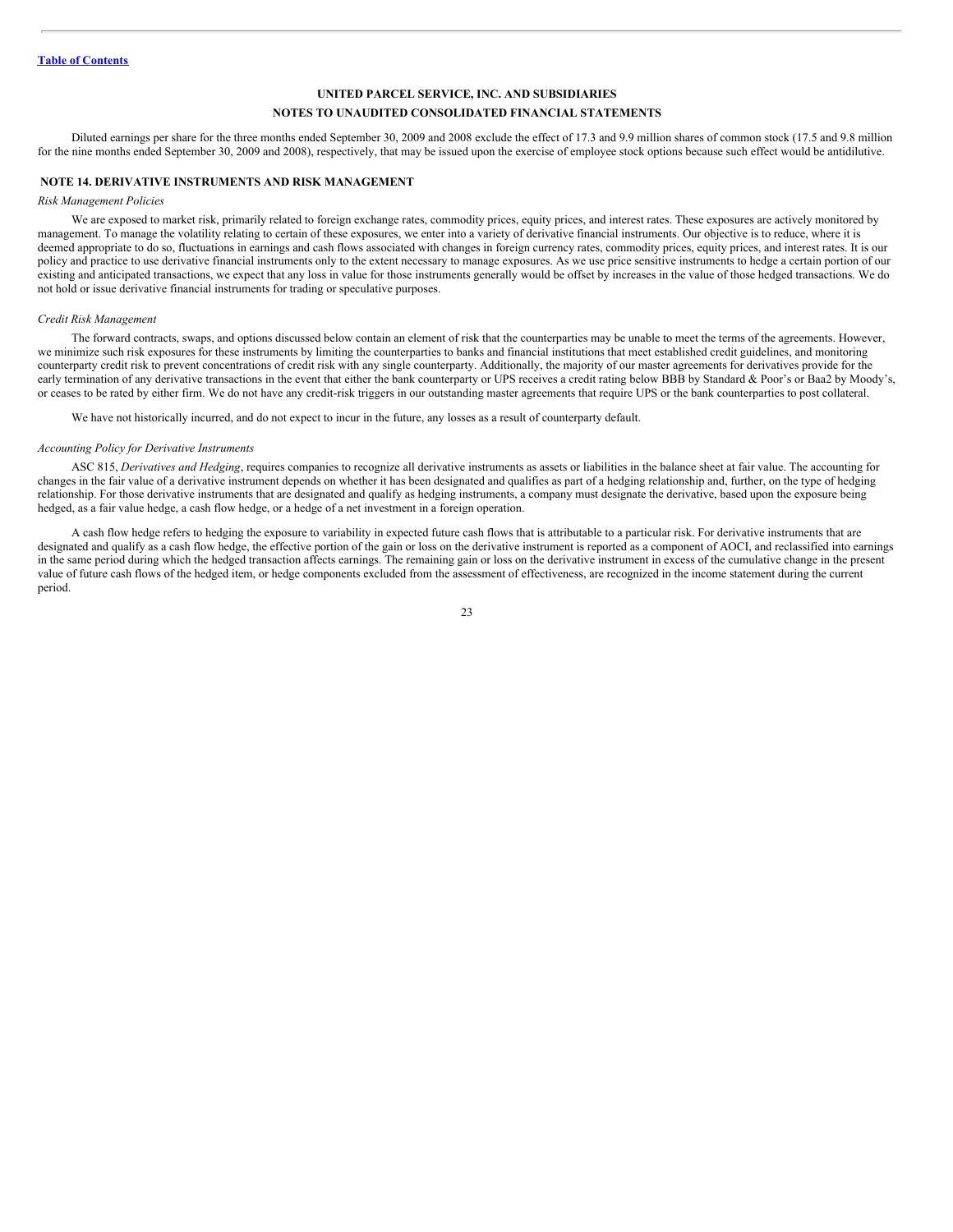A fair value hedge refers to hedging the exposure to changes in the fair value of an existing asset or a liability on the balance sheet that is attributable to a particular risk. For derivative instruments that are designated and qualify as a fair value hedge, the gain or loss on the derivative instrument is recognized in the income statement during the current period, as well as the offsetting gain or loss on the hedged item.

### *Types of Hedges:*

### *Commodity Risk Management:*

Currently, the fuel surcharges that we apply to our domestic and international package and LTL services are the primary means of reducing the risk of adverse fuel price changes on our business. We periodically enter into option contracts on energy commodity products to manage the price risk associated with forecasted transactions involving refined fuels, principally jet-A, diesel, and unleaded gasoline. The objective of the hedges is to reduce the variability of cash flows, due to changing fuel prices, associated with the forecasted transactions involving those products. We have designated and account for these contracts as cash flow hedges of the underlying forecasted transactions involving these fuel products and, therefore, the resulting gains and losses from these hedges are recognized as a component of fuel expense or revenue when the underlying transactions occur.

### *Foreign Currency Risk Management:*

To protect against the reduction in value of forecasted foreign currency cash flows from our international package business, we maintain a foreign currency cash flow hedging program. Our most significant foreign currency exposures relate to the Euro, the British Pound Sterling, and the Canadian Dollar. We hedge portions of our forecasted revenue denominated in foreign currencies with option contracts. We have designated and account for these contracts as cash flow hedges of anticipated foreign currency denominated revenue and, therefore, the resulting gains and losses from these hedges are recognized as a component of international package revenue when the underlying sales transactions occur.

We have foreign currency denominated debt obligations and capital lease obligations associated with our aircraft. For some of these debt obligations and leases, we hedge the foreign currency denominated contractual payments using cross-currency interest rate swaps, which effectively convert the foreign currency denominated contractual payments into U.S. Dollar denominated payments. We have designated and account for these swaps as cash flow hedges of the forecasted contractual payments and, therefore, the resulting gains and losses from these hedges are recognized in the income statement when the currency remeasurement gains and losses on the underlying debt obligations and leases are incurred.

### *Interest Rate Risk Management:*

Our indebtedness under our various financing arrangements creates interest rate risk. We use a combination of derivative instruments, including interest rate swaps and crosscurrency interest rate swaps, as part of our program to manage the fixed and floating interest rate mix of our total debt portfolio and related overall cost of borrowing. The notional amount, interest payment, and maturity dates of the swaps match the terms of the associated debt being hedged. Interest rate swaps allow us to maintain a target range of floating rate debt within our capital structure.

We have designated and account for interest rate swaps that convert fixed rate interest payments into floating rate interest payments as hedges of the fair value of the associated debt instruments. Therefore, the gains and losses resulting from fair value adjustments to the interest rate swaps and fair value adjustments to the associated debt instruments are recorded to interest expense in the period in which the gains and losses occur. We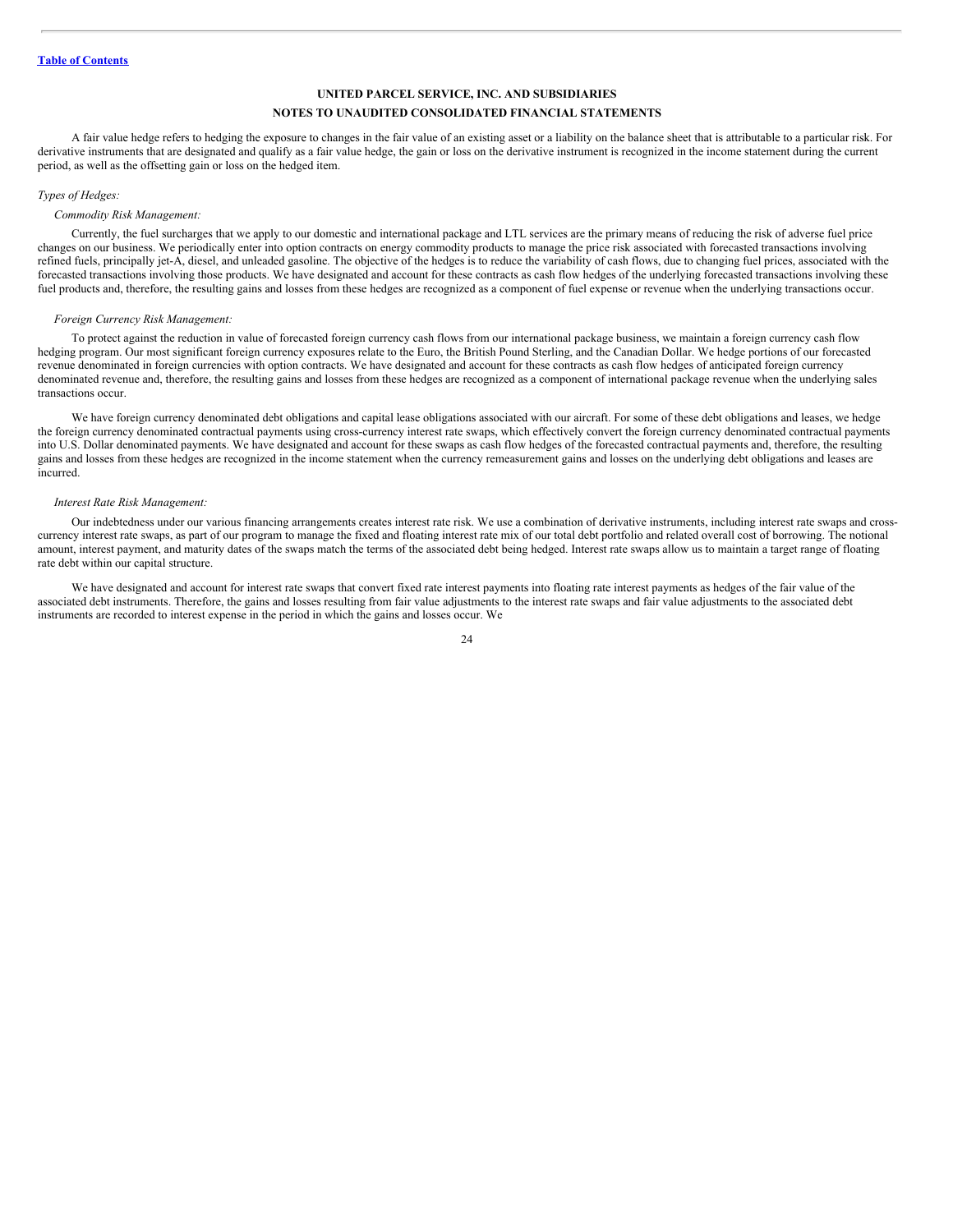## **UNITED PARCEL SERVICE, INC. AND SUBSIDIARIES**

## **NOTES TO UNAUDITED CONSOLIDATED FINANCIAL STATEMENTS**

have designated and account for interest rate swaps that convert floating rate interest payments into fixed rate interest payments as cash flow hedges of the forecasted payment obligations. The gains and losses resulting from fair value adjustments to the interest rate swap are recorded to AOCI.

We periodically hedge the forecasted fixed-coupon interest payments associated with anticipated debt offerings, using forward starting interest rate swaps, interest rate locks, or similar derivatives. These agreements effectively lock a portion of our interest rate exposure between the time the agreement is entered into and the date when the debt offering is completed, thereby mitigating the impact of interest rate changes on future interest expense. These derivatives are settled commensurate with the issuance of the debt, and any gain or loss upon settlement is amortized as an adjustment to the effective interest yield on the debt.

### *Outstanding Positions:*

As of September 30, 2009, the notional amounts of our outstanding derivative positions were as follows:

|                                              |     | <b>Notional Value</b><br>(in millions) |
|----------------------------------------------|-----|----------------------------------------|
| <b>Currency Hedges:</b>                      |     |                                        |
| Euro                                         |     | 1.357                                  |
| <b>British Pound Sterling</b>                | t   | 747                                    |
| Canadian Dollar                              | C\$ | 309                                    |
| Japanese Yen                                 | ¥   | 1,619                                  |
| <b>Interest Rate Hedges:</b>                 |     |                                        |
| <b>Fixed to Floating Interest Rate Swaps</b> |     | 3,772                                  |
| Floating to Fixed Interest Rate Swaps        |     | 28                                     |

As of September 30, 2009, we had no outstanding commodity hedge positions. The maximum term over which we are hedging exposures to the variability of cash flow is 41 years.

### *Balance Sheet Recognition:*

The following table indicates the location on the balance sheet in which our derivative assets and liabilities have been recognized, and the related fair values of those derivatives (in millions). The table is segregated between those derivative instruments that qualify and are designated as hedging instruments and those that are not, as well as by type of contract and whether the derivative is in an asset or liability position.

|                                   |                               | <b>September 30, 2009</b> |
|-----------------------------------|-------------------------------|---------------------------|
| <b>Asset Derivatives</b>          | <b>Balance Sheet Location</b> | <b>Fair Value</b>         |
| Derivatives designated as hedges: |                               |                           |
| Foreign exchange contracts        | Other current assets          | 46                        |
| Foreign exchange contracts        | Other non-current assets      |                           |
| Interest rate contracts           | Other non-current assets      | 95                        |
| <b>Total Asset Derivatives</b>    |                               | 142                       |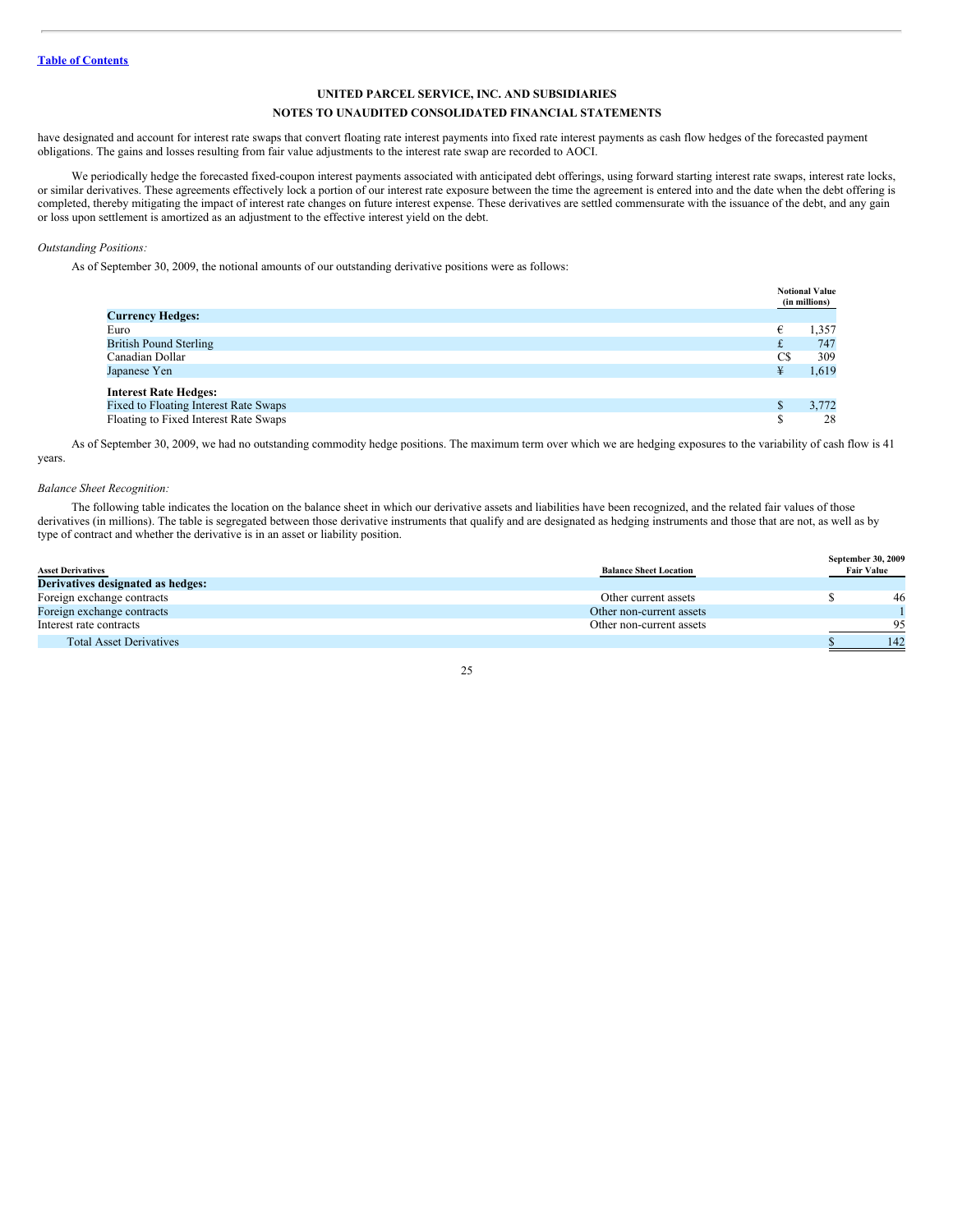|                                       |                               | September 30, 2009 |
|---------------------------------------|-------------------------------|--------------------|
| <b>Liability Derivatives</b>          | <b>Balance Sheet Location</b> | <b>Fair Value</b>  |
| Derivatives designated as hedges:     |                               |                    |
| Foreign exchange contracts            | Other current liabilities     | (5)                |
| Foreign exchange contracts            | Other non-current liabilities | (111)              |
| Interest rate contracts               | Other non-current liabilities | (9)                |
| Derivatives not designated as hedges: |                               |                    |
| Interest rate contracts               | Other non-current liabilities | (2)                |
| <b>Total Liability Derivatives</b>    |                               | (127)              |
|                                       |                               |                    |

## *Income Statement Recognition:*

The following tables indicates the amount and location in the income statement for the three and nine months ended September 30, 2009 in which derivative gains and losses, as well as the related amounts reclassified from AOCI, have been recognized for those derivatives designated as cash flow hedges (in millions).

### **Three Months Ended September 30, 2009:**

| <b>Amount of Gain</b><br>(Loss)<br>Recognized in<br>OCI on<br><b>Derivative</b><br><b>(Effective</b><br>Portion) | <b>Location of Gain</b><br>(Loss) Reclassified<br>from Accumulated<br><b>OCI</b> into Income<br>(Effective Portion) | <b>Amount of Gain</b><br>(Loss)<br><b>Reclassified from</b><br>Accumulated<br><b>OCI</b> into Income<br>(Effective<br>Portion) |
|------------------------------------------------------------------------------------------------------------------|---------------------------------------------------------------------------------------------------------------------|--------------------------------------------------------------------------------------------------------------------------------|
| \$<br>(2)                                                                                                        | <b>Interest Expense</b>                                                                                             | $\mathbf S$<br>(4)                                                                                                             |
|                                                                                                                  |                                                                                                                     | 24                                                                                                                             |
| (65)                                                                                                             | Revenue                                                                                                             | (2)                                                                                                                            |
|                                                                                                                  | Revenue                                                                                                             |                                                                                                                                |
| (170)                                                                                                            |                                                                                                                     | 18                                                                                                                             |
| <b>Amount of Gain</b><br>(Loss)<br>Recognized in<br>OCI on<br><b>Derivative</b><br><b>(Effective</b>             | <b>Location of Gain</b><br>(Loss) Reclassified<br>from Accumulated<br><b>OCI</b> into Income                        | <b>Amount of Gain</b><br>(Loss)<br><b>Reclassified from</b><br>Accumulated<br><b>OCI</b> into Income<br>(Effective             |
|                                                                                                                  |                                                                                                                     | Portion)<br>\$<br>(10)                                                                                                         |
|                                                                                                                  |                                                                                                                     | 23                                                                                                                             |
|                                                                                                                  |                                                                                                                     | 102                                                                                                                            |
|                                                                                                                  | Revenue                                                                                                             | 82                                                                                                                             |
| (69)                                                                                                             |                                                                                                                     | 197                                                                                                                            |
|                                                                                                                  | (103)<br>Portion)<br>125<br>(104)<br>(90)                                                                           | <b>Interest Expense</b><br>(Effective Portion)<br><b>Interest Expense</b><br><b>Interest Expense</b><br>Revenue                |

As of September 30, 2009, \$11 million of pre-tax losses related to cash flow hedges that are currently deferred in AOCI are expected to be reclassified to income over the 12 month period ended September 30, 2010. The actual amounts that will be reclassified to income over the next 12 months will vary from this amount as a result of changes in market conditions. The amount of ineffectiveness recognized in income on derivative instruments designated in cash flow hedging relationships was immaterial for the nine months ended September 30, 2009.

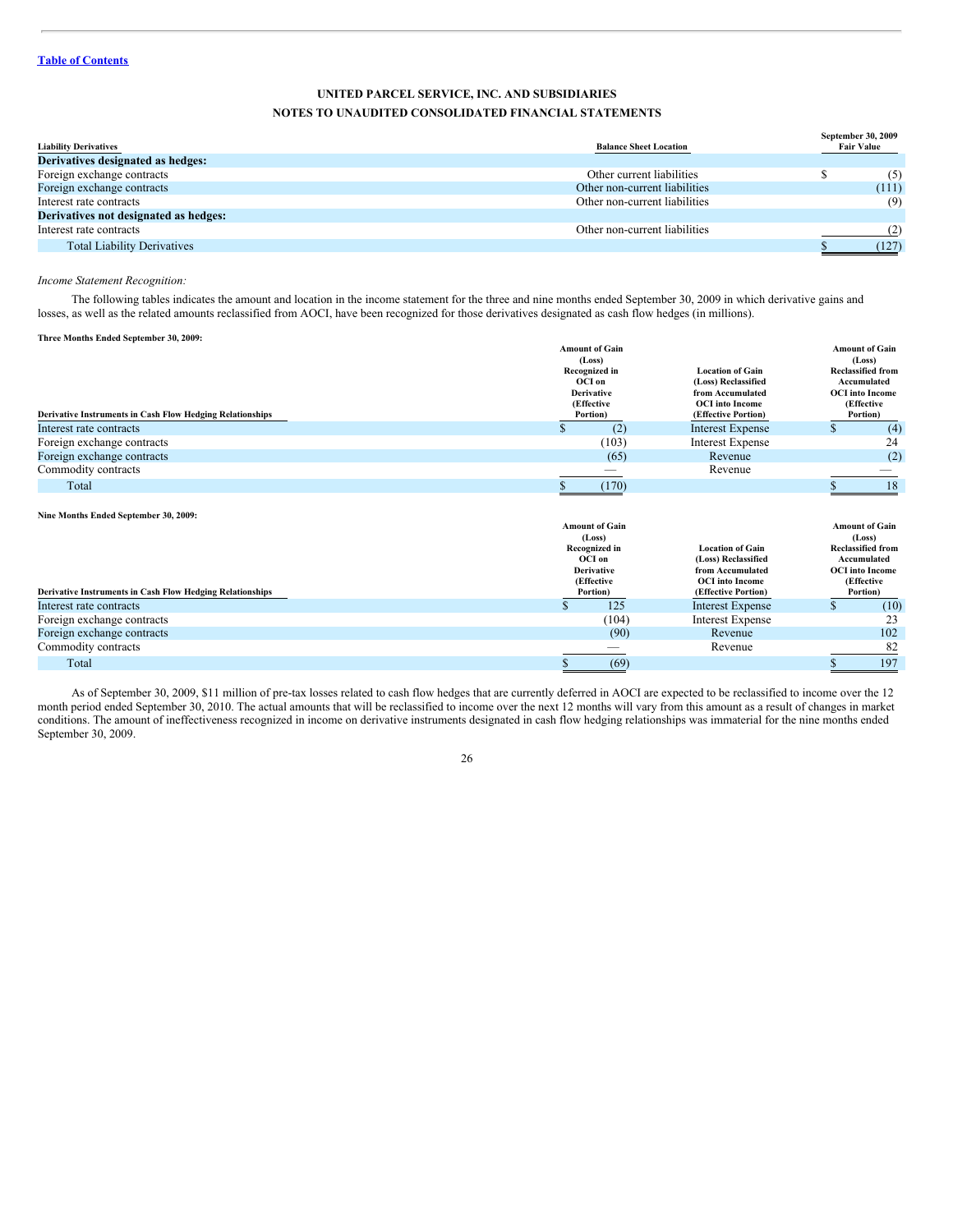The following table indicates the amount and location in the income statement in which derivative gains and losses, as well as the associated gains and losses on the underlying exposure, have been recognized for those derivatives designated as fair value hedges (in millions).

| <b>Derivative Instruments in Fair</b><br><b>Value Hedging Relationships</b><br>Three Months Ended September 30, 2009: | <b>Location of Gain</b><br>(Loss) Recognized<br>in Income |   | Amount<br><b>Recognized in</b><br>Income | <b>Hedged Items in Fair</b><br><b>Value Hedging</b><br><b>Relationships</b> | <b>Location of Gain (Loss)</b><br><b>Recognized in Income</b> | Amount<br>Recognized<br>in Income |
|-----------------------------------------------------------------------------------------------------------------------|-----------------------------------------------------------|---|------------------------------------------|-----------------------------------------------------------------------------|---------------------------------------------------------------|-----------------------------------|
| Interest rate contracts                                                                                               | Interest Expense                                          |   | 69                                       | Fixed-Rate Debt and<br>Capital Leases                                       | Interest Expense                                              | (69)                              |
| Nine Months Ended September 30, 2009:                                                                                 |                                                           |   |                                          |                                                                             |                                                               |                                   |
| Interest rate contracts                                                                                               | Interest Expense                                          | Φ | 95                                       | Fixed-Rate Debt and<br>Capital Leases                                       | <b>Interest Expense</b>                                       | (95)                              |

Additionally, we maintain some interest rate swap and foreign exchange forward contracts that are not designated as hedges under the provisions of ASC 815. The interest rate swap contracts are intended to provide an economic hedge of a portfolio of interest bearing receivables. The foreign exchange forward contracts are intended to provide an economic offset to foreign currency remeasurement risks for certain assets and liabilities in our balance sheet. For the three and nine months ended September 30, 2009, we recognized \$12 and \$21 million in losses, respectively, on the fair value of the foreign exchange forward contracts, which were reported in "other operating expenses" in the consolidated income statement, while the impact of the interest rate swap contracts was not material. The foreign exchange forward contracts are settled at the end of each month, and therefore no asset or liability was recorded on the balance sheet at September 30, 2009.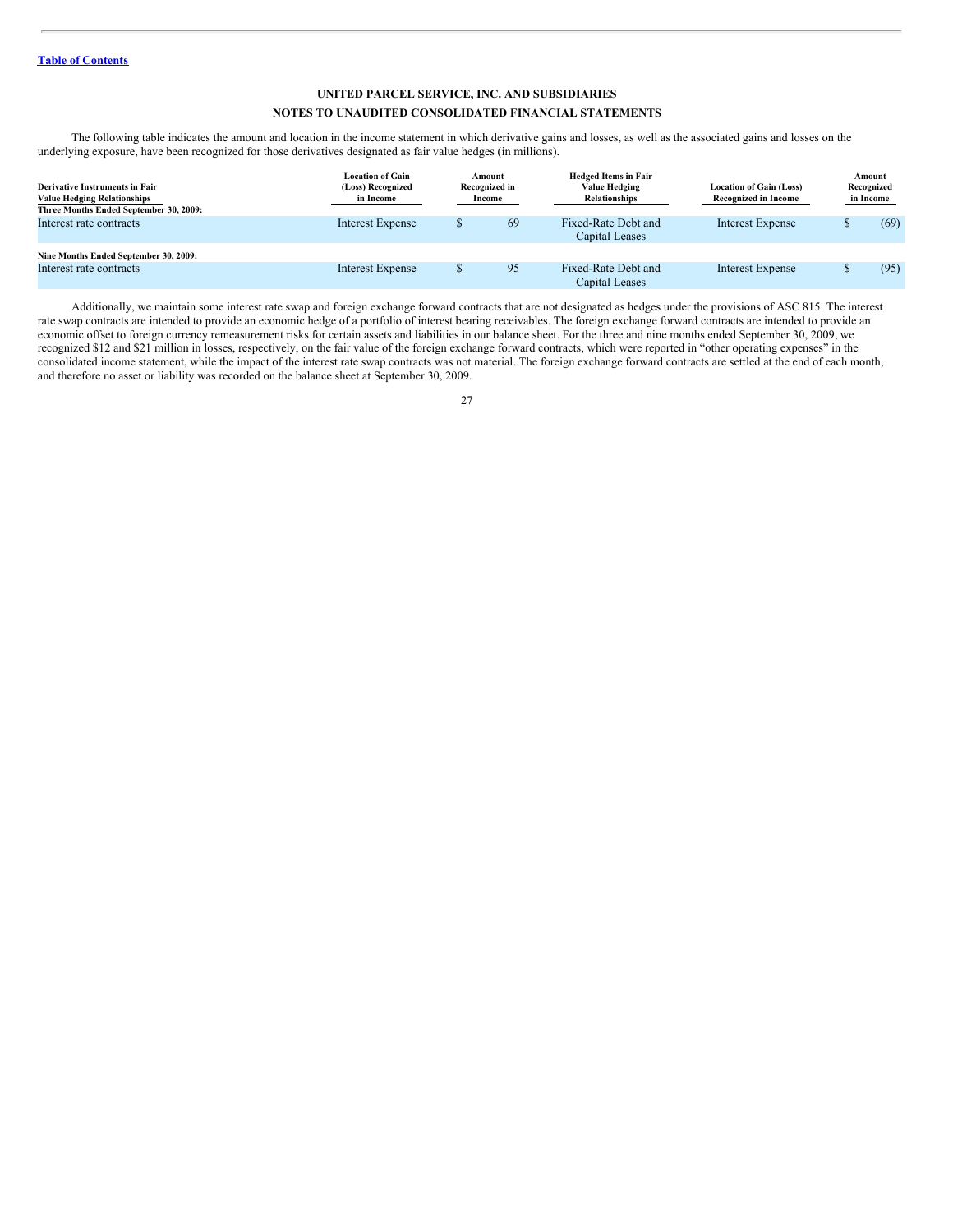## **Table of [Contents](#page-1-0)**

## <span id="page-29-1"></span><span id="page-29-0"></span>**Item 2.** *Management's Discussion and Analysis of Financial Condition and Results of Operations*

<span id="page-29-2"></span>*Revenue, Volume and Revenue Per Piece*

The following tables set forth information showing the change in revenue, average daily package volume, and average revenue per piece, both in dollars or amounts and in percentage terms:

|                                              |            | <b>Three Months Ended</b><br>September 30, |              | Change     |
|----------------------------------------------|------------|--------------------------------------------|--------------|------------|
|                                              | 2009       | 2008                                       | \$           | $\%$       |
| Revenue (in millions):                       |            |                                            |              |            |
| U.S. Domestic Package:                       |            |                                            |              |            |
| Next Day Air                                 | \$1.348    | \$1,696                                    | \$ (348)     | $(20.5)\%$ |
| Deferred                                     | 664        | 818                                        | (154)        | (18.8)     |
| Ground                                       | 4,856      | 5,327                                      | (471)        | (8.8)      |
| Total U.S. Domestic Package                  | 6,868      | 7,841                                      | (973)        | (12.4)     |
| International Package:                       |            |                                            |              |            |
| Domestic                                     | 536        | 598                                        | (62)         | (10.4)     |
| Export                                       | 1,770      | 2,165                                      | (395)        | (18.2)     |
| Cargo                                        | 116        | 186                                        | (70)         | (37.6)     |
| <b>Total International Package</b>           | 2,422      | 2,949                                      | (527)        | (17.9)     |
| Supply Chain & Freight:                      |            |                                            |              |            |
| Forwarding and Logistics                     | 1,250      | 1,619                                      | (369)        | (22.8)     |
| Freight                                      | 509        | 598                                        | (89)         | (14.9)     |
| Other                                        | 104        | 106                                        | (2)          | (1.9)      |
| Total Supply Chain & Freight                 | 1,863      | 2,323                                      | (460)        | (19.8)     |
| Consolidated                                 | \$11,153   | \$13,113                                   | \$(1,960)    | $(14.9)\%$ |
|                                              |            |                                            |              |            |
|                                              |            |                                            | $\#$         |            |
| Average Daily Package Volume (in thousands): |            |                                            |              |            |
| U.S. Domestic Package:                       |            |                                            |              |            |
| Next Day Air                                 | 1,144      | 1,117                                      | 27           | 2.4%       |
| Deferred                                     | 856        | 859                                        | (3)          | (0.3)      |
| Ground                                       | 10,287     | 10,971                                     | (684)        | (6.2)      |
| Total U.S. Domestic Package                  | 12,287     | 12,947                                     | (660)        | (5.1)      |
| International Package:                       |            |                                            |              |            |
| Domestic                                     | 1,207      | 1,106                                      | 101          | 9.1        |
| Export                                       | 767        | 792                                        | (25)         | (3.2)      |
| <b>Total International Package</b>           | 1,974      | 1,898                                      | 76           | 4.0        |
| Consolidated                                 | 14,261     | 14,845                                     | (584)        | $(3.9)\%$  |
|                                              |            |                                            |              |            |
| Operating days in period                     | 65         | 64                                         |              |            |
|                                              |            |                                            | $\mathbf{s}$ |            |
| Average Revenue Per Piece:                   |            |                                            |              |            |
| U.S. Domestic Package:                       |            |                                            |              |            |
| Next Day Air                                 | \$18.13    | \$23.72                                    | \$ (5.59)    | $(23.6)\%$ |
| Deferred                                     | 11.93      | 14.88                                      | (2.95)       | (19.8)     |
| Ground                                       | 7.26       | 7.59                                       | (0.33)       | (4.3)      |
| Total U.S. Domestic Package                  | 8.60       | 9.46                                       | (0.86)       | (9.1)      |
| International Package:                       |            |                                            |              |            |
| Domestic                                     | 6.83       | 8.45                                       | (1.62)       | (19.2)     |
| Export                                       | 35.50      | 42.71                                      | (7.21)       | (16.9)     |
| <b>Total International Package</b>           | 17.97      | 22.75                                      | (4.78)       | (21.0)     |
| Consolidated                                 | 9.90<br>\$ | \$11.16                                    | \$(1.26)     | $(11.3)\%$ |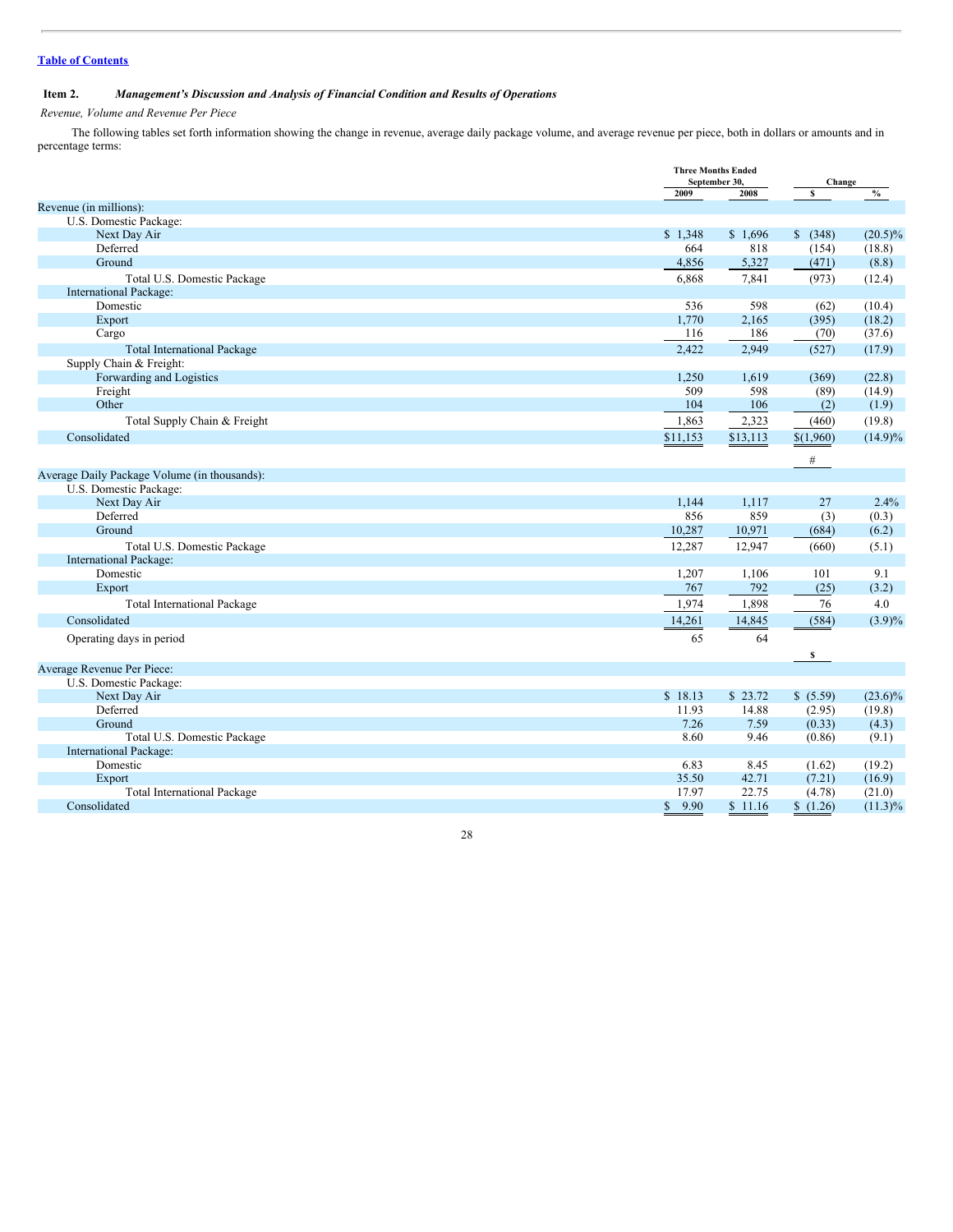|                                              |                      | <b>Nine Months Ended</b><br>September 30, |              | Change     |
|----------------------------------------------|----------------------|-------------------------------------------|--------------|------------|
|                                              | 2009                 | 2008                                      | s            | $\%$       |
| Revenue (in millions):                       |                      |                                           |              |            |
| U.S. Domestic Package:                       |                      |                                           |              |            |
| Next Day Air                                 | \$4.044              | \$4,982                                   | \$ (938)     | $(18.8)\%$ |
| Deferred                                     | 2,009                | 2,412                                     | (403)        | (16.7)     |
| Ground                                       | 14,553               | 15,896                                    | (1, 343)     | (8.4)      |
| Total U.S. Domestic Package                  | 20,606               | 23,290                                    | (2,684)      | (11.5)     |
| International Package:                       |                      |                                           |              |            |
| Domestic                                     | 1,478                | 1,803                                     | (325)        | (18.0)     |
| Export                                       | 5,133                | 6,332                                     | (1,199)      | (18.9)     |
| Cargo                                        | 297                  | 521                                       | (224)        | (43.0)     |
| <b>Total International Package</b>           | 6,908                | 8,656                                     | (1,748)      | (20.2)     |
| Supply Chain & Freight:                      |                      |                                           |              |            |
| Forwarding and Logistics                     | 3,630                | 4,817                                     | (1,187)      | (24.6)     |
| Freight                                      | 1,470                | 1,707                                     | (237)        | (13.9)     |
| Other                                        | 306                  | 319                                       | (13)         | (4.1)      |
| Total Supply Chain & Freight                 | 5,406                | 6,843                                     | (1, 437)     | (21.0)     |
| Consolidated                                 | \$32,920             | \$38,789                                  | \$(5,869)    | $(15.1)\%$ |
|                                              |                      |                                           |              |            |
|                                              |                      |                                           | $\#$         |            |
| Average Daily Package Volume (in thousands): |                      |                                           |              |            |
| U.S. Domestic Package:                       |                      |                                           |              |            |
| Next Day Air                                 | 1,171                | 1,166                                     | 5            | 0.4%       |
| Deferred                                     | 878                  | 882                                       | (4)          | (0.5)      |
| Ground                                       | 10,424               | 11,036                                    | (612)        | (5.5)      |
| Total U.S. Domestic Package                  | 12,473               | 13,084                                    | (611)        | (4.7)      |
| International Package:                       |                      |                                           |              |            |
| Domestic                                     | 1,128                | 1,111                                     | 17           | 1.5        |
| Export                                       | 757                  | 789                                       | (32)         | (4.1)      |
| <b>Total International Package</b>           | 1,885                | 1,900                                     | (15)         | (0.8)      |
| Consolidated                                 | 14,358               | 14,984                                    | (626)        | $(4.2)\%$  |
|                                              |                      |                                           |              |            |
| Operating days in period                     | 192                  | 192                                       |              |            |
|                                              |                      |                                           | $\mathbf{s}$ |            |
| Average Revenue Per Piece:                   |                      |                                           |              |            |
| U.S. Domestic Package:                       |                      |                                           |              |            |
| Next Day Air                                 | \$17.99              | \$22.25                                   | \$(4.26)     | $(19.1)\%$ |
| Deferred                                     | 11.92                | 14.24                                     | (2.32)       | (16.3)     |
| Ground                                       | 7.27                 | 7.50                                      | (0.23)       | (3.1)      |
| Total U.S. Domestic Package                  | 8.60                 | 9.27                                      | (0.67)       | (7.2)      |
| International Package:                       |                      |                                           |              |            |
| Domestic                                     | 6.82                 | 8.45                                      | (1.63)       | (19.3)     |
| Export                                       | 35.32                | 41.80                                     | (6.48)       | (15.5)     |
| <b>Total International Package</b>           | 18.27                | 22.30                                     | (4.03)       | (18.1)     |
| Consolidated                                 | 9.87<br>$\mathbb{S}$ | \$10.92                                   | \$(1.05)     | $(9.6)\%$  |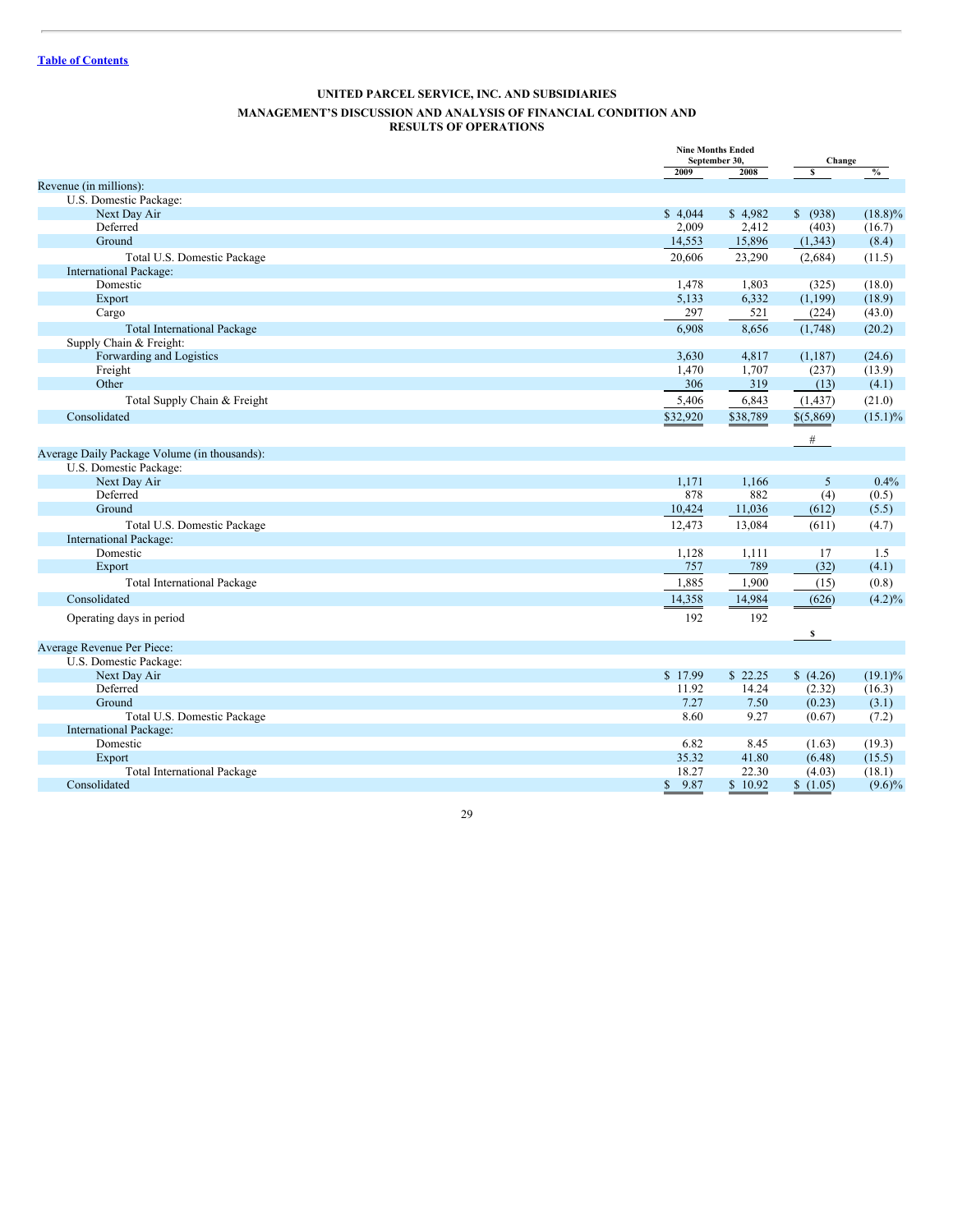The following table sets forth information showing the change in UPS Freight's less-than-truckload revenue, shipments, and weight hauled, both in dollars or amounts and in percentage terms:

|                                                 |         | <b>Three Months Ended</b> |          |            |
|-------------------------------------------------|---------|---------------------------|----------|------------|
|                                                 |         | September 30,             | Change   |            |
|                                                 | 2009    | 2008                      |          |            |
| LTL revenue (in millions)                       | \$474   | 562<br>S.                 | \$ (88)  | $(15.7)\%$ |
| LTL revenue per LTL hundredweight               | \$17.91 | \$19.06                   | \$(1.15) | $(6.0)\%$  |
| LTL shipments (in thousands)                    | 2,599   | 2,646                     | (47)     | $(1.7)\%$  |
| LTL shipments per day (in thousands)            | 40.6    | 41.3                      | (0.7)    | (1.7)%     |
| LTL gross weight hauled (in millions of pounds) | 2,647   | 2,949                     | (302)    | $(10.2)\%$ |
| LTL weight per shipment (in pounds)             | 1,019   | 1.115                     | (96)     | $(8.6)\%$  |
| Operating days in period                        | 64      | -64                       |          |            |

|                                                 |         | <b>Nine Months Ended</b><br>September 30, |          | Change     |
|-------------------------------------------------|---------|-------------------------------------------|----------|------------|
|                                                 | 2009    | 2008                                      |          |            |
| LTL revenue (in millions)                       | \$1,369 | \$1.610                                   | \$(241)  | $(15.0)\%$ |
| LTL revenue per LTL hundredweight               | \$17.49 | \$18.93                                   | \$(1.44) | $(7.6)\%$  |
| LTL shipments (in thousands)                    | 7,553   | 7,703                                     | (150)    | $(1.9)\%$  |
| LTL shipments per day (in thousands)            | 39.5    | 40.1                                      | (0.6)    | $(1.5)\%$  |
| LTL gross weight hauled (in millions of pounds) | 7,824   | 8,508                                     | (684)    | $(8.0)\%$  |
| LTL weight per shipment (in pounds)             | 1,036   | 1,105                                     | (69)     | $(6.2)\%$  |
| Operating days in period                        | 191     | 192                                       |          |            |

## <span id="page-31-0"></span>*Operating Profit and Operating Margin*

The following tables set forth information showing the change in operating profit, both in dollars (in millions) and in percentage terms, as well as the operating margin for each reporting segment:

|                                      |           | <b>Three Months Ended</b> |                    |            |
|--------------------------------------|-----------|---------------------------|--------------------|------------|
|                                      |           | September 30,             |                    | Change     |
|                                      | 2009      | 2008                      |                    | %          |
| <b>Reporting Segment</b>             |           |                           |                    |            |
| U.S. Domestic Package                | 514<br>\$ | \$1,117                   | \$(603)            | $(54.0)\%$ |
| <b>International Package</b>         | 313       | 386                       | (73)               | $(18.9)\%$ |
| Supply Chain & Freight               | 102       | 129                       | (27)               | $(20.9)\%$ |
| <b>Consolidated Operating Profit</b> | 929       | \$1,632                   | $\frac{$(703)}{4}$ | $(43.1)\%$ |
|                                      |           |                           |                    |            |
|                                      |           | <b>Three Months Ended</b> |                    |            |

|                               |          | September 30, |  |  |
|-------------------------------|----------|---------------|--|--|
|                               | 2009     | 2008          |  |  |
| <b>Reporting Segment</b>      |          |               |  |  |
| U.S. Domestic Package         | $7.5\%$  | 14.2%         |  |  |
| <b>International Package</b>  | $12.9\%$ | 13.1%         |  |  |
| Supply Chain & Freight        | 5.5%     | 5.6%          |  |  |
| Consolidated Operating Margin | 8.3%     | 12.4%         |  |  |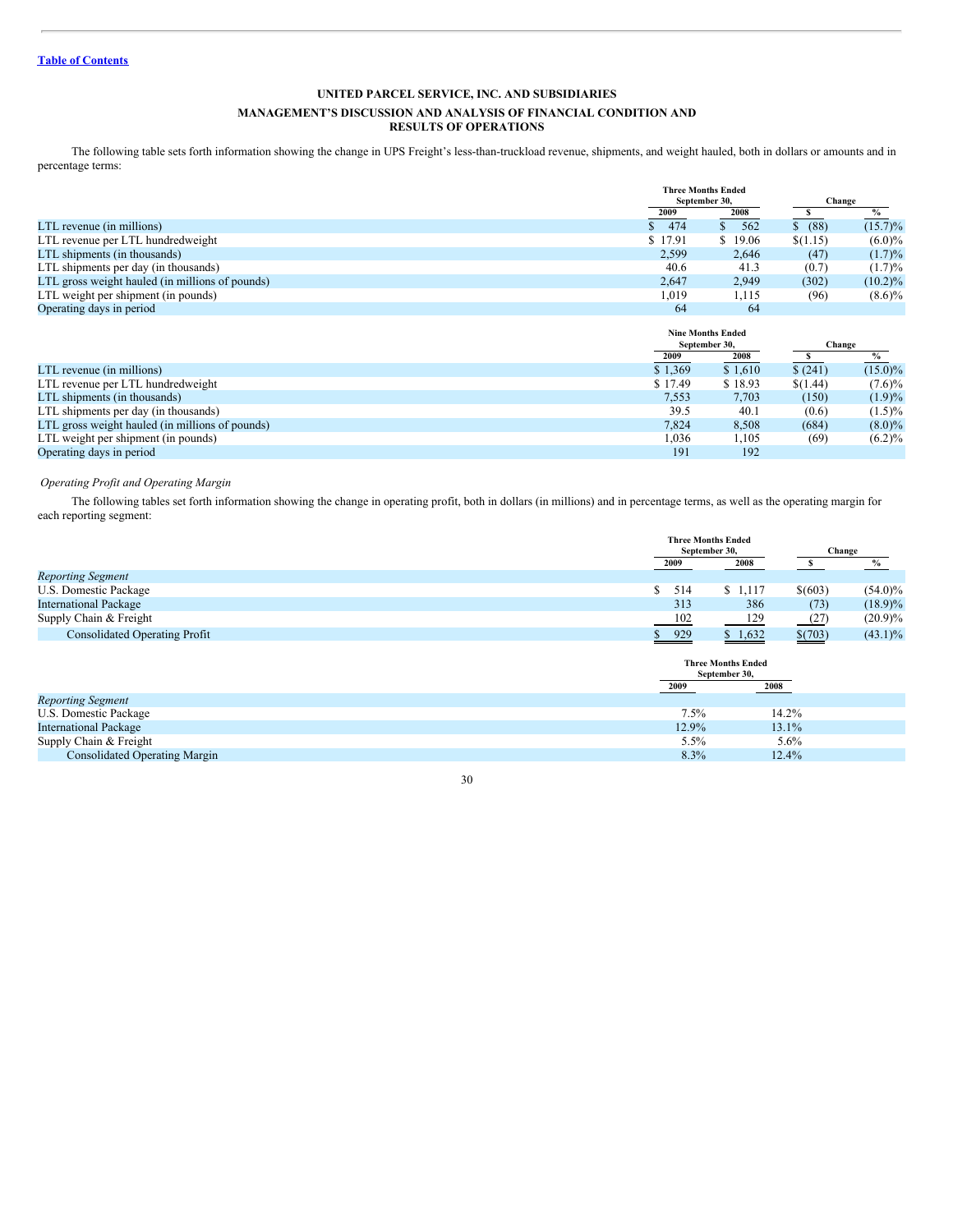|                                      |         | <b>Nine Months Ended</b>                  |           |            |  |  |
|--------------------------------------|---------|-------------------------------------------|-----------|------------|--|--|
|                                      |         | September 30,                             |           | Change     |  |  |
|                                      | 2009    | 2008                                      |           | $\%$       |  |  |
| <b>Reporting Segment</b>             |         |                                           |           |            |  |  |
| U.S. Domestic Package                | \$1,374 | \$2,975                                   | \$(1,601) | $(53.8)\%$ |  |  |
| <b>International Package</b>         | 900     | 1,214                                     | (314)     | $(25.9)\%$ |  |  |
| Supply Chain & Freight               | $-268$  | 390                                       | (122)     | $(31.3)\%$ |  |  |
| <b>Consolidated Operating Profit</b> | \$2,542 | \$4,579                                   | \$(2,037) | $(44.5)\%$ |  |  |
|                                      |         | <b>Nine Months Ended</b><br>September 30, |           |            |  |  |
|                                      | 2009    | 2008                                      |           |            |  |  |
| <b>Reporting Segment</b>             |         |                                           |           |            |  |  |
| U.S. Domestic Package                | 6.7%    | 12.8%                                     |           |            |  |  |
| <b>International Package</b>         | 13.0%   | 14.0%                                     |           |            |  |  |
| Supply Chain & Freight               | $5.0\%$ | $5.7\%$                                   |           |            |  |  |
| <b>Consolidated Operating Margin</b> | $7.7\%$ | 11.8%                                     |           |            |  |  |

### <span id="page-32-0"></span>*U.S. Domestic Package Operations*

U.S. domestic package revenue decreased \$973 million, or 12.4%, for the quarter (\$2.684 billion, or 11.5%, year-to-date), due to decreases in average daily package volume and revenue per piece.

Ground volume declined 6.2% during the quarter (5.5% year-to-date), primarily as a result of weakness in the U.S. economy. Continued declines in industrial production and retail sales have reduced overall demand in the U.S. small package market, resulting in decreased package volume in our domestic package operations. Our air product volume was relatively stronger, as Next Day Air volume increased 2.4% and Deferred air volume decreased only 0.3% (growth of 0.4% and a decline of 0.5%, respectively, year-to-date). While our air products were also impacted by the economic recession, air volume benefitted from market share gains, as a result of the recent departure of a competitor in the U.S. market.

The decrease in overall revenue per piece of 9.1% (7.2% year-to-date) resulted primarily from lower fuel surcharge rates, lower package weights, and unfavorable shifts in product mix. Next Day Air and Deferred revenue per piece decreased 23.6% and 19.8%, respectively (19.1% and 16.3%, respectively, year-to-date), and were negatively affected by a 29.1% decline in the fuel surcharge rate for air products (discussed further below). Additionally, the revenue per piece decline for our air products was impacted by lower average package weights and a mix shift toward lower yielding products, reflecting the economic recession in the United States. Ground revenue per piece decreased 4.3% (3.1% year-to-date), primarily due to a lower fuel surcharge rate (down 6.8% in the third quarter of 2009 compared to 2008). The factors decreasing revenue per piece for our ground and air products were partially offset by an increase in base rates that took effect during the first quarter.

In October 2008, we announced a base rate increase and a change in the fuel surcharge that took effect on January 5, 2009. We increased the base rates 6.9% on UPS Next Day Air, UPS 2nd Day Air, and UPS 3 Day Select, and 5.9% on UPS Ground. Other pricing changes included a \$0.10 increase in the residential surcharge, and an increase of \$0.10 in the delivery area surcharge on both residential and commercial services to certain ZIP codes. These rate changes are customary and occur on an annual basis.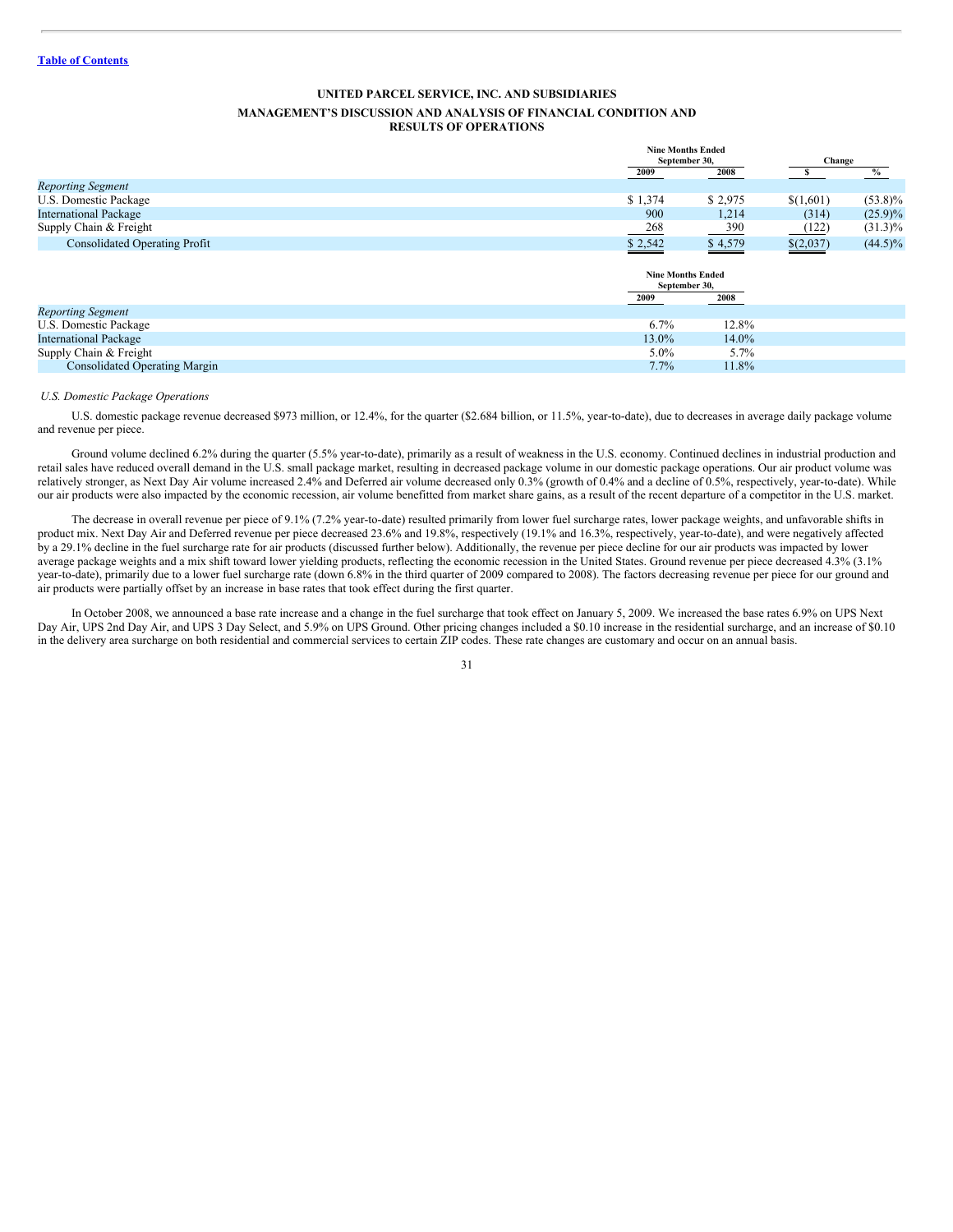We also modified the fuel surcharge on domestic air services by reducing the index used to determine the fuel surcharge by 2%. This fuel surcharge continues to be based on the U.S. Energy Department's Gulf Coast spot price for a gallon of kerosene-type jet fuel. Based on published rates, the average fuel surcharge on domestic air products was 4.76% in the third quarter of 2009, a decrease from the 33.81% in the third quarter of 2008, due to the significant decrease in jet fuel prices, in addition to the 2% reduction in the index. On a year-to-date basis, the average fuel surcharge on domestic air products declined to 2.94% in 2009 from 25.64% in 2008. The ground fuel surcharge rate continues to fluctuate based on the U.S. Energy Department's On-Highway Diesel Fuel Price. Based on published rates, the average fuel surcharge on domestic ground products decreased to 3.32% in the third quarter of 2009 from 10.07% in the third quarter of 2008, due to significantly lower diesel fuel prices. On a year-to-date basis, the average fuel surcharge on domestic ground products decreased to 3.13% in 2009 from 7.91% in 2008. Total domestic fuel surcharge revenue, net of the impact of hedging, decreased by \$716 million in the third quarter of 2009 compared with the same period of 2008 (\$1.491 billion year-to-date), primarily due to the lower fuel surcharge rates discussed above, as well as the decline in volume for our air and ground products.

U.S. Domestic Package operating profit decreased \$603 million, or 54.0%, in the third quarter of 2009 compared with the same period in 2008 (\$1.601 billion, or 53.8%, year-to-date). Operating profit in 2009 was adversely impacted by the U.S. economic recession, decreased network efficiencies due to the decline in volume, changes in package characteristics, and a shift in product mix away from our premium services. Operating profit was also negatively impacted as we incurred a larger decline in fuel surcharge revenue compared with the decline in fuel expense. Additionally, year-to-date operating profit was adversely impacted by a \$181 million impairment charge on our McDonnell-Douglas DC-8-71 and DC-8-73 aircraft fleets in the first quarter of 2009 (discussed further in the "Operating Expenses" section).

### *International Package Operations*

International Package revenue declined \$527 million, or 17.9%, for the quarter (\$1.748 billion, or 20.2%, year-to-date), primarily as a result of a decrease in total revenue per piece along with a decline in export volume, but partially offset by an increase in non-U.S. domestic package volume.

Export volume declined 3.2% for the quarter (4.1% year-to-date), primarily due to weakness in the Asia and U.S. export lanes, as the worldwide economic recession and slowdown in world trade more than offset market share gains. Transborder export volume was relatively stronger within the European Union and North American trade areas. Non-U.S. domestic volume increased 9.1% for the quarter (1.5% year-to-date), largely due to the acquisition of Unsped Paket Servisi San ve Ticaret A.S. in Turkey, as well as volume growth in the United Kingdom, Germany, France, Poland and Canada.

Overall revenue per piece decreased 21.0% for the quarter (18.1% year-to-date), primarily as a result of foreign currency exchange rate movements, decreased fuel surcharge rates, and shifts in product mix. Export revenue per piece decreased 16.9% for the quarter (15.5% year-to-date), largely due to the adverse impact of currency exchange rates, lower fuel surcharge rates, and the relatively stronger volume performance of lower revenue per piece transborder products, but was partially offset by base rate increases that took effect in the first quarter of 2009. Domestic revenue per piece decreased 19.2% for the quarter (19.3% year-to-date), which was primarily caused by adverse currency exchange rate fluctuations (currency-adjusted domestic revenue per piece declined 11.6% for the quarter), as well as the impact of lower fuel surcharge rates. Total average revenue per piece decreased 17.5% for the quarter on a currency-adjusted basis (12.9% year-to-date), and the overall quarterly change in segment revenue was negatively affected by \$119 million due to currency fluctuations, net of hedging activity (\$484 million year-to-date).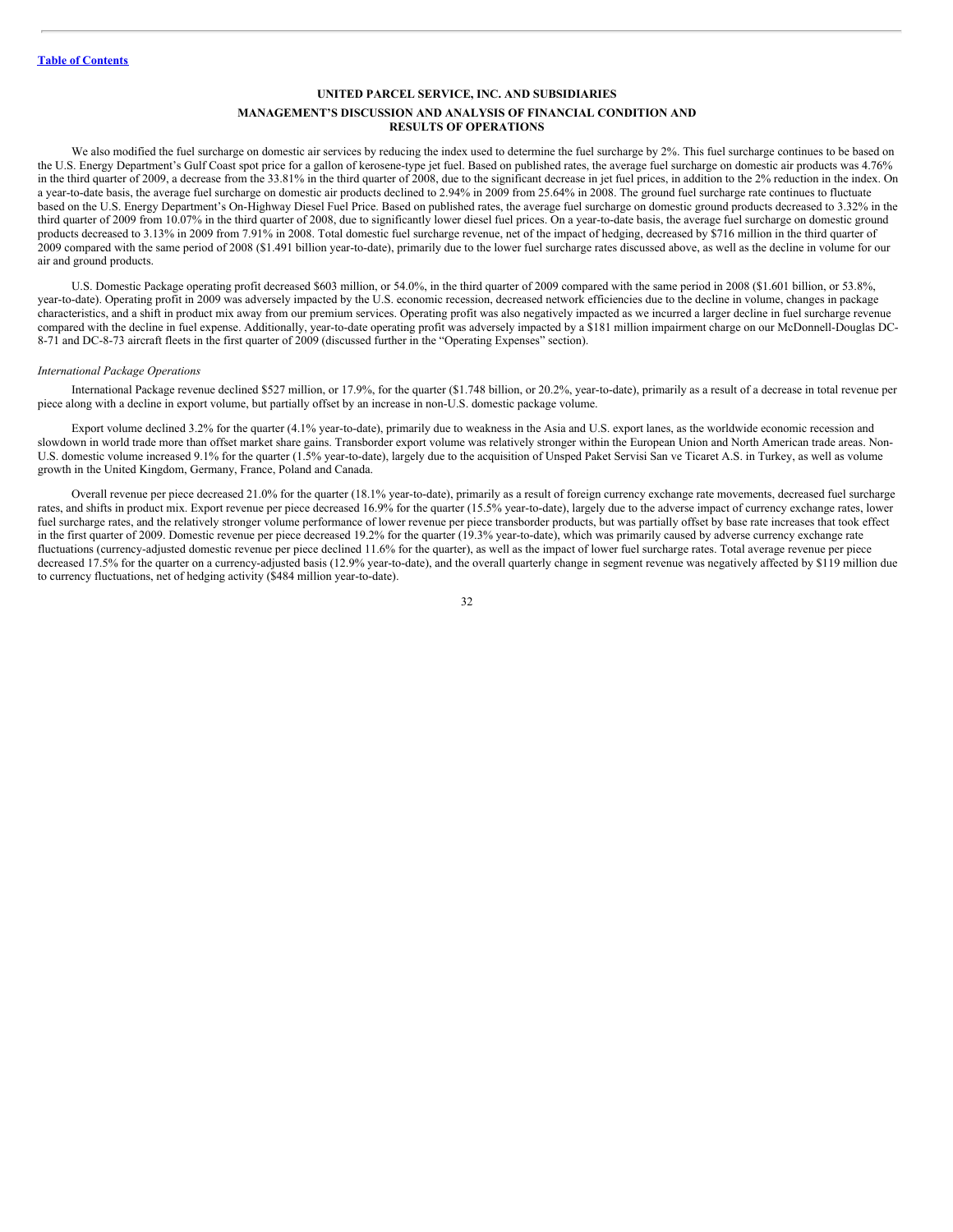On January 5, 2009, we increased the base rates 6.9% for international shipments originating in the United States (Worldwide Express, Worldwide Express Plus, UPS Worldwide Expedited and UPS International Standard service). Rate changes for shipments originating outside the U.S. are made throughout the year and vary by geographic market.

Additionally, we modified the fuel surcharge on certain U.S.-related international air services by reducing the index used to determine the fuel surcharge by 2%. The fuel surcharge for products originating outside the United States continues to be indexed to fuel prices in our different international regions, depending upon where the shipment takes place. Total international fuel surcharge revenue decreased by \$292 million in the third quarter (\$682 million year-to-date), due to lower fuel surcharge rates caused by decreased fuel prices as well as a decrease in international air volume.

International Package operating profit decreased \$73 million, or 18.9%, in the third quarter of 2009 compared with the same period of 2008 (\$314 million, or 25.9%, year-todate). The decline in operating profit was affected by a shift in product mix away from our premium services, volume declines in some of the longer export trade lanes, and a larger decline in fuel surcharge revenue compared with the decline in fuel expense. The change in operating profit was negatively affected by \$28 million during the quarter due to currency exchange rate fluctuations, net of hedging activity (\$26 million year-to-date).

### <span id="page-34-0"></span>*Supply Chain & Freight Operations*

Supply Chain & Freight revenue decreased \$460 million, or 19.8%, for the quarter (\$1.437 billion, or 21.0%, year-to-date). Forwarding and logistics revenue decreased \$369 million, or 22.8%, for the quarter (\$1.187 billion, or 24.6%, year-to-date), and was impacted by weakness in demand for freight forwarding due to global economic weakness and declines in international trade. Forwarding revenue declined in all major transportation modes, including domestic and international air freight and ocean freight, and was impacted by lower volumes, lower fuel surcharges, and lower security and other accessorial charges. Additionally, the overall change in forwarding and logistics revenue was negatively affected by \$19 million during the quarter (\$145 million year-to-date) due to the strengthening of the U.S. Dollar against foreign currencies.

UPS Freight revenue declined \$89 million, or 14.9%, for the quarter (\$237 million, or 13.9%, year-to-date), primarily due to lower fuel surcharge rates and a decline in average daily LTL shipments. Total LTL weight per shipment declined 8.6% for the quarter (6.2% year-to-date), reflecting the weak LTL market and the ongoing economic recession in the United States in 2009. Average LTL shipments per day also declined 1.7% for the quarter (1.5% year-to-date), as market share gains were more than offset by the impact of the weak economy.

LTL revenue per hundredweight decreased 6.0% for the quarter (7.6% year-to-date), primarily as a result of the lower fuel surcharge rates, as total fuel surcharge revenue declined \$62 million for the quarter (\$175 million year-to-date) primarily resulting from lower diesel fuel prices. However, this decline was partially offset by an increase in base prices that took effect in the first quarter of 2009. On January 5, 2009, UPS Freight increased minimum charge, LTL, and TL rates an average of 5.9%, covering non-contractual shipments in the United States and Canada.

The other businesses within Supply Chain & Freight, which include our retail franchising business and our financial business, experienced a decline in revenue of 1.9% during the quarter (4.1% year-to-date). This decline in revenue was primarily in our financial business, and was impacted by lower interest rates and decreased loan volume.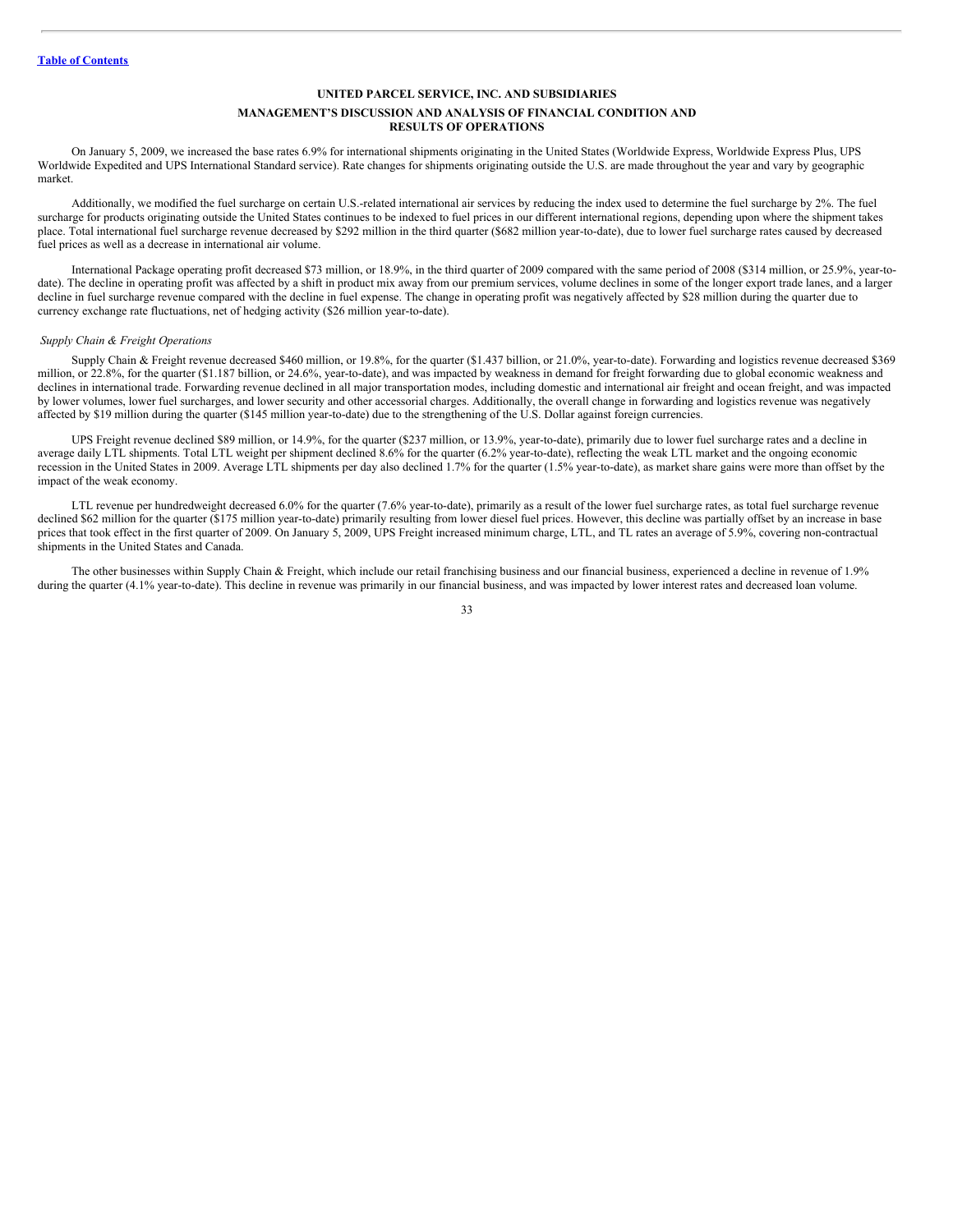Operating profit for the Supply Chain & Freight segment decreased by \$27 million, or 20.9%, for the quarter (\$122 million, or 31.3%, year-to-date), primarily due to lower operating profit in the forwarding and logistics business. The lower operating profit in the forwarding and logistics unit was impacted by the weak demand for forwarding services, as well as the loss incurred on the sale of some non-core European logistics operations. However, the operating margin in this business experienced only a small decline (excluding the loss on sale) as costs were reduced commensurate with the decline in revenues.

Our UPS Freight unit reported improved profitability for the third quarter, due to a reduction in vacation accruals resulting from modifications in vacation policies and changes in the workforce coverage of our individual plans. Excluding this reduction in vacation liabilities, the UPS Freight unit reported a small operating loss due to the economic recession and difficult LTL market in the United States.

The combined operating income for all of our other businesses in this segment increased during the quarter and year-to-date periods. The year-to-date increase was primarily driven by a gain on sale of substantially all of our international Mail Boxes Etc operations during the second quarter. The change in operating profit for the segment was also negatively affected by \$3 million in the quarter (\$15 million year-to-date) due to the strengthening of the U.S. Dollar against foreign currencies.

### <span id="page-35-0"></span>*Operating Expenses*

Consolidated operating expenses decreased by \$1.257 billion, or 10.9%, for the quarter (\$3.832 billion, or 11.2%, year-to-date), of which approximately \$107 million (\$588 million year-to-date) was due to currency fluctuations in our International Package and Supply Chain & Freight segments.

Compensation and benefits expense decreased by \$84 million, or 1.3%, for the quarter (\$444 million, or 2.3%, year-to-date), and was impacted by several items. A large component of this decrease was related to employee payroll costs, as union labor hours declined approximately 7.1% as a result of lower U.S. Domestic Package volume, and management payroll declined as a result of a reduction in the total number of management employees through attrition combined with a wage freeze. Benefits expense increased due to higher employee health and welfare program costs, which were impacted by higher union contribution rates, and increased pension expense. Pension expense increases resulted from higher union contribution rates for multiemployer pension plans, combined with increased interest costs, a decrease in our expected return on plan assets and the amortization of actuarial losses for company-sponsored plans (see Note 6 to the unaudited consolidated financial statements). The increase in interest costs was impacted by changes in discount rates, while the decrease in expected return on plan assets and the actuarial losses were primarily due to the negative asset returns experienced in 2008.

Repairs and maintenance expense declined \$24 million, or 8.3%, for the quarter (\$76 million, or 8.5%, year-to-date), largely due to reduced vehicle maintenance expense resulting from a reduction in miles driven. Depreciation and amortization expense decreased \$15 million, or 3.3%, for the quarter (\$63 million, or 4.6%, year-to-date), and was influenced by several factors, including lower depreciation expense on equipment and facilities, as certain assets became fully depreciated, as well as lower software amortization resulting from fewer new capitalized software projects. This was partially offset by higher depreciation expense on aircraft and vehicles, resulting from new deliveries. The \$382 million, or 22.7%, quarterly decrease in purchased transportation (\$1.256 billion, or 25.4%, year-to-date) was driven by a combination of lower volume in our international package and forwarding businesses, the impact of currency exchange rates, and decreased fuel surcharge rates charged to us by third-party carriers. The \$574 million, or 47.5%, quarterly decrease in fuel expense (\$1.656 billion, or 49.8%, year-to-date) was impacted by significantly lower prices for jet-A fuel, diesel,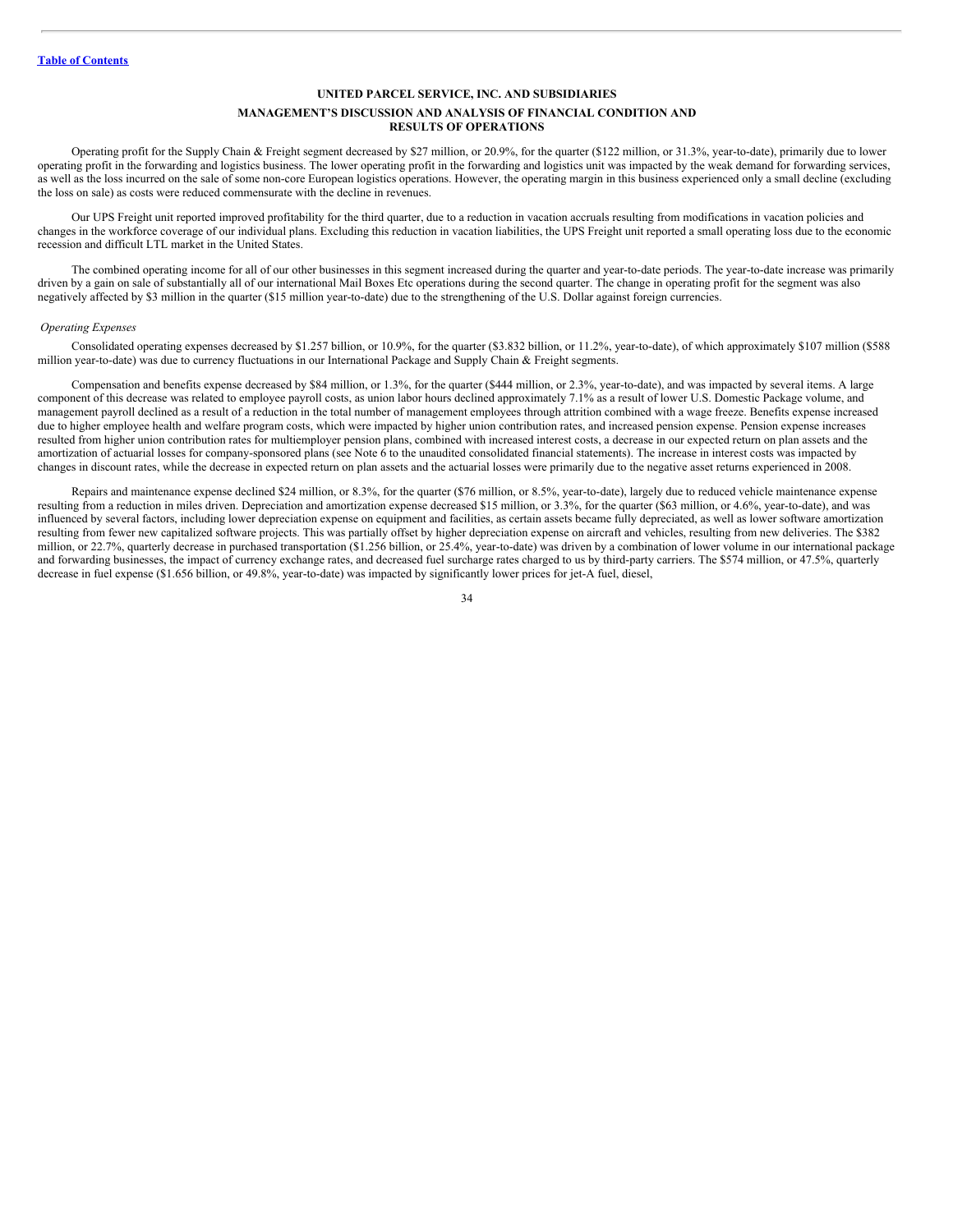and unleaded gasoline, as well as lower usage of these products in our operations. Other occupancy expense decreased by \$6 million, or 2.4% (\$33 million, or 4.3%, year-to-date), for the quarter and was influenced by lower electricity and natural gas costs, as well as lower rent expense.

Other operating expenses declined \$172 million, or 14.6%, in the third quarter of 2009 compared with the same period of 2008 (\$304 million, or 8.8%, year-to-date). The decline for the quarter and year-to-date periods was partially due to certain variable costs that declined as a result of lower package volume, such as the expense associated with customer claims for lost or damaged packages, rent expense for transportation equipment, cargo handling costs, and aircraft landing fees. Additionally, certain other costs declined primarily as a result of cost containment programs, such as employee expense reimbursements, office supplies, professional services, and advertising costs.

The \$304 million, or 8.8%, year-to-date decline in other operating expenses was partially offset by a \$181 million impairment charge on certain of our aircraft. We continually monitor our aircraft fleet utilization in light of current and projected volume levels, aircraft fuel prices, and other factors. In 2008, we had announced that we were in negotiations with DHL to provide air transportation services for all of DHL's express, deferred and international package volume within the United States, as well as air transportation services between the United States, Canada and Mexico. In early April 2009, UPS and DHL mutually agreed to terminate further discussions on providing these services. Additionally, our U.S. Domestic Package air delivery volume had experienced declines for several quarters as a result of persistent economic weakness and shifts in product mix from our premium air services to our lower cost ground services. As a result of these factors, the utilization of certain aircraft fleet types had declined and was expected to be lower in the future.

Based on the factors noted above, as well as FAA aging aircraft directives that would require significant future maintenance expenditures, we determined that a triggering event had occurred that required an impairment assessment of our McDonnell-Douglas DC-8-71 and DC-8-73 aircraft fleets. We conducted an impairment analysis as of March 31, 2009, and determined that the cost basis of these fleets was not recoverable due to the accelerated expected retirement dates of the aircraft. Based on anticipated residual values for the airframes, engines, and parts, we recognized an impairment charge of \$181 million in the first quarter of 2009. This charge is included in the caption "Other expenses" in the Statement of Consolidated Income, and impacted our U.S. Domestic Package segment. The DC-8 fleets were subsequently retired from service. We currently continue to utilize and operate all of our other aircraft fleets.

### <span id="page-36-0"></span>*Investment Income and Interest Expense*

In the third quarter of 2009, we recorded investment income of \$6 million, compared with an investment loss of \$13 million in the third quarter of 2008. During the third quarter of 2008, we recorded impairment losses on two auction rate securities that were collateralized by preferred stock issued by the Federal National Mortgage Association ("FNMA") and the Federal Home Loan Mortgage Corporation ("FHLMC"). The impairment resulted from actions by the U.S. Treasury Department and the Federal Housing Finance Agency with respect to FNMA and FHLMC. Additionally, we recorded impairment losses on a municipal auction rate security and on holdings of several medium term notes issued by Lehman Brothers Inc., which declared bankruptcy during the third quarter of 2008. The total of these credit-related impairment losses during the quarter was \$23 million.

We incurred an investment loss of \$3 million for the year-to-date 2009 period, compared with \$58 million of investment income for the same period of 2008. This decline was largely due to a lower average balance of interest-earning investments, a significantly lower yield earned on our invested assets as a result of declines in short-term interest rates in the United States, and a loss on the fair value adjustments of certain real estate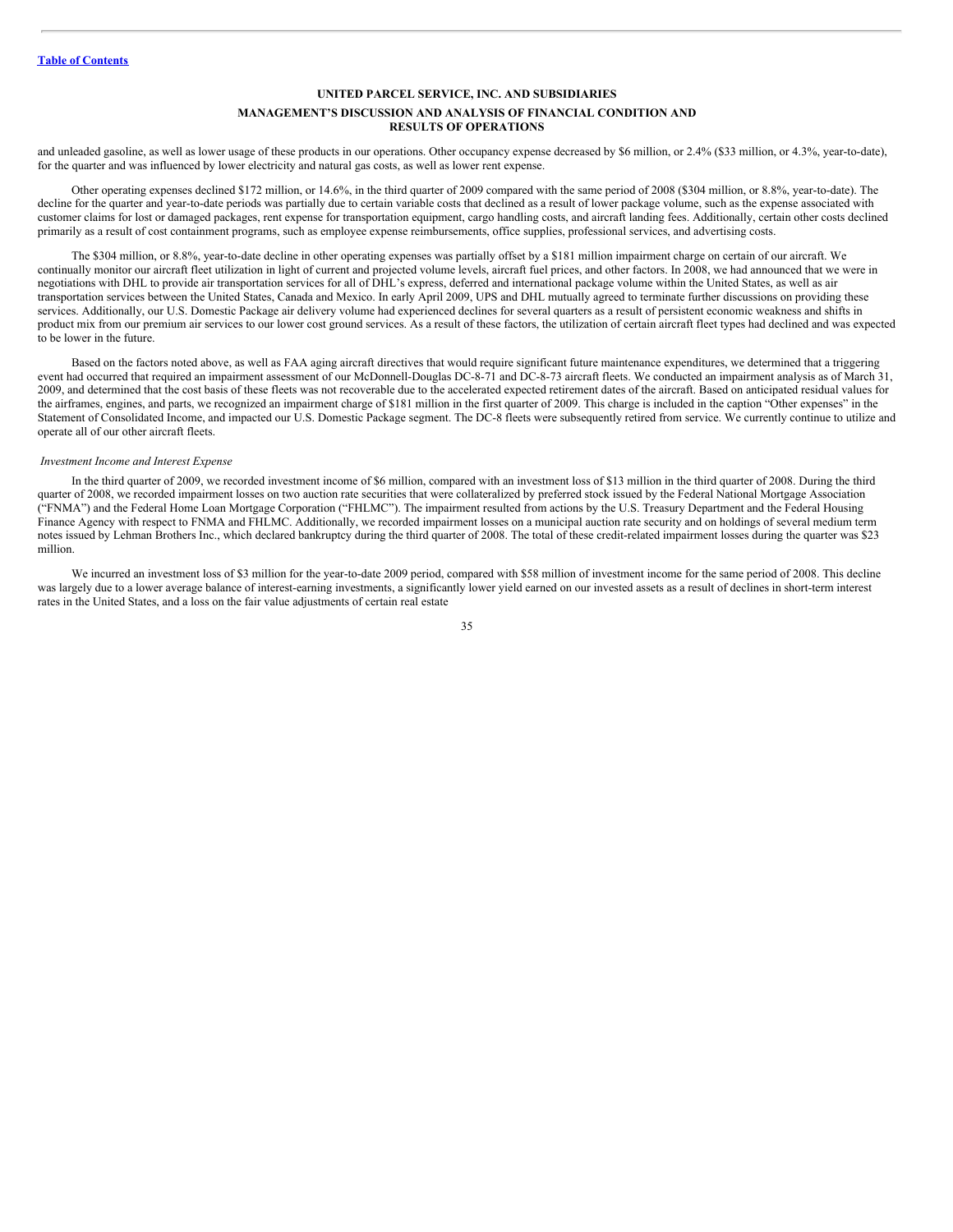investment partnerships. Additionally, during the second quarter of 2009, we recorded impairment losses on certain perpetual preferred securities, and an auction rate security collateralized by preferred securities, issued by large financial institutions. The impairment charge results from conversion offers from the issuers of these securities at prices well below the stated redemption value of the preferred shares. These securities, which had a cost basis of \$42 million, were written down to their fair value of \$25 million as of June 30, 2009, resulting in an other-than-temporary impairment of \$17 million.

For the remaining auction rate securities, and equity and debt securities, we have concluded that no additional other-than-temporary impairment losses existed as of September 30, 2009. In making this determination, we considered the financial condition and prospects of the issuer, the magnitude of the losses in market value compared with the investments' cost, the length of time the investments have been in an unrealized loss position, the probability that we will be unable to collect all amounts due according to the contractual terms of the security, the credit rating of the security, and our ability and intent to hold these investments until the anticipated recovery in market value or maturity occurs.

The \$11 million, or 10.6%, decrease in interest expense during the quarter was primarily due to a lower average debt balance and a lower average interest rate incurred on our variable rate debt and interest rate swap agreements as a result of recent declines in short-term interest rates in the United States. Year-to-date, interest expense increased by \$14 million, or 4.1% in 2009 compared with the same period in 2008. This increase was primarily due to a \$77 million non-cash, pre-tax currency remeasurement charge on certain foreign currency denominated obligations, and was partially offset by the lower average debt balances and lower average interest rates incurred discussed previously.

### <span id="page-37-0"></span>*Income Tax Expense*

Income tax expense declined by \$252 million, or 46.2%, for the quarter (\$758 million, or 49.0%, year-to-date), primarily due to lower pre-tax income. For the year-to-date 2009 period, our effective tax rate increased to 36.1% compared with 36.0% in the comparable period of 2008, due to an increase in our first quarter 2009 income tax provision as a result of providing a valuation allowance of \$14 million against certain deferred tax assets in our International Package business.

### <span id="page-37-1"></span>*Net Income and Earnings Per Share*

Net income for the third quarter of 2009 was \$549 million, a 43.4% decrease from the \$970 million earned in the third quarter of 2008, resulting in a 42.7% decrease in diluted earnings per share to \$0.55 in 2009 from \$0.96 in the third quarter of 2008. Net income for the year-to-date period of 2009 was \$1.395 billion, a 49.3% decrease from the \$2.749 billion recorded in the comparable period of 2008, resulting in a 47.9% decrease in diluted earnings per share to \$1.39 in 2009 from the \$2.67 earned in the comparable period of 2008. The decline in net income for the quarter and year-to-date periods was primarily caused by the decline in operating profits in all three of our business segments, as previously discussed. Year-to-date 2009 net income was reduced by \$116 million due to the after-tax effect of the aircraft impairment charge, and by \$48 million due to the after-tax effect of the currency remeasurement charge. These two charges reduced year-to-date 2009 diluted earnings per share by \$0.16. Earnings per share in the third quarter and year-todate periods of 2009 was favorably impacted by a reduction in the weighted average shares outstanding of 0.9% and 2.3%, respectively, compared to the same periods of 2008, as a result of our ongoing share repurchase program.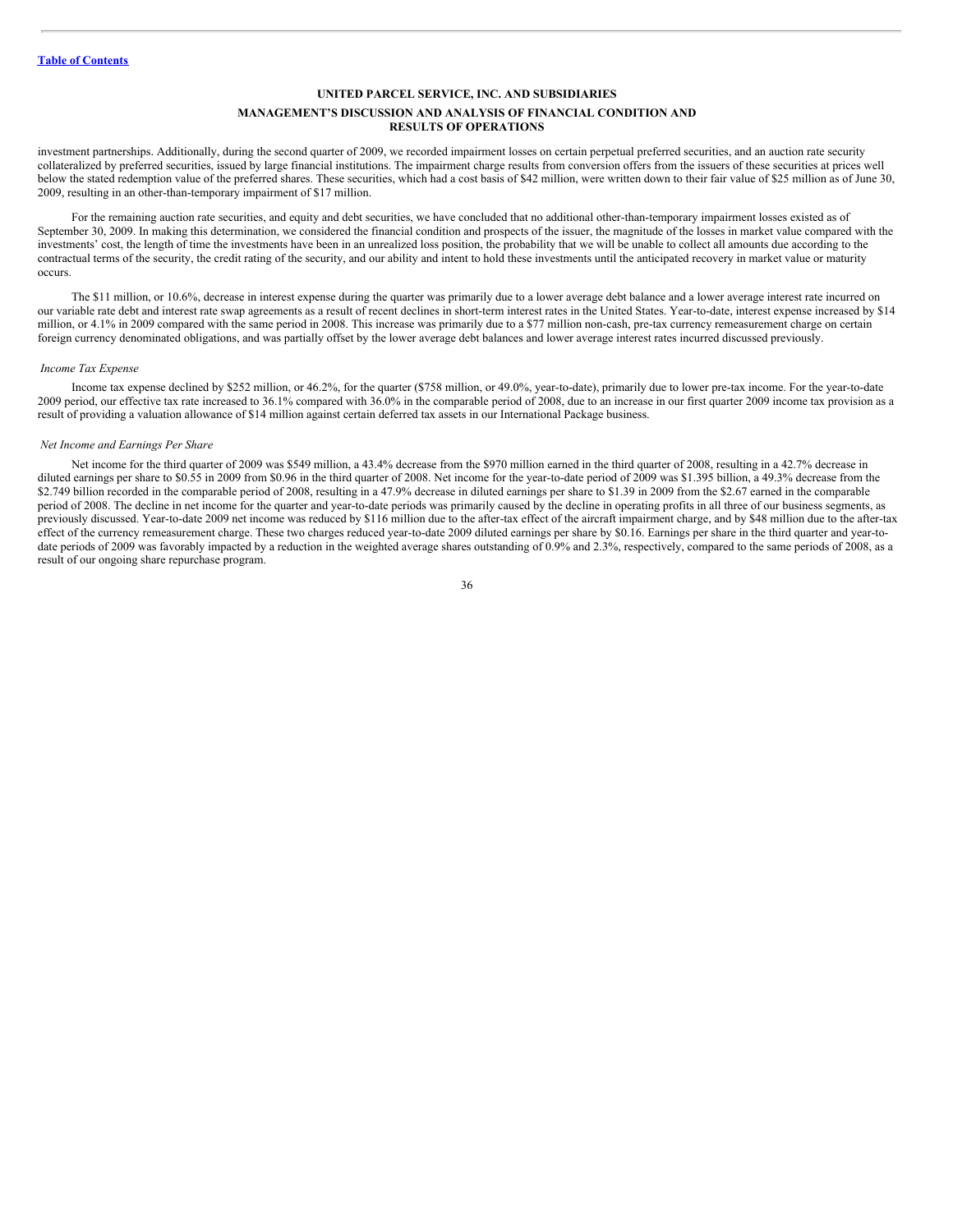### <span id="page-38-0"></span>*Liquidity and Capital Resources*

### <span id="page-38-1"></span>*Net Cash From Operating Activities*

Net cash provided by operating activities decreased to \$4.233 billion in the first nine months of 2009 from \$6.948 billion during the same period of 2008. The decrease in operating cash flow was impacted by approximately \$1.035 billion in cash tax benefits received in 2008 (including an \$850 million tax refund) resulting from a U.S. Federal tax deduction for the payment made to withdraw from the Central States Pension Fund in 2007. The absence of these tax benefits in 2009 adversely affected the comparison with 2008. Operating cash flow also decreased as a result of lower net income in 2009 compared with 2008.

Partially offsetting these factors were changes in our working capital position, as the collection of accounts receivable had a larger impact in the first nine months of 2009 compared with the same period in 2008, primarily as a result of the decrease in revenue among all three of our business segments.

The contributions to our company-sponsored pension plans have increased significantly in 2009, compared with 2008, primarily as a result of required minimum pension fundings for the UPS-IBT Pension Plan. As discussed in Note 6 to the unaudited consolidated financial statements, we contributed \$758 million to our pension and postretirement medical benefit plans for the first nine months of 2009, an increase of \$639 million from the same period of 2008. We expect to contribute \$125 million and \$24 million over the remainder of the year to our company-sponsored pension and postretirement medical benefit plans, respectively.

### <span id="page-38-2"></span>*Net Cash Used In Investing Activities*

Net cash used in investing activities decreased to \$879 million in the first nine months of 2009 from \$2.693 billion during the same period of 2008, primarily due to reduced capital expenditures. We had capital expenditures of \$1.185 billion in the first nine months of 2009, a decrease from the \$2.108 billion in the same period of 2008. We fund our capital expenditures with our cash from operations. We have commitments for the purchase of aircraft, vehicles, technology equipment and other fixed assets to provide for the replacement of existing capacity and anticipated future growth. Capital expenditures on aircraft declined primarily as a result of fewer deliveries of new aircraft, as we took delivery of one Boeing 747-400 in the first nine months of 2009, compared with five Boeing 747-400 deliveries in 2008. Vehicle deliveries and spending on information technology also declined, as a result of reduced investment needs and initiatives to reduce our capital spending. Capital expenditures on facilities and equipment decreased in 2009, primarily resulting from the completion of work on portions of our Worldport hub expansion.

In the first nine months of 2009, we had net purchases of \$12 million of marketable securities, a decline from the \$286 million of net purchases in the comparable period of 2008, as a result of the timing of debt issuances and repayments, income tax refunds, and certain other cash receipts and disbursements. Other investing activities reflected a cash inflow of \$72 million in the first nine months of 2009 as compared with a \$271 million outflow in the same period of 2008, largely due to cash settlements of derivative contracts used in our energy and currency hedging programs, as well as the timing of aircraft purchase contract deposits on our Boeing 767-300 and Boeing 747-400 aircraft orders.

### <span id="page-38-3"></span>*Net Cash Used In Financing Activities*

Net cash used in financing activities decreased to \$1.661 billion in the first nine months of 2009 from \$5.037 billion during the same period in 2008. Our primary use of cash in financing activities is to repurchase shares, pay dividends, and repay debt obligations.

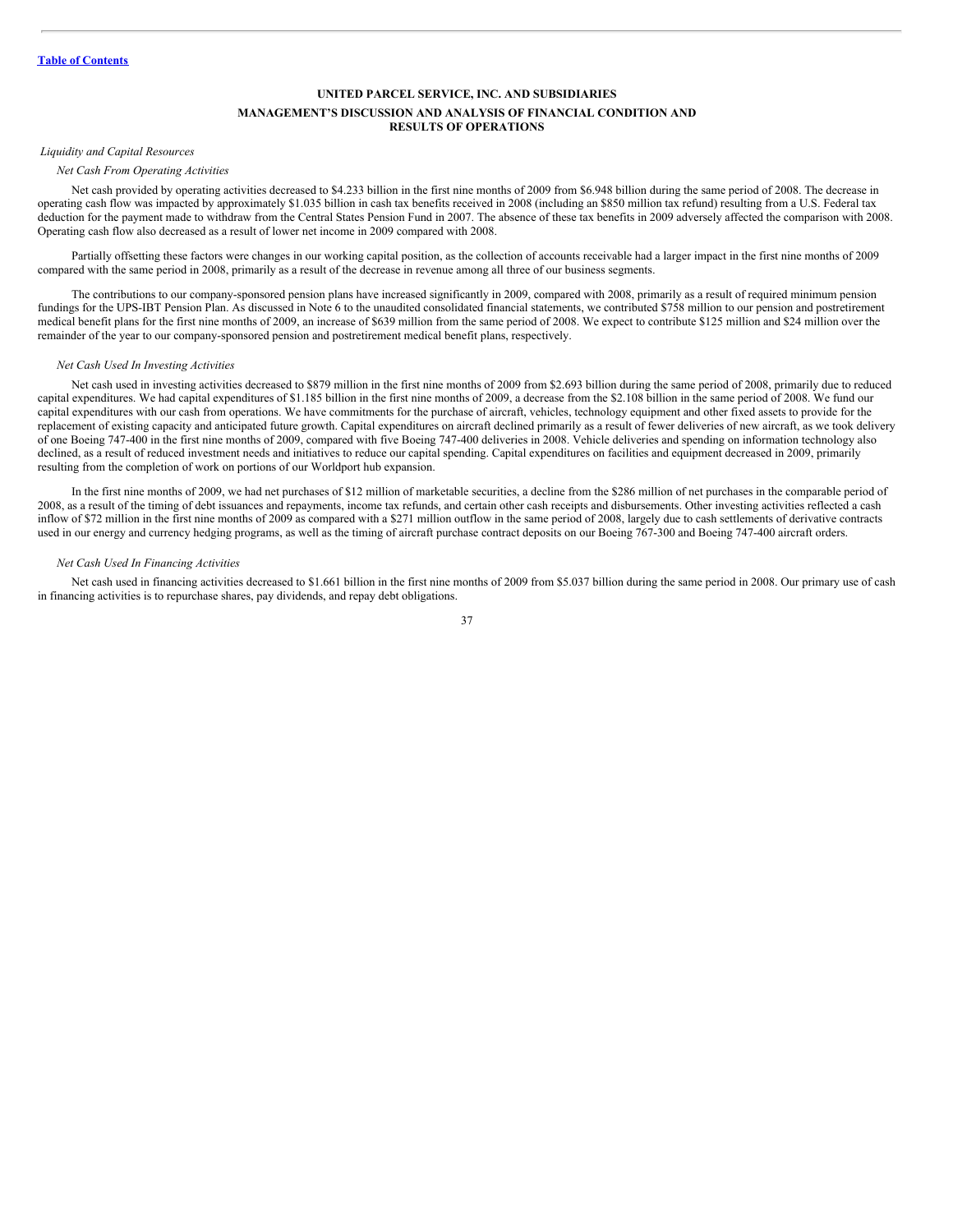We had net issuances of debt of \$226 million in the first nine months of 2009, compared with \$5 million in the first nine months of 2008. Issuances of debt in each period consisted primarily of commercial paper and offerings of fixed rate senior notes. Repayments of debt consisted primarily of paydowns of commercial paper, scheduled principal payments on our capitalized lease obligations and early redemptions of certain tranches of UPS Notes. We consider the overall fixed and floating interest rate mix of our portfolio and the related overall cost of borrowing when planning for future issuances and non-scheduled repayments of debt.

In March 2009, we completed an offering of \$1.0 billion of 3.875% senior notes due April 2014 and \$1.0 billion of 5.125% senior notes due April 2019. These notes pay interest semiannually, and we may redeem the notes at any time by paying the greater of the principal amount or a "make-whole" amount, plus accrued interest. After pricing and underwriting discounts, we received a total of \$1.989 billion in cash proceeds from the offering. The proceeds from the offering are being used for general corporate purposes, including the reduction of our outstanding commercial paper balance.

In January 2008, we completed an offering of \$1.750 billion of 4.50% senior notes due January 2013, \$750 million of 5.50% senior notes due January 2018, and \$1.500 billion of 6.20% senior notes due January 2038. After pricing and underwriting discounts, we received a total of \$3.961 billion in cash proceeds from the offering. Our debt balance increased at the end of 2007 as a result of commercial paper issuances used to fund our withdrawal from the Central States Pension Fund. In the first nine months of 2008, we repaid most of this commercial paper with the proceeds from the senior notes offering, as well as the \$850 million U.S. federal tax refund received.

As a result of the uncertain economic environment, we have slowed our share repurchase activity. We currently intend to repurchase shares in 2009 at a rate that should approximately offset the dilution from our stock compensation programs. We repurchased a total of 7.8 million shares of Class A and Class B common stock for \$396 million for the first nine months of 2009, compared with repurchases of 48.5 million shares for \$3.299 billion for the comparable period of 2008 (\$395 million and \$3.284 billion are reported on the cash flow statement for 2009 and 2008, respectively, due to the timing of settlements). As of September 30, 2009, we had \$6.176 billion of our share repurchase authorization remaining.

The declaration of dividends is subject to the discretion of the Board of Directors and will depend on various factors, including our net income, financial condition, cash requirements, future prospects, and other relevant factors. We maintained our quarterly cash dividend payment at \$0.45 per share in 2009, consistent with the rate in 2008. We expect to continue the practice of paying regular cash dividends.

Our total cash dividends paid for the first nine months of 2009 declined to \$1.313 billion from \$1.781 billion in 2008. This decline was primarily a result of four dividend payments being made in the first nine months of 2008, compared with only three dividend payments being made in the first nine months of 2009, due to a change in our dividend payment schedule. We also had a reduction in the number of outstanding shares on which dividends are paid, as a result of our share repurchase program.

The cash outflows in other financing activities primarily relate to hedging activities. In conjunction with the senior fixed rate debt offerings in the first quarter of 2009 and 2008, we settled several interest rate derivatives that were designated as hedges of these debt offerings, which resulted in cash outflows of \$243 and \$84 million in 2009 and 2008, respectively.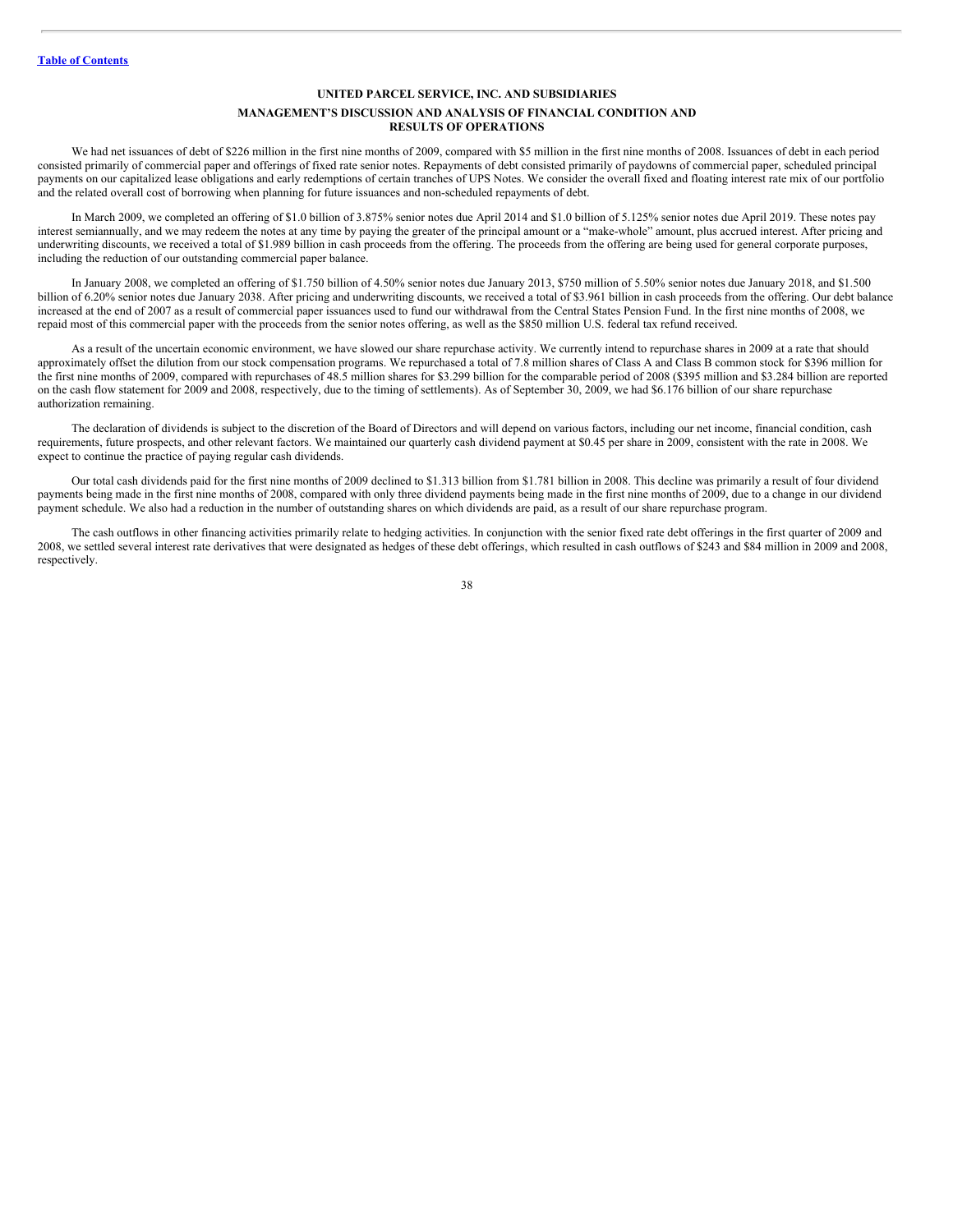## <span id="page-40-0"></span>*Sources of Credit*

We are authorized to borrow up to \$10.0 billion under our U.S. commercial paper program. We had \$1.231 billion outstanding under this program as of September 30, 2009, with an average interest rate of 0.12%. All of this commercial paper was classified as a current liability as of September 30, 2009. At December 31, 2008, we classified \$1.0 billion of our commercial paper as long-term debt on our balance sheet, based on our intent and ability to refinance this debt on a long-term basis in the future. We also maintain a European commercial paper program under which we are authorized to borrow up to €1.0 billion in a variety of currencies, however no amounts were outstanding under this program as of September 30, 2009.

We maintain two credit agreements with a consortium of banks. One of these agreements provides revolving credit facilities of \$3.0 billion, and expires on April 15, 2010. Interest on any amounts we borrow under this facility would be charged at 90-day LIBOR plus a percentage determined by quotations from Markit Group Ltd. for our 1-year credit default swap spread, subject to certain minimum rates and maximum rates based on our public debt ratings from Standard & Poor's and Moody's. If our public debt ratings are A / A2 or above, the minimum applicable margin is 1.00% and the maximum applicable margin is 2.00%; if our public debt ratings are lower than A / A2, the minimum applicable margin is 1.50% and the maximum applicable margin is 3.00%.

The second agreement provides revolving credit facilities of \$1.0 billion, and expires on April 19, 2012. Interest on any amounts we borrow under this facility would be charged at 90-day LIBOR plus 15 basis points. At September 30, 2009, there were no outstanding borrowings under either of these facilities.

In addition to these credit facilities, we have an automatically effective registration statement on Form S-3 filed with the SEC that is available for registered offerings of short or long-term debt securities.

Our Moody's and Standard & Poor's short-term credit ratings are P-1 and A-1+, respectively. Our Moody's and Standard & Poor's long-term credit ratings are Aa3 and AA- , respectively. We have a stable outlook from both of these credit rating agencies.

Our existing debt instruments and credit facilities do not have cross-default or ratings triggers, however these debt instruments and credit facilities do subject us to certain financial covenants. As of September 30, 2009 and for all prior periods, we have satisfied these financial covenants. These covenants limit the amount of secured indebtedness that we may incur, and limit the amount of attributable debt in sale-leaseback transactions, to 10% of net tangible assets. As of September 30, 2009, 10% of net tangible assets is equivalent to \$2.281 billion, however we have no covered sale-leaseback transactions or secured indebtedness outstanding. Additionally, we are required to maintain a minimum net worth, as defined, of \$5.0 billion on a quarterly basis. As of September 30, 2009, our net worth, as defined, was equivalent to \$12.512 billion. We do not expect these covenants to have a material impact on our financial condition or liquidity.

Except as described in this quarterly report, the nature and amounts of our payment obligations under our debt, capital and operating lease agreements, purchase commitments, and other liabilities as of September 30, 2009 have not materially changed from those at December 31, 2008, as described in our Annual Report on Form 10-K for the year ended December 31, 2008.

### <span id="page-40-1"></span>*Contingencies*

We are a defendant in a number of lawsuits filed in state and federal courts containing various class-action allegations under state wage-and-hour laws. In one of these cases, Marlo v. UPS, which was certified as a class action in a California federal court in September 2004, plaintiffs allege that they improperly were denied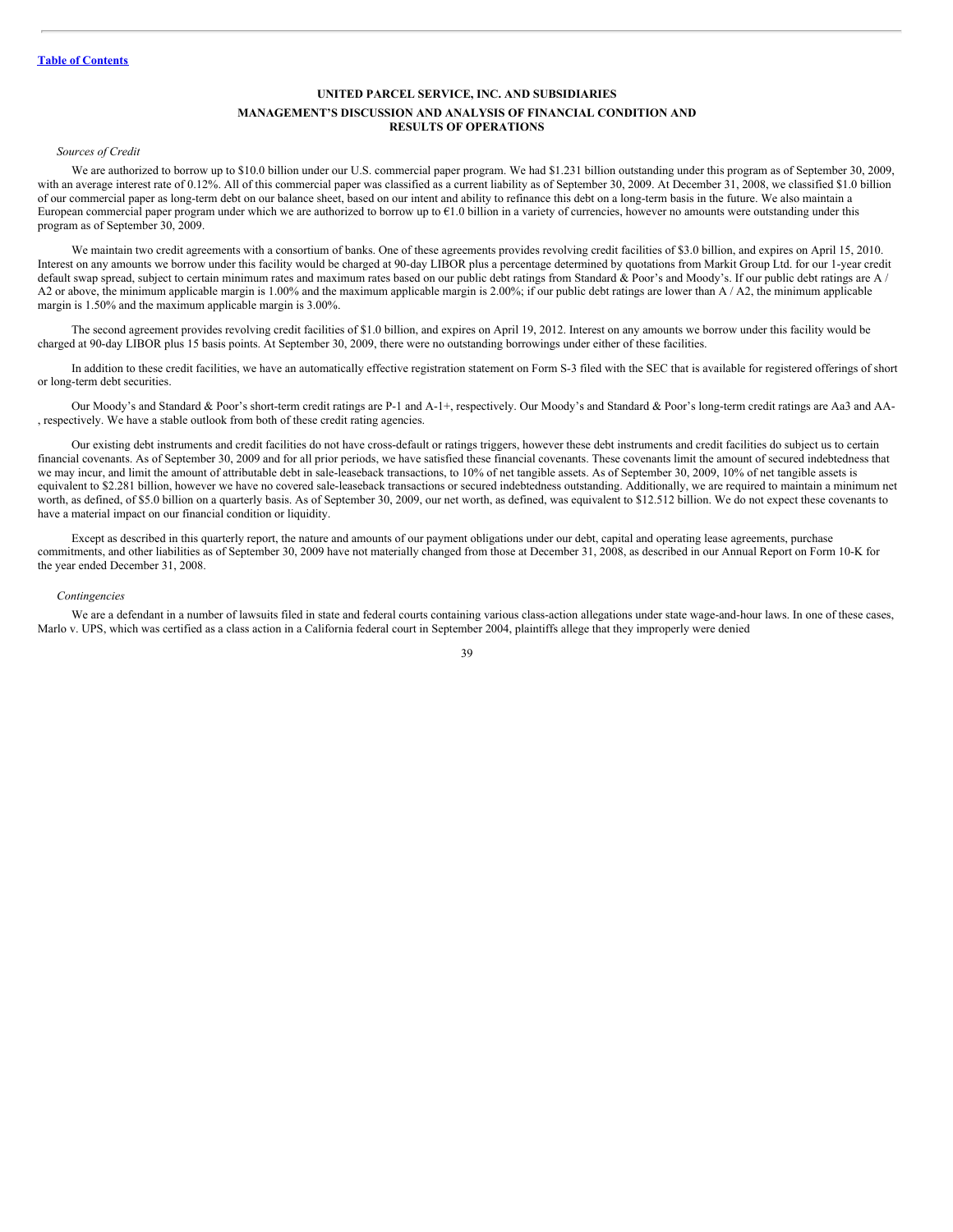overtime, and seek penalties for missed meal and rest periods, and interest and attorneys' fees. Plaintiffs purport to represent a class of 1,300 full-time supervisors. In August 2005, the court granted summary judgment in favor of UPS on all claims, and plaintiffs appealed the ruling. In October 2007, the appeals court reversed the lower court's ruling. In April 2008, the Court decertified the class and vacated the trial scheduled for April 29, 2008. We have denied any liability with respect to these claims and intend to vigorously defend ourselves in this case. At this time, we have not determined the amount of any liability that may result from this matter or whether such liability, if any, would have a material adverse effect on our financial condition, results of operations, or liquidity.

In another case, Hohider v. UPS, which in July 2007 was certified as a class action in a Pennsylvania federal court, plaintiffs have challenged certain aspects of the Company's interactive process for assessing requests for reasonable accommodation under the Americans with Disabilities Act. Plaintiffs purport to represent a class of over 35,000 current and former employees, and seek back-pay, and compensatory and punitive damages, as well as attorneys' fees. In August 2007, the Third Circuit Court of Appeals granted our petition to hear the appeal of the trial court's certification order. In July 2009, the Third Circuit issued its decision decertifying the class and remanding the case to the trial court for further proceedings. We have denied any liability with respect to these claims and intend to vigorously defend ourselves in this case. At this time, we have not determined the amount of any liability that may result from this matter or whether such liability, if any, would have a material adverse effect on our financial condition, results of operations, or liquidity

UPS and Mail Boxes Etc., Inc. are defendants in various lawsuits brought by franchisees who operate Mail Boxes Etc. centers and The UPS Store locations. These lawsuits relate to the rebranding of Mail Boxes Etc. centers to The UPS Store, The UPS Store business model, the representations made in connection with the rebranding and the sale of The UPS Store franchises, and UPS's sale of services in the franchisees' territories. In one of the actions, which is pending in California state court, the court recently certified a class consisting of all Mail Boxes Etc. branded stores that rebranded to The UPS Store in March 2003. We have denied any liability with respect to these claims and intend to defend ourselves vigorously. At this time, we have not determined the amount of any liability that may result from these matters or whether such liability, if any, would have a material adverse effect on our financial condition, results of operations, or liquidity.

In January 2008, a class action complaint was filed in the United States District Court for the Eastern District of New York alleging price-fixing activities relating to the provision of freight forwarding services. UPS was not named in this case. On July 21, 2009, the plaintiffs filed a first amended complaint naming numerous global freight forwarders as defendants. UPS and UPS Supply Chain Solutions are among the 60 defendants named in the amended complaint. We intend to vigorously defend ourselves in this case. At this time, we have not determined the amount of any liability that may result from these matters or whether such liability, if any, would have a material adverse effect on our financial condition, results of operations, or liquidity.

In Barber Auto Sales v. UPS, which a federal court in Alabama certified as a class action in September 2009, the plaintiff asserts a breach of contract claim arising from UPS's assessment of shipping charge corrections when UPS determines that the "dimensional weight" of packages is greater than reported by the shipper. We have denied any liability with respect to these claims and intend to vigorously defend ourselves in this case. At this time, we have not determined the amount of any liability that may result from this matter or whether such liability, if any, would have a material adverse effect on our financial condition, results of operations, or liquidity.

We are a defendant in various other lawsuits that arose in the normal course of business. We believe that the eventual resolution of these cases will not have a material adverse effect on our financial condition, results of operations, or liquidity.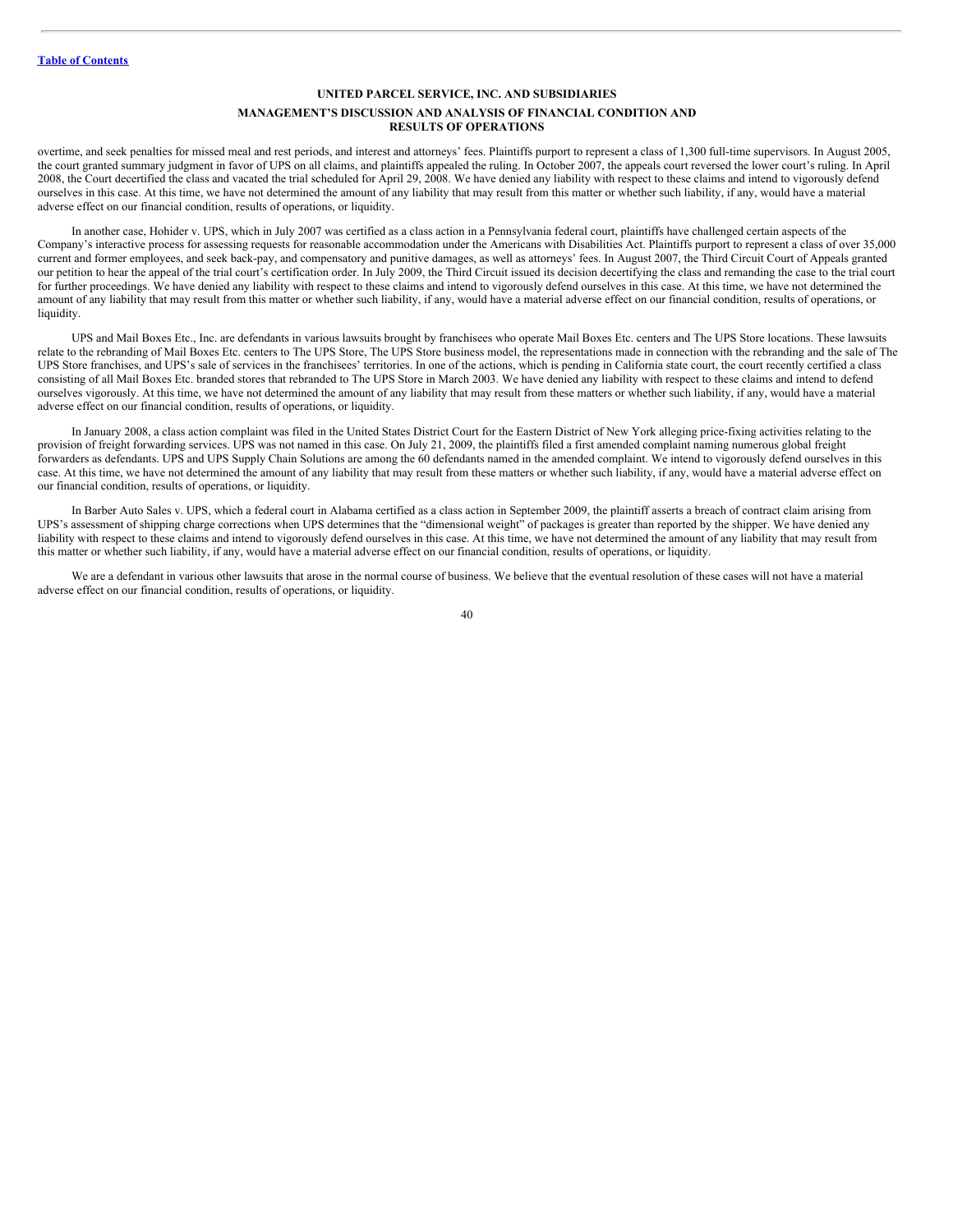We file income tax returns in the U.S. federal jurisdiction, most U.S. state and local jurisdictions, and many non-U.S. jurisdictions. We have substantially resolved all U.S. federal income tax matters for tax years prior to 2003. During the third quarter of 2009, we received a refund of \$271 million as a result of the resolution of tax years 1999 through 2002 with the Internal Revenue Service ("IRS") Appeals Office. For the tax years 2003 through 2004, we anticipate concluding the limited number of unagreed issues with the IRS Appeals Office by the end of the second quarter of 2010. Along with the audit for tax years 2005 through 2007, the IRS is currently examining non-income based taxes, including employment and excise taxes, which could lead to proposed assessments. The IRS has not presented an official position with regard to these taxes at this time, and therefore we are not able to determine the technical merit of any potential assessment. We have filed all required U.S. state and local returns reporting the result of the resolution of the U.S. federal income tax audit of the tax years 1999 through 2002. A limited number of U.S. state and local matters are the subject of ongoing audits, administrative appeals or litigation.

Certain foreign jurisdictions are reviewing transfer pricing transactions between U.S. and related foreign companies and the Italian Guardia di Finanza is reviewing whether certain entities have a permanent establishment within Italy, which could result in an undetermined amount of tax liabilities, interest and penalties. No final reports or assessments have been issued. We continue to cooperate during these audits while defending the positions taken on the filed returns including the exercise of rights afforded under international treaties as appropriate.

It is reasonably possible that the amount of unrecognized tax benefits could change within the next 12 months. At this time, we do not expect any of the above matters to have a material adverse effect on our financial condition, results of operations, or liquidity.

As of December 31, 2008, we had approximately 260,000 employees employed under a national master agreement and various supplemental agreements with local unions affiliated with the International Brotherhood of Teamsters ("Teamsters"). These agreements run through July 31, 2013. We have approximately 2,900 pilots who are employed under a collective bargaining agreement with the Independent Pilots Association, which becomes amendable at the end of 2011. Our airline mechanics are covered by a collective bargaining agreement with Teamsters Local 2727, which became amendable in November 2006. We began formal negotiations with Teamsters Local 2727 in October 2006. In addition, the majority (approximately 3,000) of our ground mechanics who are not employed under agreements with the Teamsters are employed under collective bargaining agreements with the International Association of Machinists and Aerospace Workers ("IAM"). In June of 2009, we reached a new agreement with the IAM, which was subsequently ratified in July 2009. The new agreement runs through July 31, 2014.

We participate in a number of trustee-managed multi-employer pension and health and welfare plans for employees covered under collective bargaining agreements. Several factors could cause us to make significantly higher future contributions to these plans, including unfavorable investment performance, changes in demographics, and increased benefits to participants. At this time, we are unable to determine the amount of additional future contributions, if any, or whether any material adverse effect on our financial condition, results of operations, or liquidity would result from our participation in these plans.

### <span id="page-42-0"></span>*Other Matters*

We received grand jury subpoenas from the Antitrust Division of the U.S. Department of Justice ("DOJ") regarding the DOJ's investigations into certain pricing practices in the air cargo industry in July 2006, and into certain pricing practices in the freight forwarding industry in December 2007. In October 2007, June 2008, and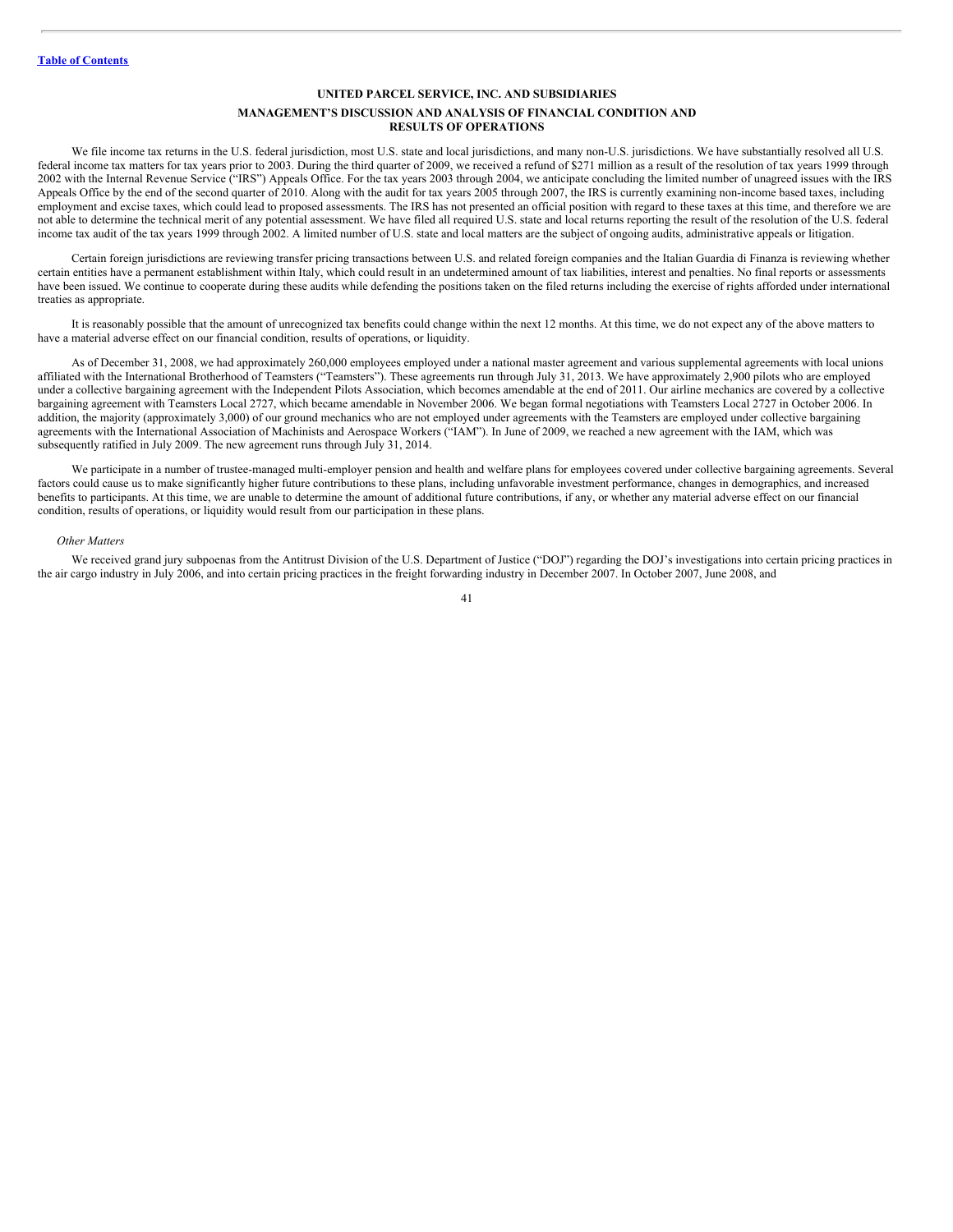February 2009, we received information requests from the European Commission relating to its investigation of certain pricing practices in the freight forwarding industry. We also received and responded to related information requests from competition authorities in other jurisdictions. We are cooperating with these inquiries.

### *Recent Accounting Pronouncements*

In June 2009, the FASB issued Statement No. 168, "The FASB Accounting Standards Codification and the Hierarchy of GAAP" ("FAS 168"), which replaces Statement No. 162, "The Hierarchy of GAAP" and establishes the Accounting Standards Codification ("ASC") as the single source of authoritative U.S. GAAP recognized by the FASB to be applied by nongovernmental entities. SEC rules and interpretive releases are also sources of authoritative GAAP for SEC registrants. The codification was developed to organize GAAP pronouncements by topic so that users can more easily access authoritative accounting guidance. FAS 168 became effective for the third quarter of 2009, and all accounting standard references have been updated in this report with ASC references.

### *Adoption of New Accounting Standards*

- Certain disclosure requirements of ASC 820, *Fair Value Measurements and Disclosures*, took effect on January 1, 2008 and are presented in Notes 4 and 12. On January 1, 2009, we implemented the previously deferred provisions of ASC 820 for nonfinancial assets and liabilities recorded at fair value. The accounting requirements for determining fair value when the volume and level of activity for an asset or liability have significantly decreased, and for identifying transactions that are not orderly, contained in ASC 820 were adopted on April 1, 2009, but had an immaterial impact on our financial statements.
- Certain disclosure requirements of ASC 815, *Derivatives and Hedging,* took effect on January 1, 2009 and are presented in Note 14.
- The new accounting requirements of ASC 805, *Business Combinations*, which took effect on January 1, 2009, were adopted but had no impact on our financial statements.
- The accounting and presentation requirements for noncontrolling interests in ASC 810,*Consolidation*, which took effect on January 1, 2009, had an immaterial impact on the financial statements.
- The disclosure requirements of ASC 825, *Financial Instruments,* are presented in Note 12.

### *Standards Issued But Not Yet Ef ective*

• Beginning in the fourth quarter of 2009, provisions of ASC 715,*Compensation-Retirement Benefits,* will be adopted that require disclosures about plan assets of a defined benefit pension or other postretirement plan, investment policies and strategies, major categories of plan assets, inputs and valuation techniques used to measure the fair value of plan assets and significant concentrations of risk within plan assets.

Other new pronouncements issued but not effective until after September 30, 2009, are not expected to have a significant effect on our consolidated financial position or results of operations.

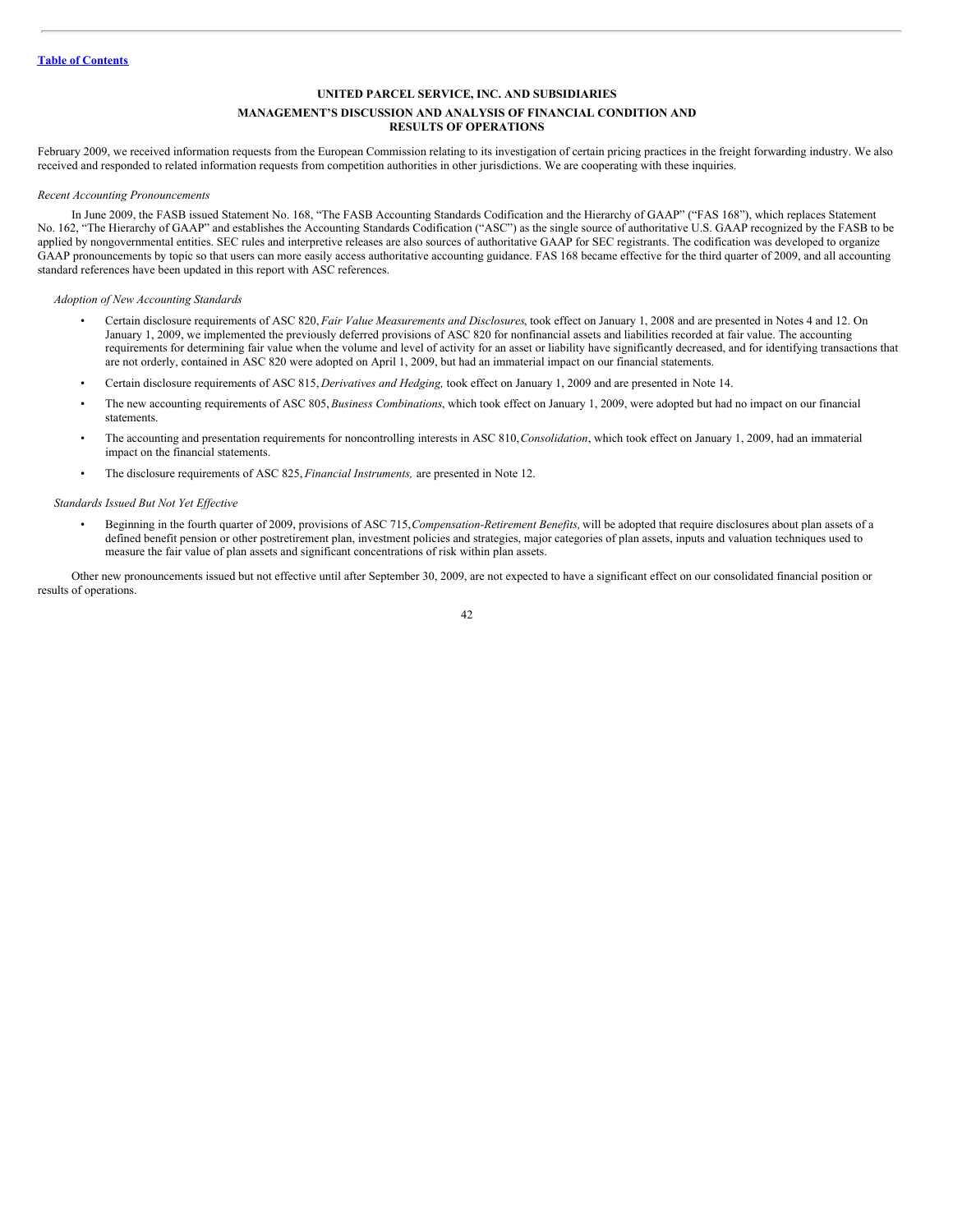### <span id="page-44-0"></span>*Forward-Looking Statements*

"Management's Discussion and Analysis of Financial Condition and Results of Operations" and other parts of this report contain "forward-looking" statements about matters that inherently are difficult to predict. The words "believes," "expects," "anticipates," and similar expressions are intended to identify forward-looking statements. These statements include statements regarding our intent, belief and current expectations about our strategic direction, prospects and future results. We have described some of the important factors that affect these statements as we discussed each subject. Forward-looking statements involve risks and uncertainties, and certain factors may cause actual results to differ materially from those contained in the forward-looking statements. Some of the factors that could cause our actual results to differ materially from the expected results are described in our Annual Report on Form 10-K for the year ended December 31, 2008.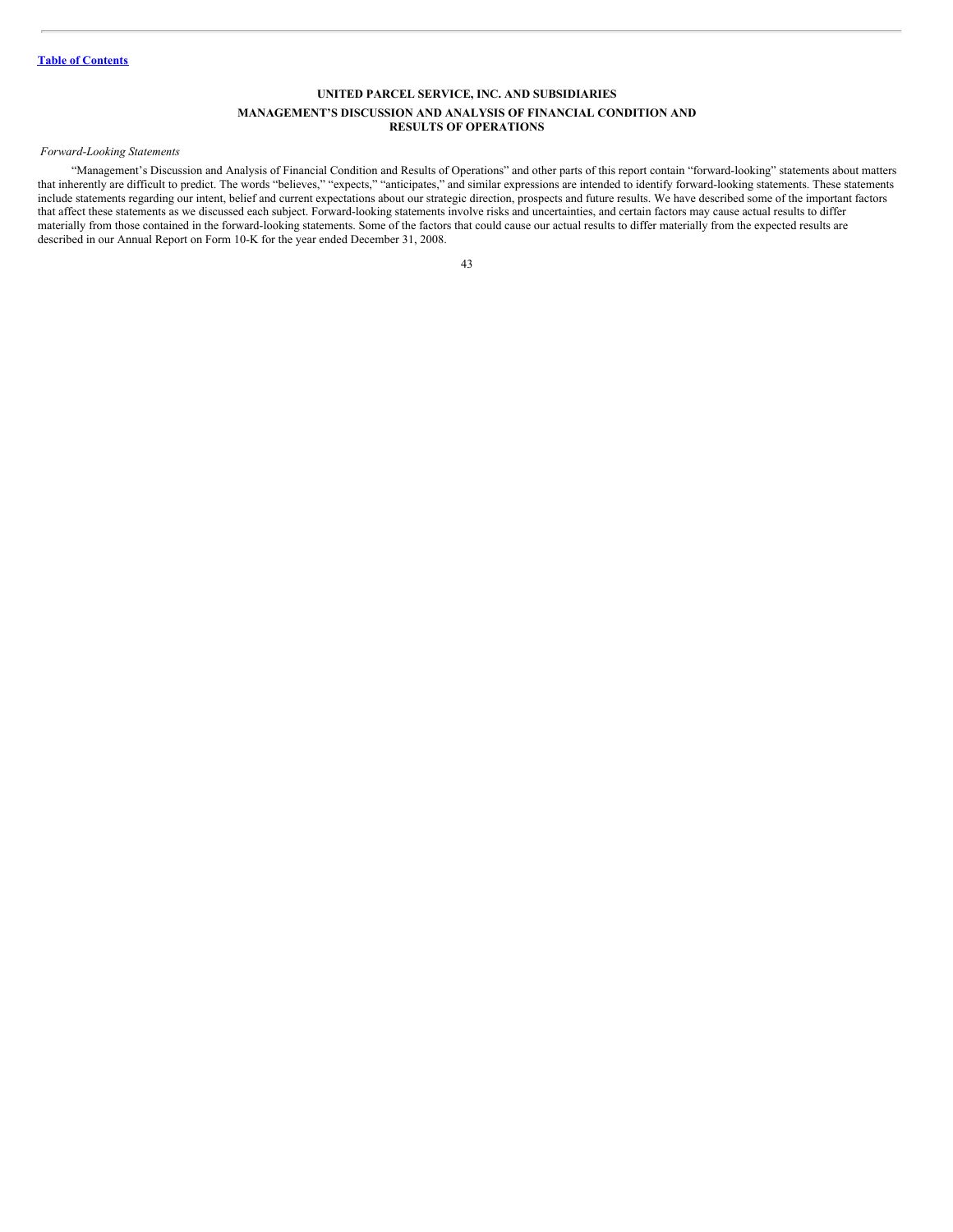### <span id="page-45-0"></span>**Item 3.** *Quantitative and Qualitative Disclosures About Market Risk*

We are exposed to market risk from changes in foreign currency exchange rates, interest rates, equity prices, and certain commodity prices. This market risk arises in the normal course of business, as we do not engage in speculative trading activities. In order to manage the risk arising from these exposures, we utilize a variety of foreign exchange, interest rate, equity and commodity forward contracts, options, and swaps.

The total fair value asset (liability) of our derivative financial instruments is summarized in the following table (in millions):

|                                  | September 30,<br>2009    | December 31,<br>2008 |
|----------------------------------|--------------------------|----------------------|
| <b>Energy Derivatives</b>        | $\overline{\phantom{m}}$ |                      |
| <b>Currency Derivatives</b>      | (69)                     | 241                  |
| <b>Interest Rate Derivatives</b> | 84                       | (388)                |
|                                  |                          | (147)                |

Other than noted below, our market risks, hedging strategies, and financial instrument positions at September 30, 2009 have not materially changed from those disclosed in our Annual Report on Form 10-K for the year ended December 31, 2008. In the first quarter of 2009, we settled several interest rate hedges in conjunction with issuing five and ten year notes and made a cash payment of \$243 million. In 2009, we entered into interest rate swap agreements for a notional amount of \$3.750 billion that effectively converted the fixed interest rate on the associated debt instruments to a variable interest rate. The potential change in annual interest expense resulting from a hypothetical 100 basis point change in short-term interest rates applied to our floating rate debt (including commercial paper) and swap instruments as of September 30, 2009 would be approximately \$58 million. Also in 2009, we entered into several cross-currency swaps to hedge certain foreign currency denominated obligations, as well as entered into additional currency options to hedge foreign currency denominated revenue. The potential loss in the fair value for these instruments resulting from a hypothetical 10% adverse change in quoted foreign currency exchange rates as of September 30, 2009 would be approximately \$18 million.

The forward contracts, swaps, and options previously discussed contain an element of risk that the counterparties may be unable to meet the terms of the agreements. However, we minimize such risk exposures for these instruments by limiting the counterparties to banks and financial institutions that meet established credit guidelines. We do not expect to incur any losses as a result of counterparty default.

The information concerning market risk under the caption "Quantitative and Qualitative Disclosures about Market Risk" on pages 47-48 of our consolidated financial statements contained in our Annual Report on Form 10-K for the year ended December 31, 2008, is hereby incorporated by reference in this Quarterly Report on Form 10-Q.

### <span id="page-45-1"></span>**Item 4.** *Controls and Procedures*

### *Evaluation of Disclosure Controls and Procedures:*

As of the end of the period covered by this report, management, including our chief executive officer and chief financial officer, evaluated the effectiveness of the design and operation of our disclosure controls and procedures (as defined in Rules 13a-15(e) and 15d-15(e) of the Securities Exchange Act of 1934 ("Exchange Act")). Based upon that evaluation, our chief executive officer and chief financial officer concluded that the disclosure controls and procedures were effective to ensure that information required to be disclosed in reports we file or submit under the Exchange Act is (1) recorded, processed, summarized and reported within the time periods specified in Securities and Exchange Commission rules and forms, and (2) accumulated and communicated to our management to allow their timely decisions regarding required disclosure.

### *Changes in Internal Control over Financial Reporting:*

There were no changes in the Company's internal controls over financial reporting during the quarter ended September 30, 2009 that have materially affected, or are reasonably likely to materially affect, the Company's internal control over financial reporting.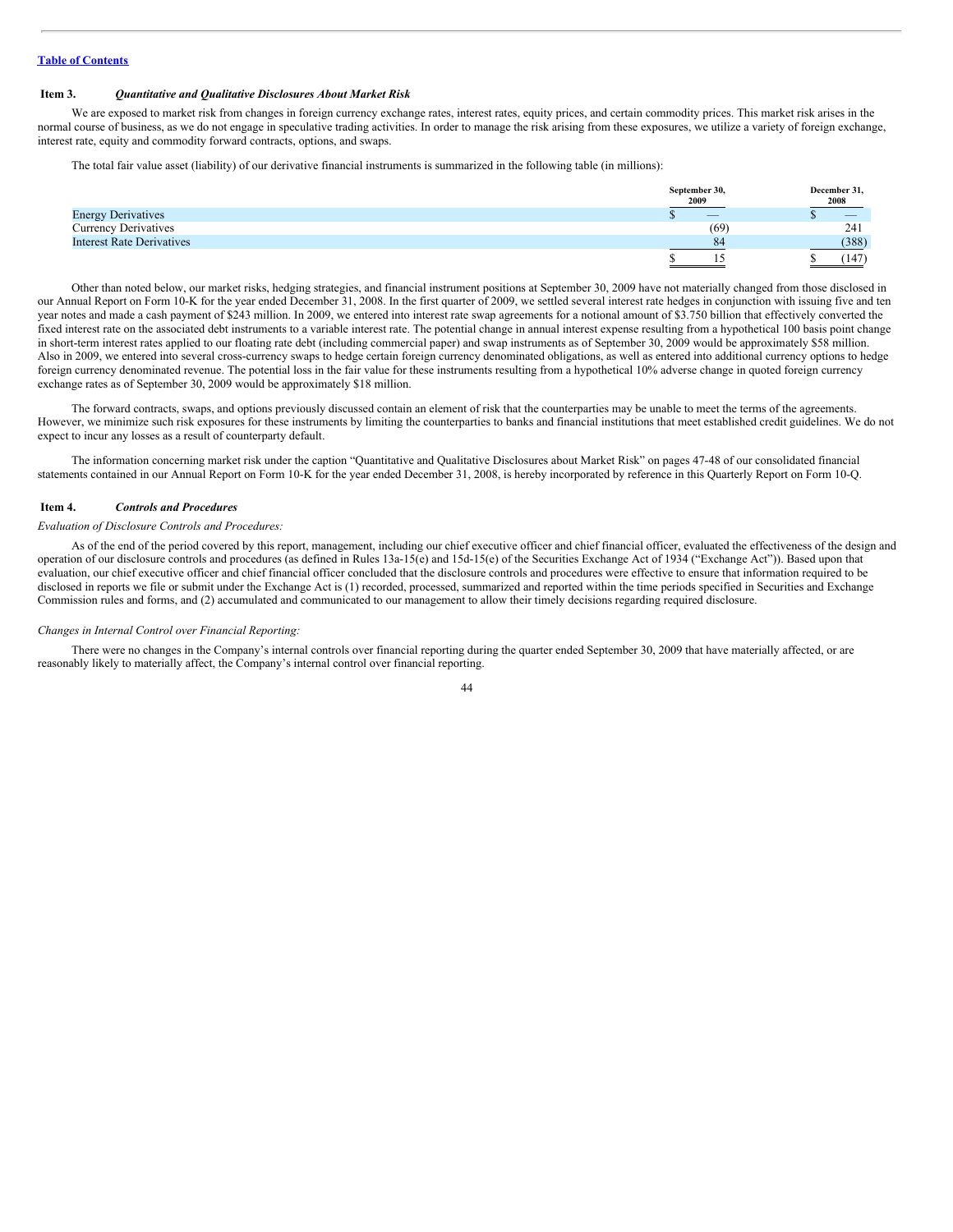## **PART II. OTHER INFORMATION**

## <span id="page-46-0"></span>**Item 1.** *Legal Proceedings*

For a discussion of legal proceedings affecting us and our subsidiaries, please see the information under the sub-caption "Contingencies" of the caption "Management's Discussion and Analysis of Financial Condition and Results of Operations" included in this report.

### <span id="page-46-1"></span>**Item 1A.** *Risk Factors*

There have been no material changes to the risk factors described in Part 1, Item 1A in our Annual Report on Form 10-K for the year ended December 31, 2008.

## <span id="page-46-2"></span>**Item 2.** *Unregistered Sales of Equity Securities and Use of Proceeds*

(c) A summary of our repurchases of our Class A and Class B common stock during the third quarter of 2009 is as follows (in millions, except per share amounts):

|                                     |                     |                   | <b>Total Number</b>      | <b>Approximate Dollar</b> |                                                         |  |  |
|-------------------------------------|---------------------|-------------------|--------------------------|---------------------------|---------------------------------------------------------|--|--|
|                                     | <b>Total Number</b> | Average           | of Shares Purchased      |                           | Value of Shares that                                    |  |  |
|                                     | of Shares           | <b>Price Paid</b> | as Part of Publicly      |                           | <b>May Yet be Purchased</b><br><b>Under the Program</b> |  |  |
|                                     | Purchased(1)        | Per Share         | <b>Announced Program</b> |                           |                                                         |  |  |
| July 1 – July 31, 2009              | 0.8                 | \$51.85           | 0.8                      |                           | 6.284                                                   |  |  |
| August $1 -$ August 31, 2009        | 0.9                 | 53.78             | 0.8                      |                           | 6.240                                                   |  |  |
| September $1 -$ September 30, 2009  |                     | <u>56.83</u>      |                          |                           | 6,176                                                   |  |  |
| Total July $1$ – September 30, 2009 | 3.0                 | \$54.48           | <u>.</u>                 |                           |                                                         |  |  |

(1) Includes shares repurchased through our publicly announced share repurchase program and shares tendered to pay the exercise price and tax withholding on employee stock options.

The Board of Directors authorized an increase in our share repurchase authorization to \$10.0 billion in January 2008. Share repurchases may take the form of accelerated share repurchases, open market purchases, or other such methods as we deem appropriate. The timing of our share repurchases will depend upon market conditions. Unless terminated earlier by the resolution of our Board, the program will expire when we have purchased all shares authorized for repurchase under the program.

### **Item 3.** *Defaults Upon Senior Securities*

None.

### <span id="page-46-3"></span>**Item 4.** *Submission of Matters to a Vote of Security Holders*

None.

### **Item 5.** *Other Information*

None.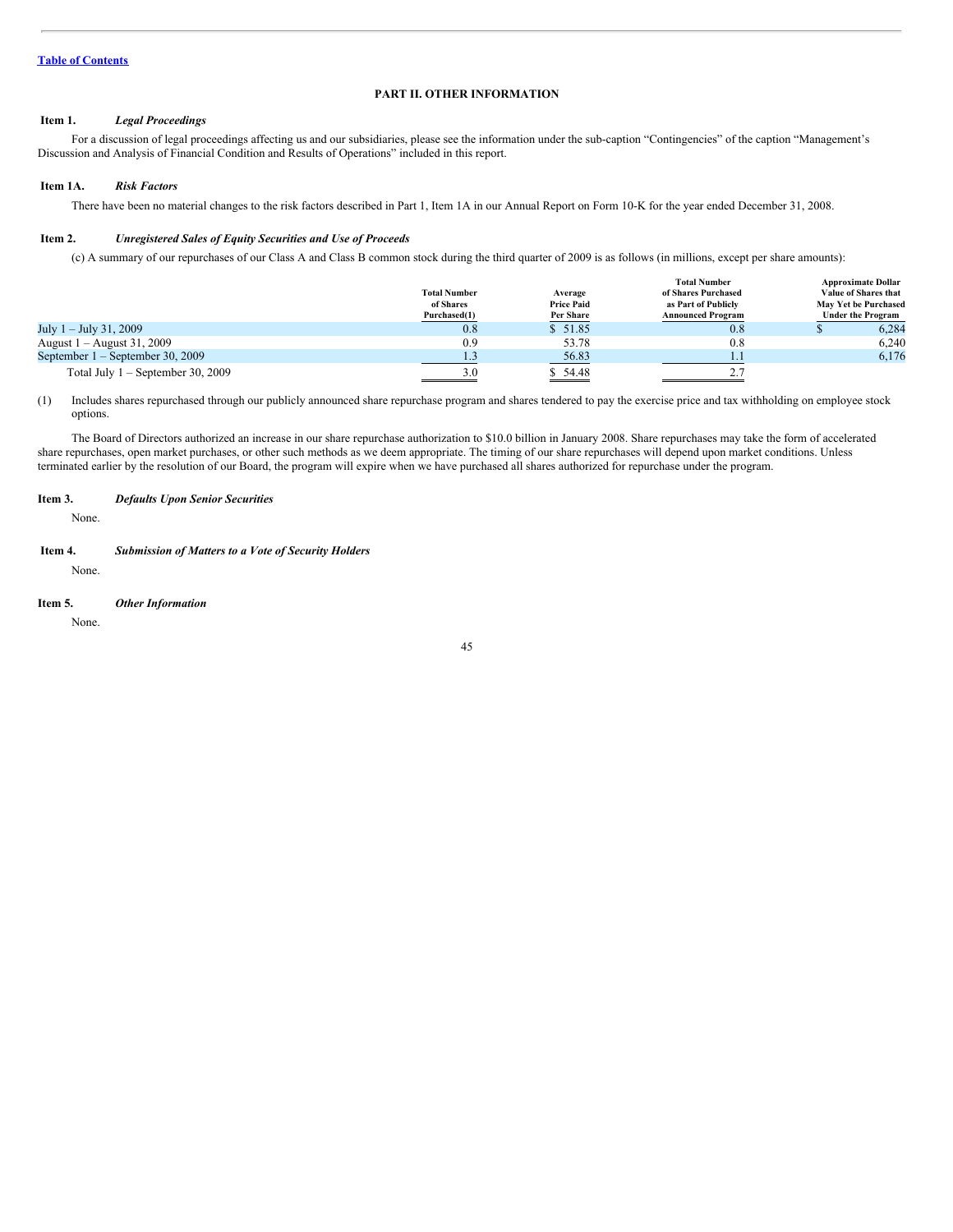### **Table of [Contents](#page-1-0)**

### <span id="page-47-0"></span>**Item 6.** *Exhibits*

These exhibits are either incorporated by reference into this report or filed with this report as indicated below.

Index to Exhibits:

- 3.1 Form of Restated Certificate of Incorporation of United Parcel Service, Inc. (incorporated by reference to Exhibit 3.2 to Form 10-Q for the Quarter Ended September 30, 2002).
- 3.2 Form of Bylaws of United Parcel Service, Inc. (incorporated by reference to Exhibit 3.1 to Form 8-K, filed on November 12, 2008).
- 4.1 Underwriting agreement relating to 3.875% Senior Notes due April 1, 2014 and 5.125% Senior Notes due April 1, 2019 (incorporated by reference to Exhibit 1.1 to Form 8- K, filed on March 24, 2009).
- 4.2 Form of Note for 3.875% Senior Notes due April 1, 2014 (incorporated by reference to Exhibit 4.1 to Form 8-K, filed on March 24, 2009).
- 4.3 Form of Note for 5.125% Senior Notes due April 1, 2019 (incorporated by reference to Exhibit 4.2 to Form 8-K, filed on March 24, 2009).
- 10.1 Credit Agreement (364-Day Facility) dated April 16, 2009 among United Parcel Service, Inc., the initial lenders named therein, Citigroup Global Markets Inc. and J.P. Morgan Securities Inc. as joint arrangers and book managers, Barclays Bank PLC and BNP Paribas as co-documentation agents, Citibank, N.A. as administrative agent, and JPMorgan Chase Bank, N.A., as syndication agent (incorporated by reference to Exhibit 10.1 to Form 10-Q for the Quarter Ended March 31, 2009).
- 10.2 Credit Agreement (5-Year Facility) dated April 19, 2007 among United Parcel Service, Inc., the initial lenders named therein, Citigroup Global Markets Inc. and J.P. Morgan Securities Inc. as joint arrangers and book managers, Barclays Bank PLC, BNP Paribas, Mellon Bank N.A., and Wells Fargo Bank, N.A. as co-documentation agents, Citibank, N.A. as administrative agent, and JPMorgan Chase Bank, N.A., as syndication agent (incorporated by reference to Exhibit 10.2 to Form 10-Q for the Quarter Ended March 31, 2009).
- 10.3 Form of Restricted Stock Unit Award Agreement for the 2009 Long-Term Incentive Performance (LTIP) Awards (incorporated by reference to Exhibit 10.1 to Form 8-K, filed on February 17, 2009).
- 11 Statement regarding Computation of per Share Earnings (incorporated by reference to Note 13 to "Item 1. Financial Statements" of this quarterly report on Form 10-Q).
- †12 Computation of Ratio of Earnings to Fixed Charges.
- †31.1 Certification of the Chief Executive Officer Pursuant to Rule 13a-14(a), as adopted pursuant to Section 302 of the Sarbanes-Oxley Act of 2002.
- †31.2 Certification of the Chief Financial Officer Pursuant to Rule 13a-14(a), as adopted pursuant to Section 302 of the Sarbanes-Oxley Act of 2002.
- †32.1 Certification of the Chief Executive Officer Pursuant to 18 U.S.C. Section 1350, as Adopted Pursuant to Section 906 of the Sarbanes-Oxley Act of 2002.
- †32.2 Certification of the Chief Financial Officer Pursuant to 18 U.S.C. Section 1350, as Adopted Pursuant to Section 906 of the Sarbanes-Oxley Act of 2002.
- †† 101 The following financial information from the Quarterly Report on Form 10-Q for the quarter ended September 30, 2009, formatted in XBRL (Extensible Business Reporting Language): (i) the Consolidated Balance Sheets, (ii) the Consolidated Statements of Income, (iii) the Consolidated Statements of Comprehensive Income, (iv) the Consolidated Statements of Cash Flows, and (v) the Notes to the Consolidated Financial Statements, tagged as blocks of text.
- † Filed herewith.
- †† Furnished electronically herewith.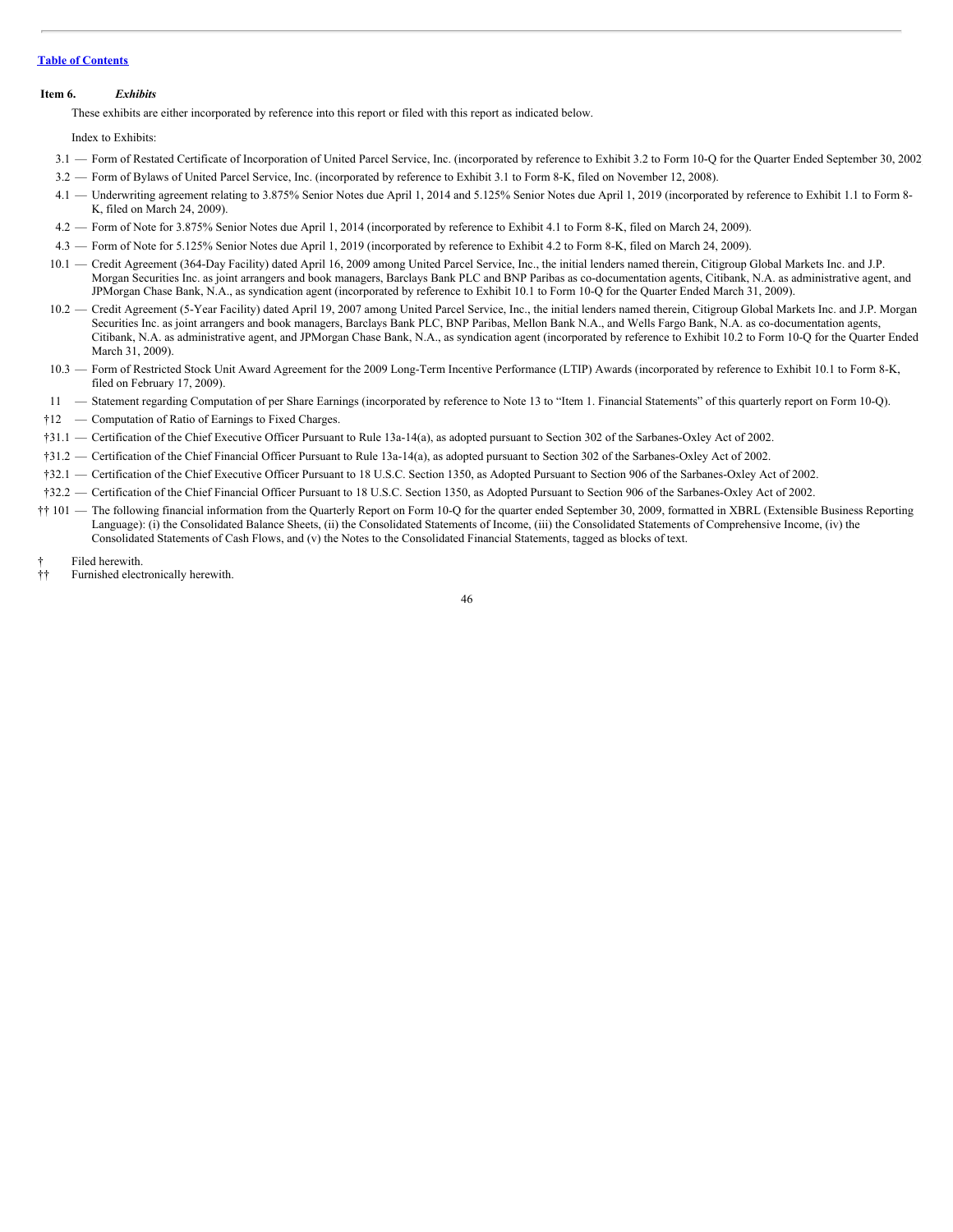## **SIGNATURES**

Pursuant to the requirements of the Securities Exchange Act of 1934, the registrant has duly caused this report to be signed on its behalf by the undersigned thereunto duly authorized.

> UNITED PARCEL SERVICE, INC. (Registrant)

Date: November 6, 2009 By:

/s/ KURT P. KUEHN Kurt P. Kuehn<br>Senior Vice President,<br>Chief Financial Officer and Treasurer<br>(Duly Authorized Officer and<br>Principal Accounting Officer)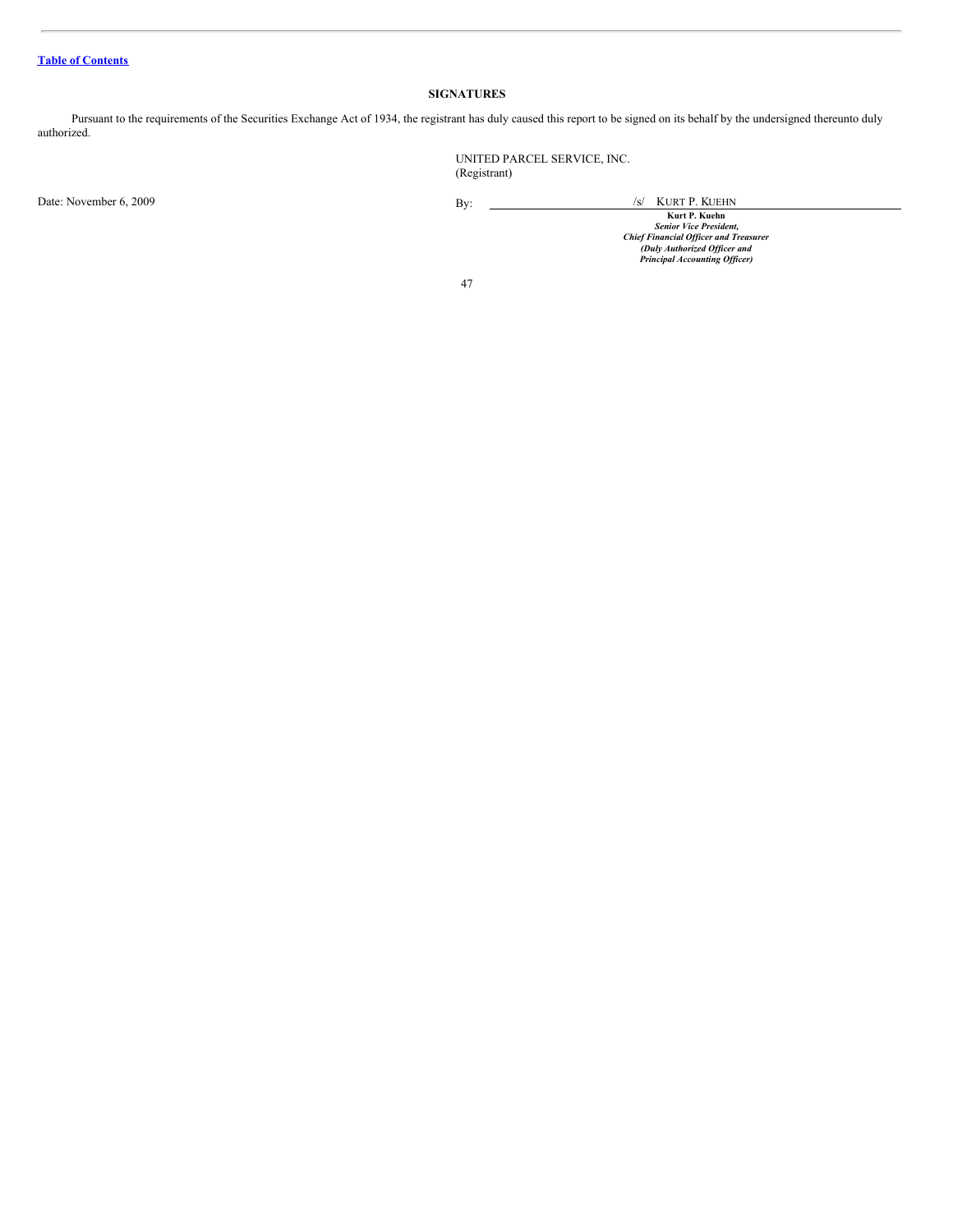### **United Parcel Service, Inc. and Subsidiaries Ratio of Earnings to Fixed Charges**

|                                        | <b>Nine Months</b> |                                |            | Year Ended December 31, |            |          |           |  |
|----------------------------------------|--------------------|--------------------------------|------------|-------------------------|------------|----------|-----------|--|
|                                        |                    | Ended<br>September 30,<br>2009 | 2008       | 2007                    | 2006       | 2005     | 2004      |  |
| Earnings:                              |                    |                                |            |                         |            |          |           |  |
| Income before income taxes             | S                  | 2,183                          | \$5,015    | \$431                   | \$6,510    | \$6,075  | \$4,922   |  |
| Add: Interest expense                  |                    | 356                            | 442        | 246                     | 211        | 172      | 149       |  |
| Add: Interest factor in rental expense |                    | 151                            | 278        | 296                     | 304        | 281      | 253       |  |
| Total earnings                         |                    | 2,690                          | \$5,735    | \$973                   | \$7,025    | \$6,528  | \$5,324   |  |
| Fixed charges:                         |                    |                                |            |                         |            |          |           |  |
| Interest expense                       | \$                 | 356                            | 442<br>\$. | \$246                   | 211<br>\$. | 172<br>S | 149<br>\$ |  |
| Interest capitalized                   |                    | 31                             | 48         | 67                      | 48         | 32       | 25        |  |
| Interest factor in rental expense      |                    | 151                            | 278        | 296                     | 304        | 281      | 253       |  |
| Total fixed charges                    |                    | 538                            | 768        | \$609                   | 563        | 485      | 427       |  |
| Ratio of earnings to fixed charges     |                    | 5.0                            | 7.5        | 1.6                     | 12.5       | 13.5     | 12.5      |  |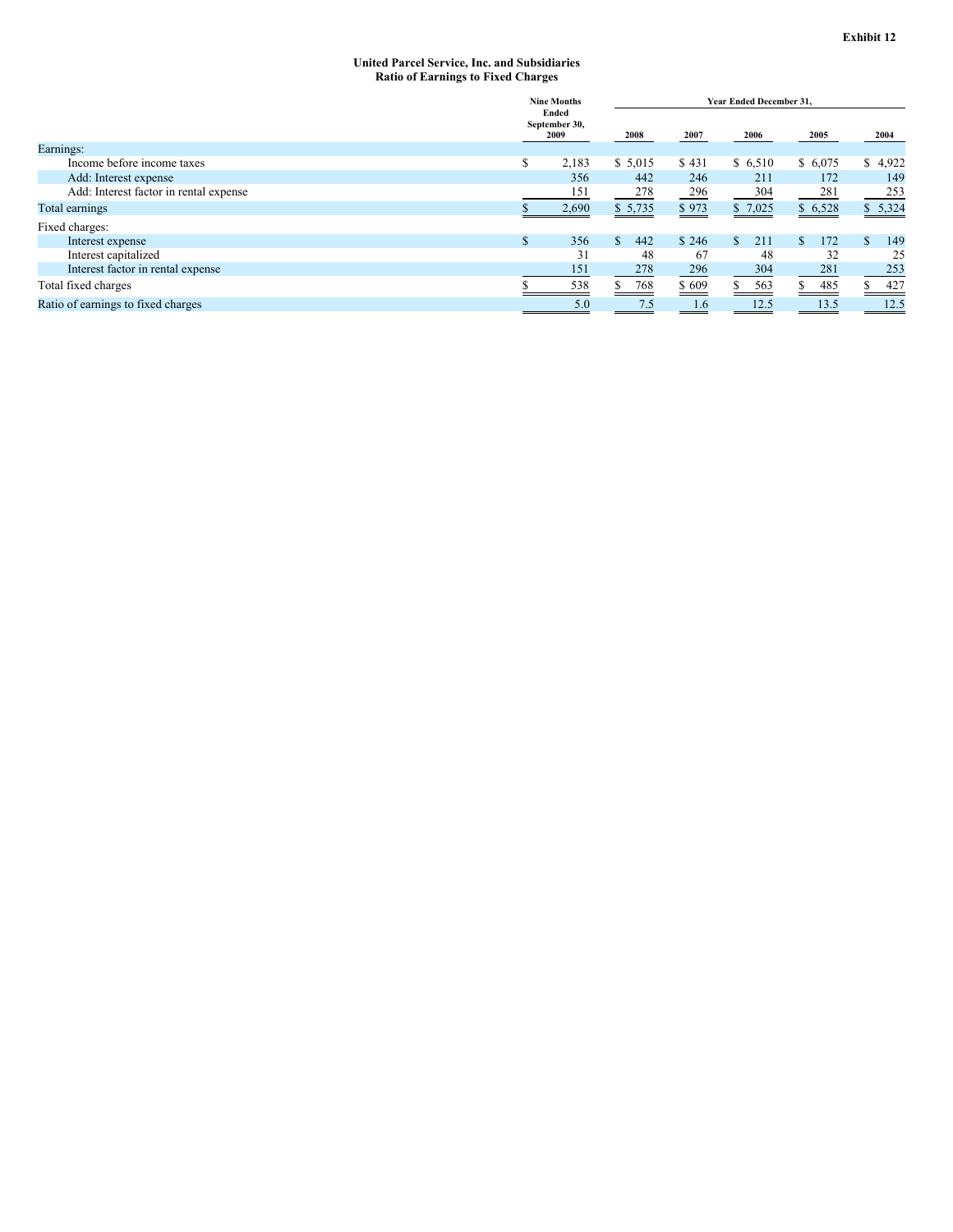## **CERTIFICATE OF CHIEF EXECUTIVE OFFICER**

I, D. Scott Davis, certify that:

- 1. I have reviewed this quarterly report on Form 10-Q of United Parcel Service, Inc.;
- 2. Based on my knowledge, this report does not contain any untrue statement of a material fact or omit to state a material fact necessary to make the statements made, in light of the circumstances under which such statements were made, not misleading with respect to the period covered by this report;
- 3. Based on my knowledge, the financial statements, and other financial information included in this report, fairly present in all material respects the financial condition, results of operations and cash flows of the registrant as of, and for, the periods presented in this report;
- 4. The registrant's other certifying officer and I are responsible for establishing and maintaining disclosure controls and procedures (as defined in Exchange Act Rules 13a-15(e) and 15d-15(e)) and internal control over financial reporting (as defined in Exchange Act Rules 13a-15(f) and 15d-15(f)) for the registrant and have:
	- a. designed such disclosure controls and procedures, or caused such disclosure controls and procedures to be designed under our supervision, to ensure that material information relating to the registrant, including its consolidated subsidiaries, is made known to us by others within those entities, particularly during the period in which this report is being prepared;
	- b. designed such internal control over financial reporting, or caused such internal control over financial reporting to be designed under our supervision, to provide reasonable assurance regarding the reliability of financial reporting and the preparation of financial statements for external purposes in accordance with generally accepted accounting principles:
	- c. evaluated the effectiveness of the registrant's disclosure controls and procedures and presented in this report our conclusions about the effectiveness of disclosure controls and procedures, as of the end of the period covered by this report based on such evaluation; and
	- d. disclosed in this report any change in the registrant's internal control over financial reporting that occurred during the registrant's most recent fiscal quarter that has materially affected, or is reasonably likely to materially affect, the registrant's internal control over financial reporting; and
- 5. The registrant's other certifying officer and I have disclosed, based on our most recent evaluation of internal control over financial reporting, to the registrant's auditors and the audit committee of the registrant's board of directors (or persons performing the equivalent functions):
	- a. all significant deficiencies and material weaknesses in the design or operation of internal control over financial reporting which are reasonably likely to adversely affect the registrant's ability to record, process, summarize and report financial information; and
	- b. any fraud, whether or not material, that involves management or other employees who have a significant role in the registrant's internal control over financial reporting.

/s/ D. SCOTT DAVIS **D. Scott Davis**

**Chairman and Chief Executive Officer**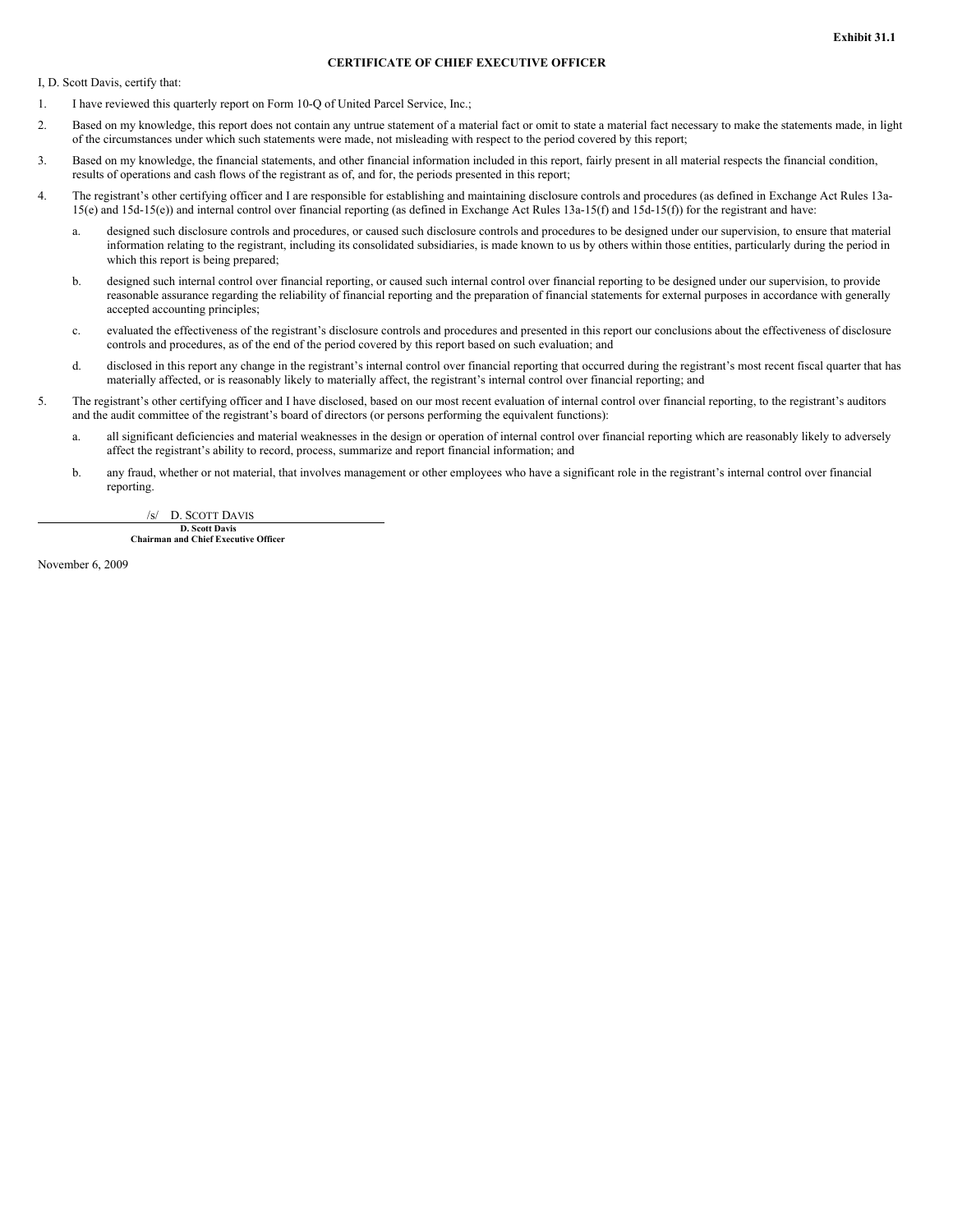## **CERTIFICATE OF CHIEF FINANCIAL OFFICER**

I, Kurt P. Kuehn, certify that:

- 1. I have reviewed this quarterly report on Form 10-Q of United Parcel Service, Inc.;
- 2. Based on my knowledge, this report does not contain any untrue statement of a material fact or omit to state a material fact necessary to make the statements made, in light of the circumstances under which such statements were made, not misleading with respect to the period covered by this report;
- 3. Based on my knowledge, the financial statements, and other financial information included in this report, fairly present in all material respects the financial condition, results of operations and cash flows of the registrant as of, and for, the periods presented in this report;
- 4. The registrant's other certifying officer and I are responsible for establishing and maintaining disclosure controls and procedures (as defined in Exchange Act Rules 13a-15(e) and 15d-15(e)) and internal control over financial reporting (as defined in Exchange Act Rules 13a-15(f) and 15d-15(f)) for the registrant and have:
	- a. designed such disclosure controls and procedures, or caused such disclosure controls and procedures to be designed under our supervision, to ensure that material information relating to the registrant, including its consolidated subsidiaries, is made known to us by others within those entities, particularly during the period in which this report is being prepared;
	- b. designed such internal control over financial reporting, or caused such internal control over financial reporting to be designed under our supervision, to provide reasonable assurance regarding the reliability of financial reporting and the preparation of financial statements for external purposes in accordance with generally accepted accounting principles;
	- c. evaluated the effectiveness of the registrant's disclosure controls and procedures and presented in this report our conclusions about the effectiveness of disclosure controls and procedures, as of the end of the period covered by this report based on such evaluation; and
	- d. disclosed in this report any change in the registrant's internal control over financial reporting that occurred during the registrant's most recent fiscal quarter that has materially affected, or is reasonably likely to materially affect, the registrant's internal control over financial reporting; and
- 5. The registrant's other certifying officer and I have disclosed, based on our most recent evaluation of internal control over financial reporting, to the registrant's auditors and the audit committee of the registrant's board of directors (or persons performing the equivalent functions):
	- a. all significant deficiencies and material weaknesses in the design or operation of internal control over financial reporting which are reasonably likely to adversely affect the registrant's ability to record, process, summarize and report financial information; and
	- b. any fraud, whether or not material, that involves management or other employees who have a significant role in the registrant's internal control over financial reporting.

/s/ KURT P. KUEHN

**Kurt P. Kuehn Senior Vice President, Chief Financial Officer and Treasurer**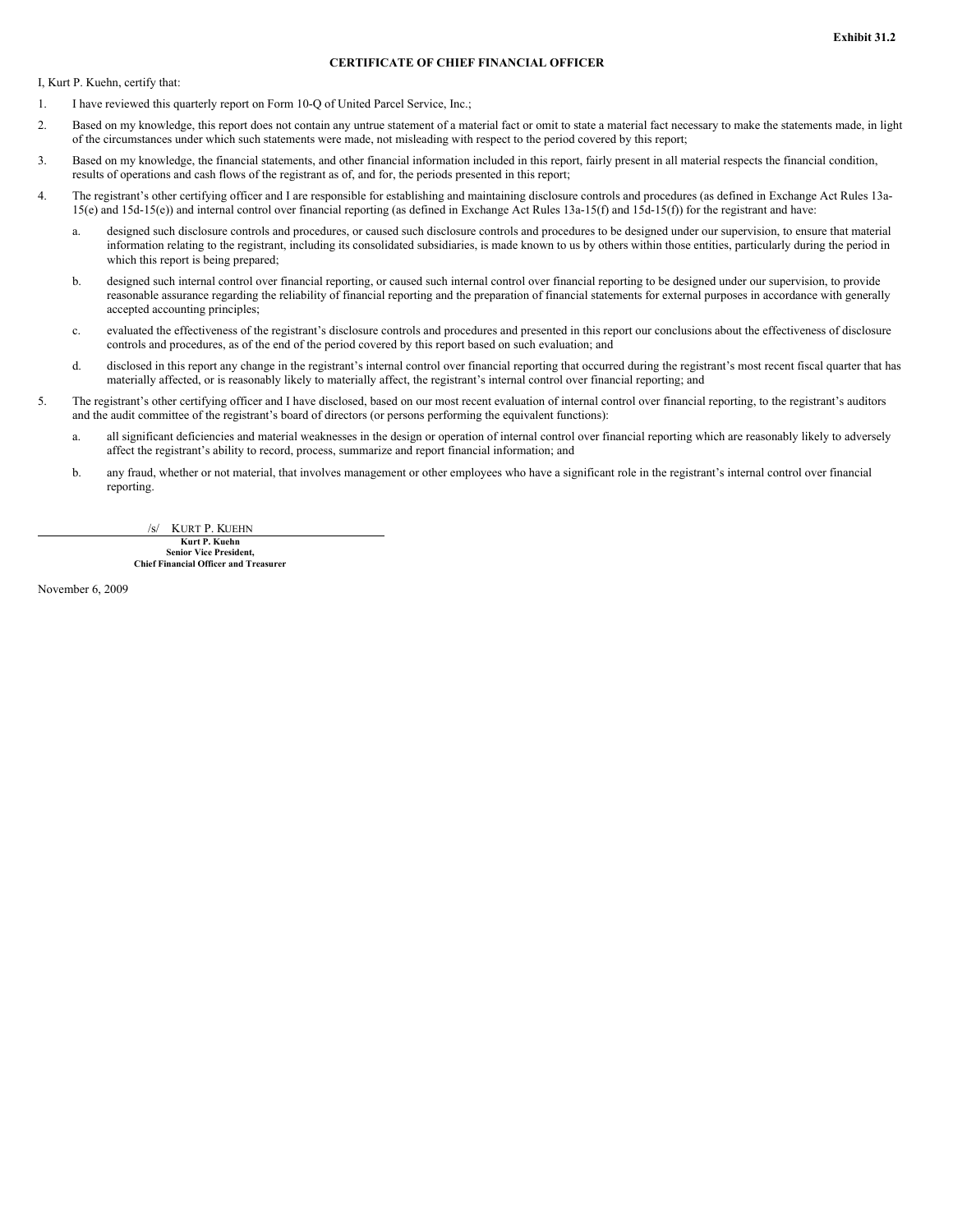### **CERTIFICATION PURSUANT TO 18 U.S.C. SECTION 1350, AS ADOPTED PURSUANT TO SECTION 906 OF THE SARBANES-OXLEY ACT OF 2002**

Pursuant to Section 906 of the Sarbanes-Oxley Act of 2002 and in connection with the Quarterly Report on Form 10-Q of United Parcel Service, Inc. (the "Corporation") for the period ended September 30, 2009, as filed with the Securities and Exchange Commission on the date hereof (the "Report"), the undersigned, the Chairman and Chief Executive Officer of the Corporation, certifies that:

- (1) The Report fully complies with the requirements of Section 13(a) or 15(d) of the Securities Exchange Act of 1934; and
- (2) The information contained in the Report fairly presents, in all material respects, the financial condition and results of operations of the Corporation.

/s/ D. SCOTT DAVIS **D. Scott Davis Chairman and Chief Executive Officer**